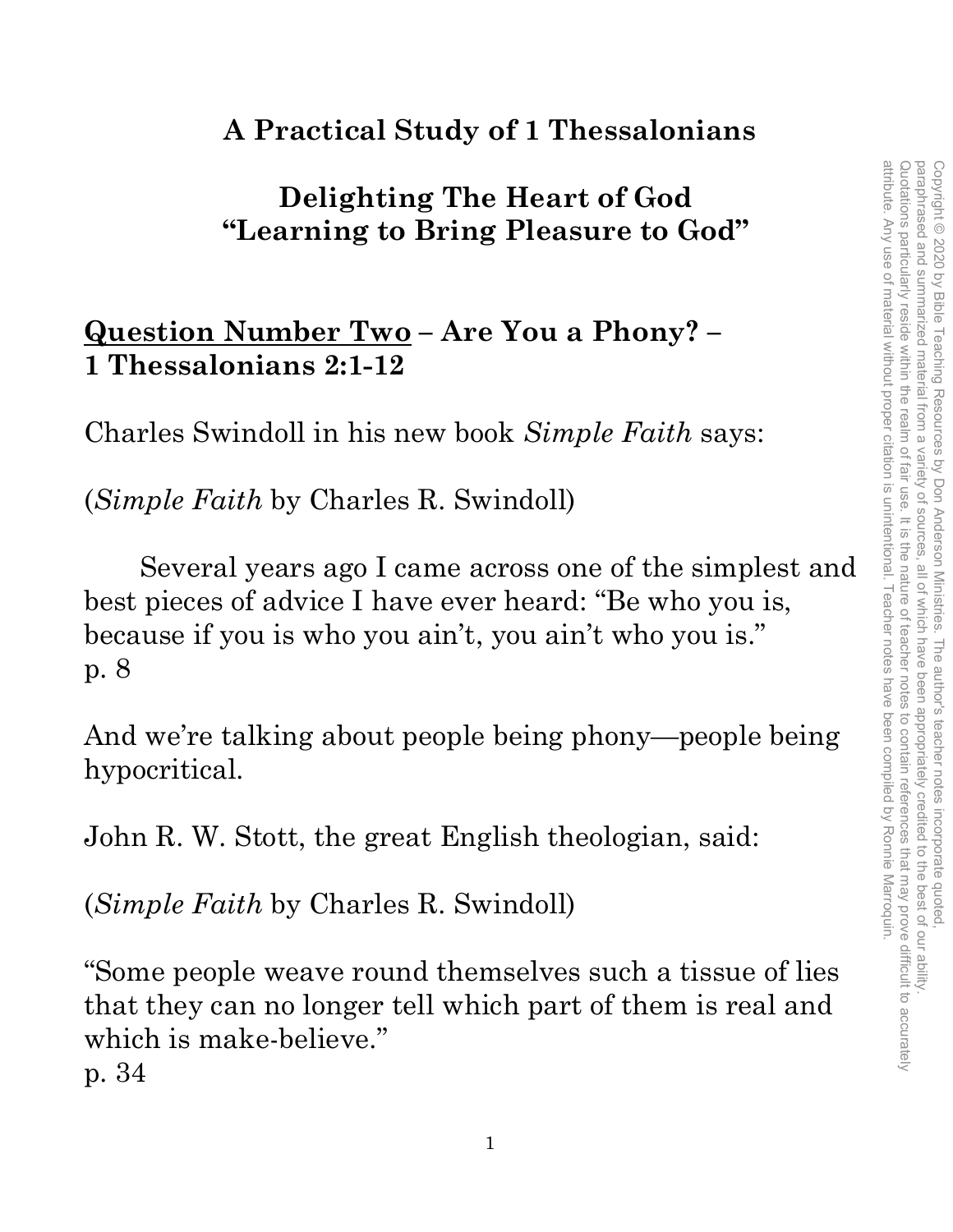John MacArthur's new book *Charismatic Chaos* says:

(*Charismatic Chaos* by John F. MacArthur, Jr.)

My father had a saying, "No one counterfeits what isn't valuable." One never hears about counterfeit brown paper. People do not counterfeit trash. But they do counterfeit money, diamonds, and jewelry. p. 170

And of course the greatest counterfeit in the world is Satan himself.

Second Corinthians 11:13-15 says:

2 Corinthians 11:13-15

For such men are false apostles, deceitful workers, disguising themselves as apostles of Christ. And no wonder, for even Satan disguises himself as an angel of light. Therefore it is not surprising if his servants also disguise themselves as servants of righteousness; whose end shall be according to their deeds.

Lewis B. Smedes has written a lot of books, probably he is most famous for the book *Forgive and Forgive* or *Healing for the Hurts We Don't Deserve*, which is an excellent work on the subject of forgiveness. But this new book that he's written is called *A Pretty Good Person: What It Takes to Live with Courage, Gratitude and Integrity* is the sub-title. He speaks on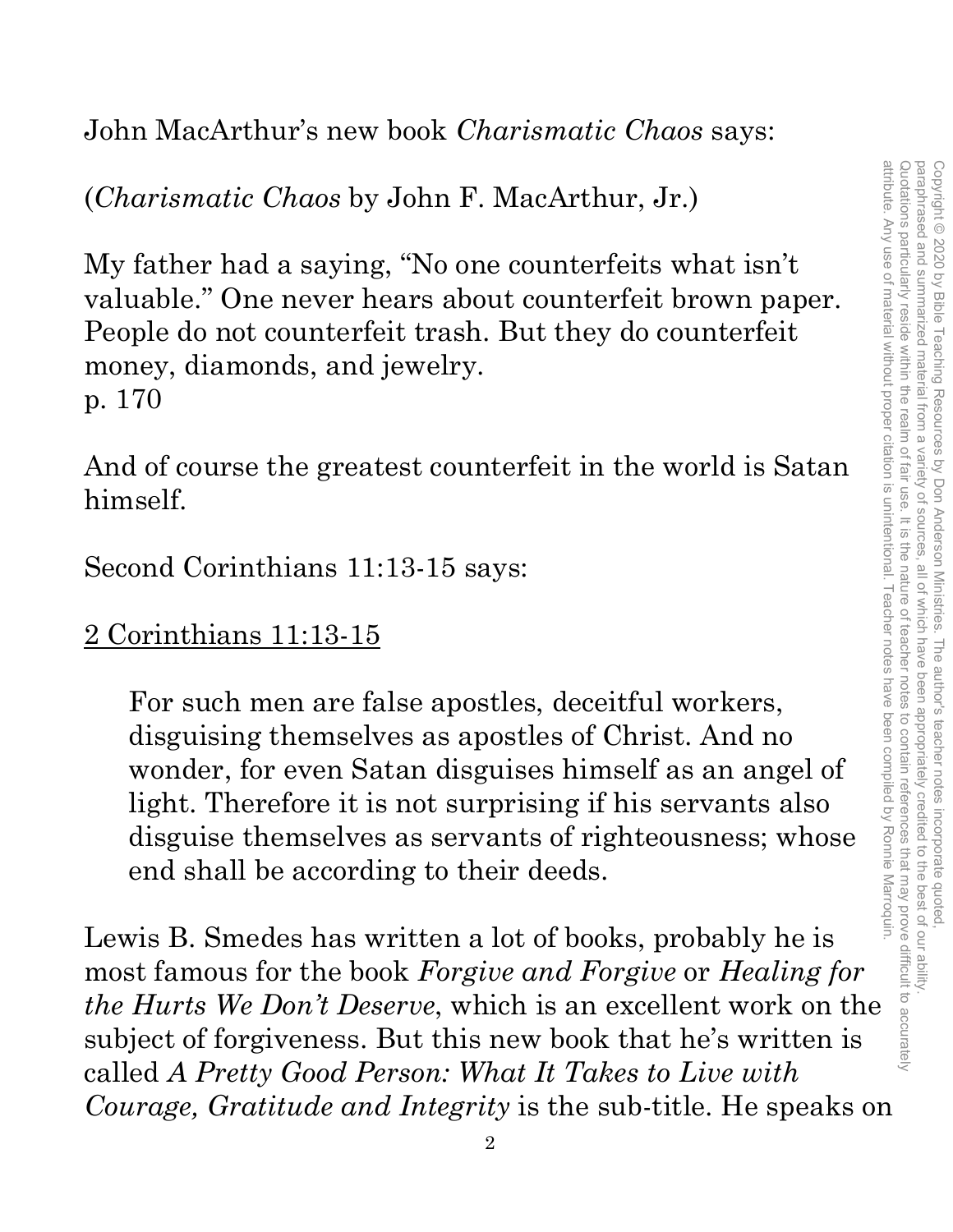this subject when he says:

(*A Pretty Good Person: What It Takes to Live with Courage, Gratitude and Integrity* by Lewis B. Smedes)

Hypocrisy, sham, cant, phoniness, fraud, humbug, dissimulation, disguise—they are bad because they prevent people from making their own, their free, their honest response to reality as it is.

One more reason honesty is important: Lying demeans people. It treats them as if they were not mature enough to be trusted with reality.

 "Tell the truth to the British people," Churchill begged the leaders of Britain during the decade of self-deception about Hitler. "They are a tough people, a robust people." But the leaders of the 1930s did not trust people with truth. p. 80

There's a book that was written called *The Day America Told the Truth*. And it's a new book that shows us, by an extensive opinion poll, what actually is the level of integrity in America. I just want to give you a few statements of the results of this: Ronnie

For ty Good Person: What It Takes to Live with Courage,<br>
itude and Integrity by Lewis B. Smedes)<br>
Hypocrisy, sham, cant, phoniness, fraud, humbug,<br>
imulation, disguise—they are bad because they prevent<br>
ble from making th as binding on us today. Ninety-one percent lie regularly—at home and at work. In answer to the question, "Whom have you regularly lied to?" the statistics included 86 percent to parents and 75 percent to friends. A third of AIDS carriers admitted to not having told their lovers.

Most workers admit to goofing off for an average of seven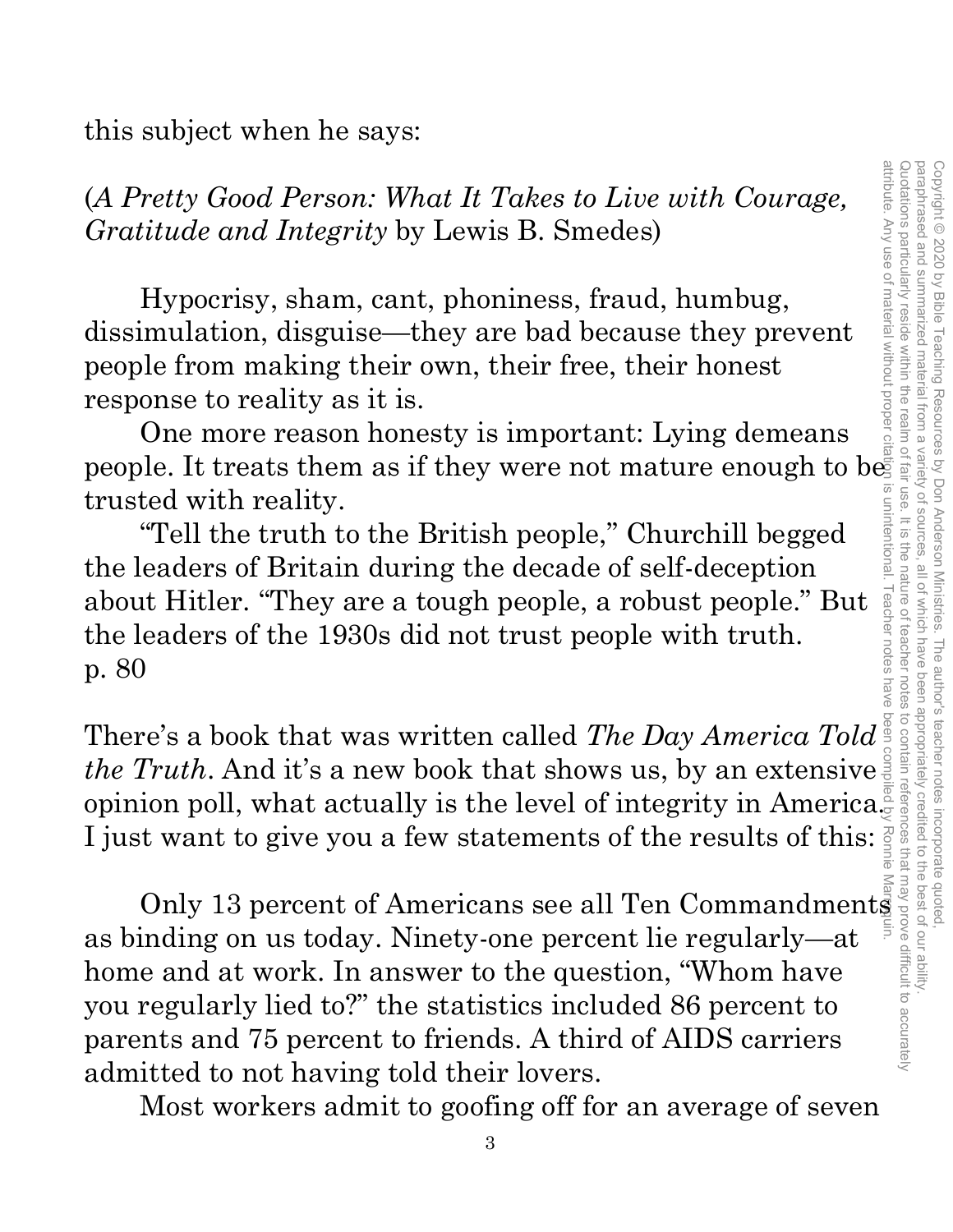hours—almost one whole day—a week, and half admit that they regularly call in sick when they are perfectly well.

to do for \$10 million?" Twenty-five percent [said they] would abandon their families, 23 percent would become a prostitute a gathering of 100 Americans, there are seven who would consider killing you if the price was right. In 1,000 there are seventy! attribute. Any use of material without proper citation is unintentional. Teacher notes have been compiled by Ronnie Marroquin.

(taken from *Disciplines of a Godly Man* by R. Kent Hughes, p. 119. Page and source information from original book not verified)

It was the chaplain of the Kansas State Senate who stood before the Senate and offered the following prayer:

reguariy call m sick when they are pertectly well.<br>The survey also posed the question, "What are you willing"<br>for \$10 million?" Twenty-five percent [said they] would  $\frac{3}{2}$ <br>undon their families, 23 percent would become for a week, and 7 percent would kill a stranger. Think of it! In a gathering of 100 Americans, there are seven who would<br>consider killing you if the price was right. In 1,000 there are seventy!<br>(taken from *Disciplines of* Omniscient Father: Help us to know who is telling the truth. One side tells us one thing, and the other just the opposite. And if neither side is telling the truth, we would like to know that, too. And if each side is telling half the truth, give us the wisdom to put the right halves together. In Jesus' name, Amen.

(taken from *Disciplines of a Godly Man* by R. Kent Hughes, p. 120. Page and source information from original book not verified)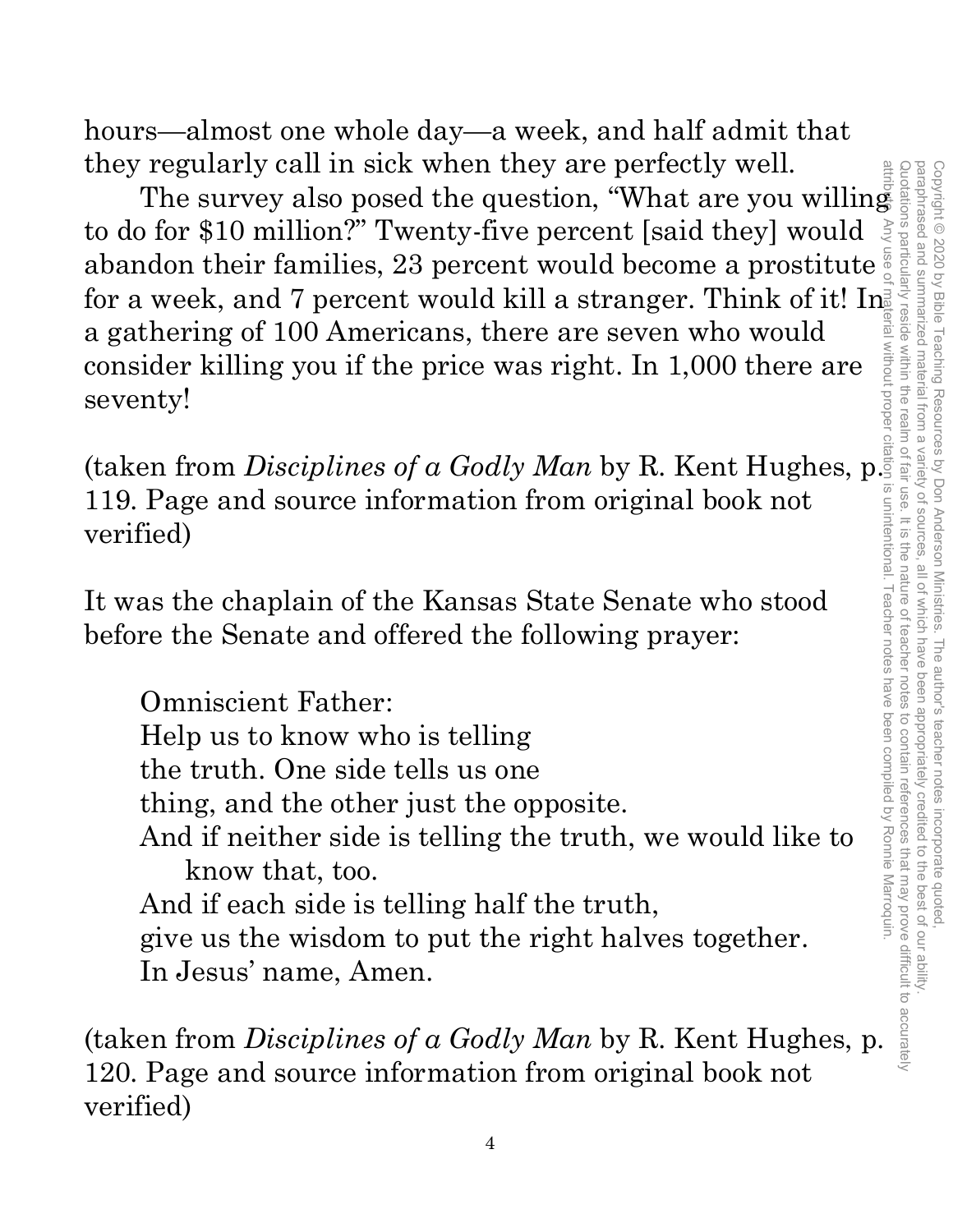Now the book of 1 Thessalonians, the very second question that the apostle brings to us is:

Are you real?

Are you phony?

Are you hypocritical?

Are you honest and transparent in your life?

What we're going to see in the second chapter is that Paul declares unquestionable INTEGRITY.

Now the people in Thessalonica got the message from all of those who were opposed to his ministry that he left because  $h\bar{\mathbf{e}}$ was trying to use them for selfish advantage. He came to town, danced his toon, and took off on the next train. And being there only three weeks, he doesn't have any time to defend himself. And so his honesty, his integrity's at stake. Now the book of 1 Thessalonians, the very second question  $\frac{1}{2}$ <br>
that the apostle brings to us is:<br>
Are you phony?<br>
Are you phony?<br>
Are you hypocritical?<br>
Are you hypocritical?<br>
Are you hypocritical?<br>
Are you hypocrit

"Did you just come as a fly-by-night or are you real?"

"Is the message you've given us genuine?"

And so there is no greater passage of scripture to find a model for ministry in chapter 2 verses 1-12. And this model for we've been plagiarized and shocked and everything else, really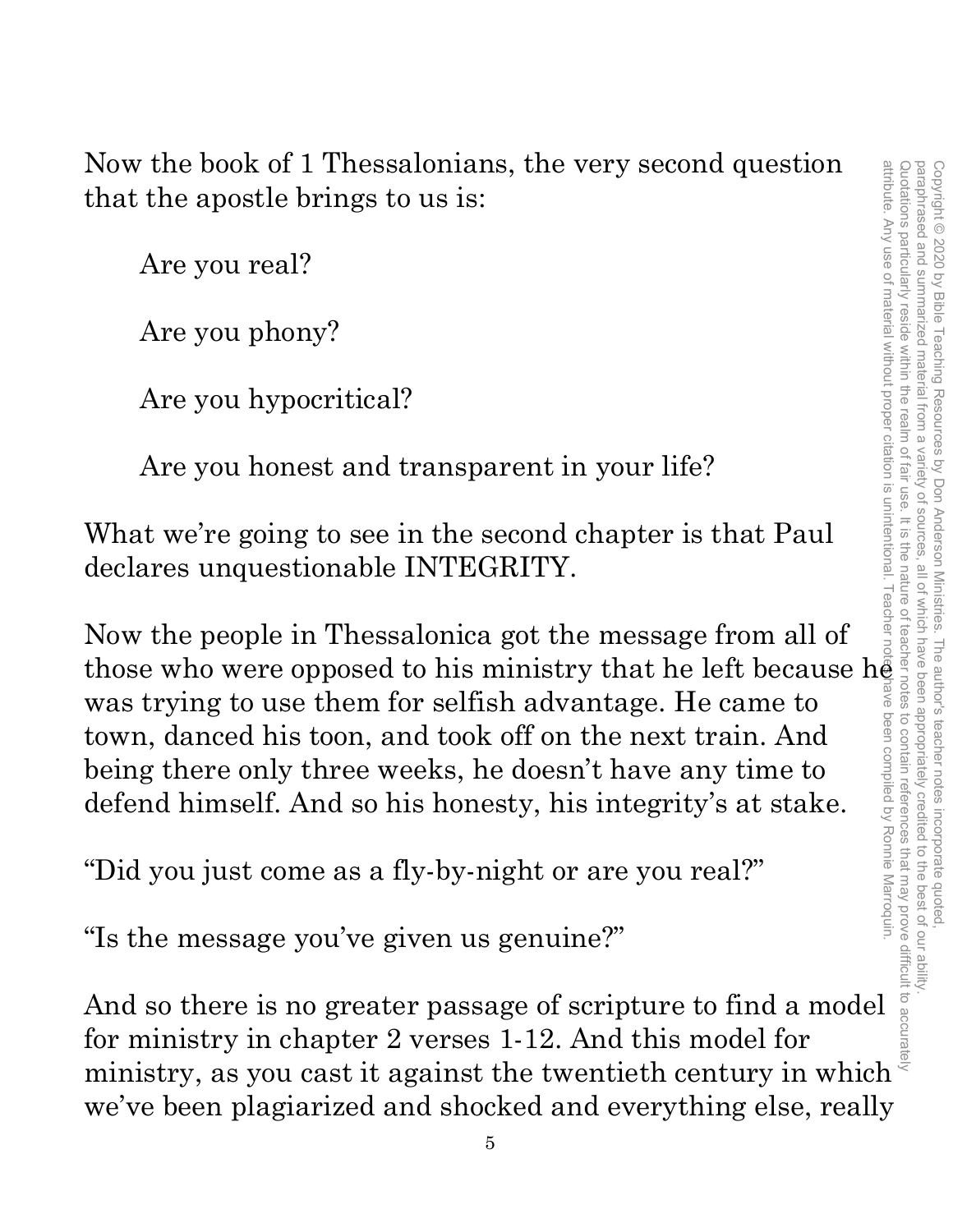helps us understand that it is possible to be a genuine, real person.

Question #1 was this:

Have you made the right start?

As you played your life against the Thessalonian Christians, how did it measure up? Has there been a time in your life when you have turned your idols to serve the living and true God to wait for Christ to come from heaven? Is that your experience? Has the power of the Spirit convicted you to the point that a work of faith took place and you're involved in a labor of love and you're waiting with perseverance and hope for the coming of the Lord Jesus Christ? That's the picture of  $\bar{\mathbf{a}}$  : real Christian. Question #1 was this:<br>
Have you made the right start?<br>
As you played your life against the Thessalonian Christians,<br>
how did it measure up? Has there been a time in your life<br>
when you have turned your ideas to seve the l

Now we look at the other side of the picture as the apostle describes here the fact: "Are you Phony?"

Now I realize when you start talking like this, everybody tries trying to speak to. Oftentimes people who are the most phony wish that so-and-so were here. You know, because they think that message belongs to them and they're not willing to be honest before the Lord.

We had a doctor here last week at the conference and his father had a serious bypass surgery just a couple of days before and they were afraid they're not going to be able to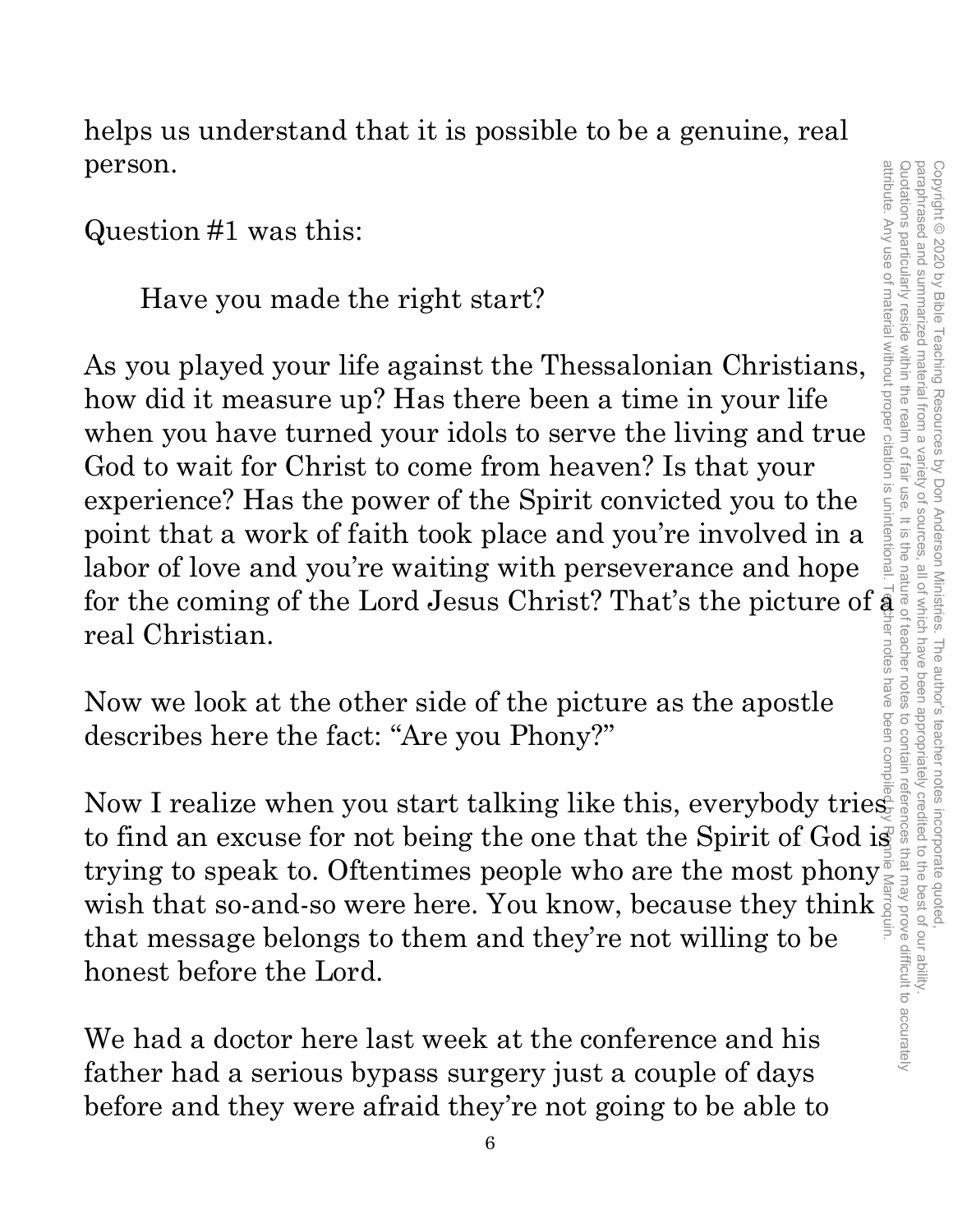come. But it worked out perfectly. But, he said to us, "You know, my father was so stubborn he had to have heart pains And you know, basically he's saying my dad is a stubborn old coot! You know, he just wouldn't believe that he's sick and that he is needing for someone else to do something for him.

know, my father was so stubborn he had to have heart pains<br>and nearly collapsed in death before he went to the hospital to<br>have surgery."<br>And you know, be just wouldn't believe that he's sick and<br>coot! You know, he just w Now if we do that physically, I understand why people do it spiritually. It's just like "You know, I'm going to take my chances." It's Michael Landon when he's diagnosed with dying with cancer, "I think God will understand if I don't accept Jesus as the Son of God." You know, those kind of things shock us but that's the mentality of 90% of Americans. Sitting around going to take their chances on the fact that God isn't going to do anything and He's going to understand that we tried to do the best we could and so we can go on continuing  $\mathbf{t} \tilde{\phi}$ be hypocritical and phony and we're going to get away with it.<sup>5</sup><br>You know, I'm sorry. There's a day coming when God's going attribute. Any use of material without proper citation is unintentional. Teacher notes have been compiled by Ronnie Marroquin.

have surgery."

You know, I'm sorry. There's a day coming when God's going to pull on the chain and blow the whistle and you're going to to pull on the chain and blow the whistle and you're going to  $\frac{3}{2}$  go to the house and you're going to stand there on the basis of what you did with Jesus Christ. And it's much better to be at  $\frac{3}{2}$ <br>The illustria what you did with Jesus Christ. And it's much better to be at TrailWest in 1992 and to get these things straightened out here than it is to wait until you get over there because it's going to be way too late. Because the minute you leave here, it's all over with.

Now scripturally when we talk about phonies and we look at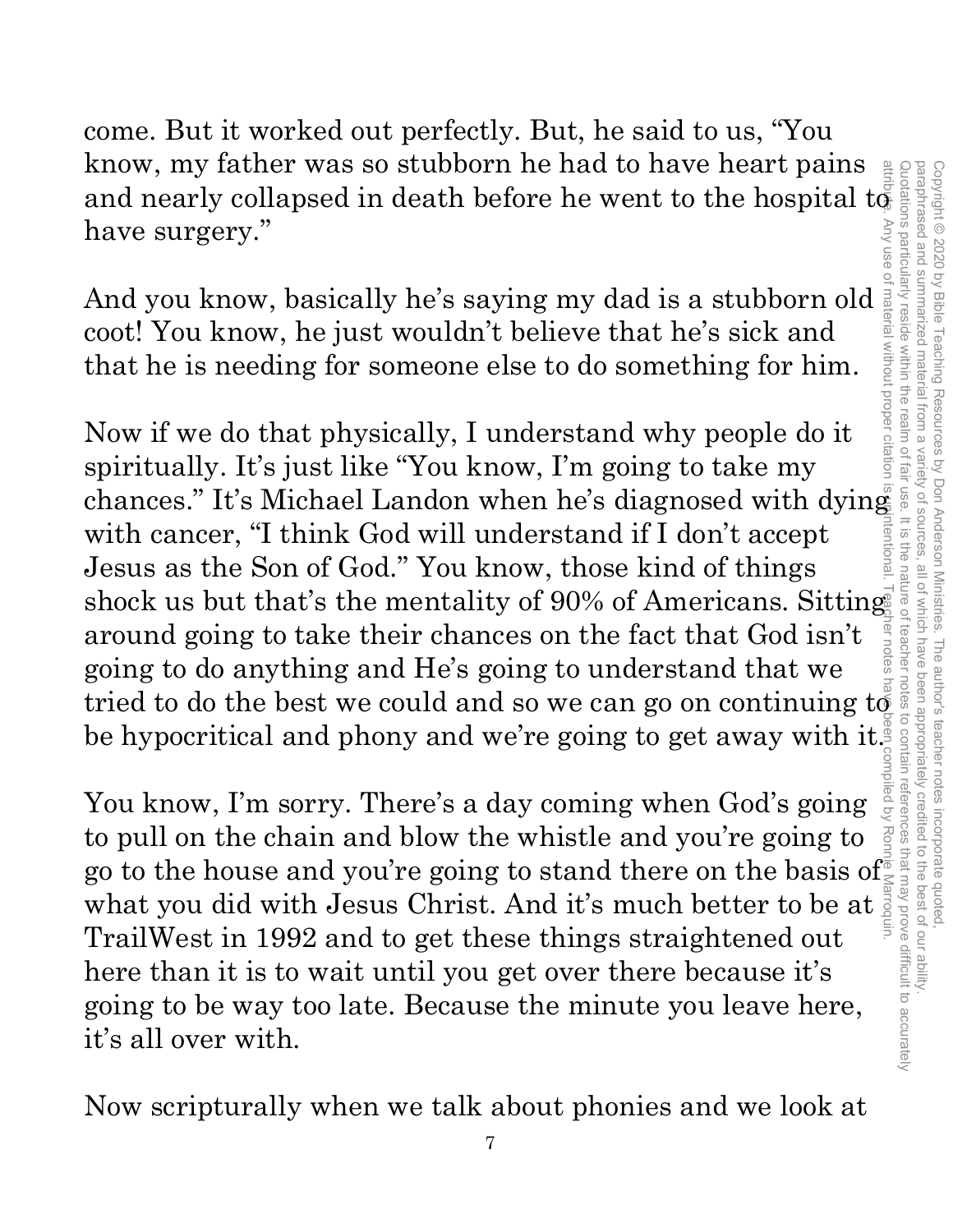paraphrased and summarized material from a attribute. Any use of material without proper citation is unintentional. Teacher notes have been compiled by Ronnie Marroquin.Quotations particularly reside within the realm of fair use. It is the nature of teacher notes to contain references that may prove difficult to accurately paraphrased and summarized material from a variety of sources, all of which have been appropriately credited to the best of our ability. Copyright<sup>©</sup> Copyright © 2020 by Bible Teaching Resources by Don Anderson Ministries. The author's teacher notes incorporate quoted, 2020 by Bible Teaching Resources variety of sources by Don Anderson Ministries. The author's teacher notes incorporate quoted all of Which have been appropriately credited to the best of our ability

these verses, and we see the tremendous integrity of the apostle, there are two kinds.

apostle, there are two kinds.<br>
There's PHONY #1 that you can run into. And this is the<br>
person who is never come into relationship with Christ. He's  $\frac{2}{3}$ <br>
person who's gone through all kinds of religious motions.<br>
Ma There's PHONY #1 that you can run into. And this is the person who is never come into relationship with Christ. He's  $\tilde{\mathbf{a}}_0^{\bar{\mathbb{R}}}$ material without person who's gone through all kinds of religious motions. Maybe he's been a good churchman. Maybe he's been a good member of the lodge. Maybe he's been a good businessman. who is a man who is going to be accepted by God because he's a just been such a good, moral, honest, upright individual. And just been such a good, moral, honest, upright individual. And  $\frac{2}{3}$  so when it comes to the area of relationship, he really doesn't  $\frac{2}{3}$  know anything about that. so when it comes to the area of relationship, he really doesn't know anything about that.

In the passage of scripture that reveals this the most clearly is Matthew 7 in the Sermon on the Mount, verses 20-23.

## Matthew 7:20-23

So then, you will know them by their fruits. Not everyone who says to Me, "Lord, Lord," will enter the kingdom of heaven; but he who does the will of My Father. Many will say to Me on that day, "Lord, Lord, did we not prophesy in Your name, and in Your name cast out demons, and in Your name perform many miracles?" And I will declare to them, "I never knew you; depart from Me, you who work lawlessness."

So what the Lord is saying here, basically, is there are going to be people who are going to be surprised because they never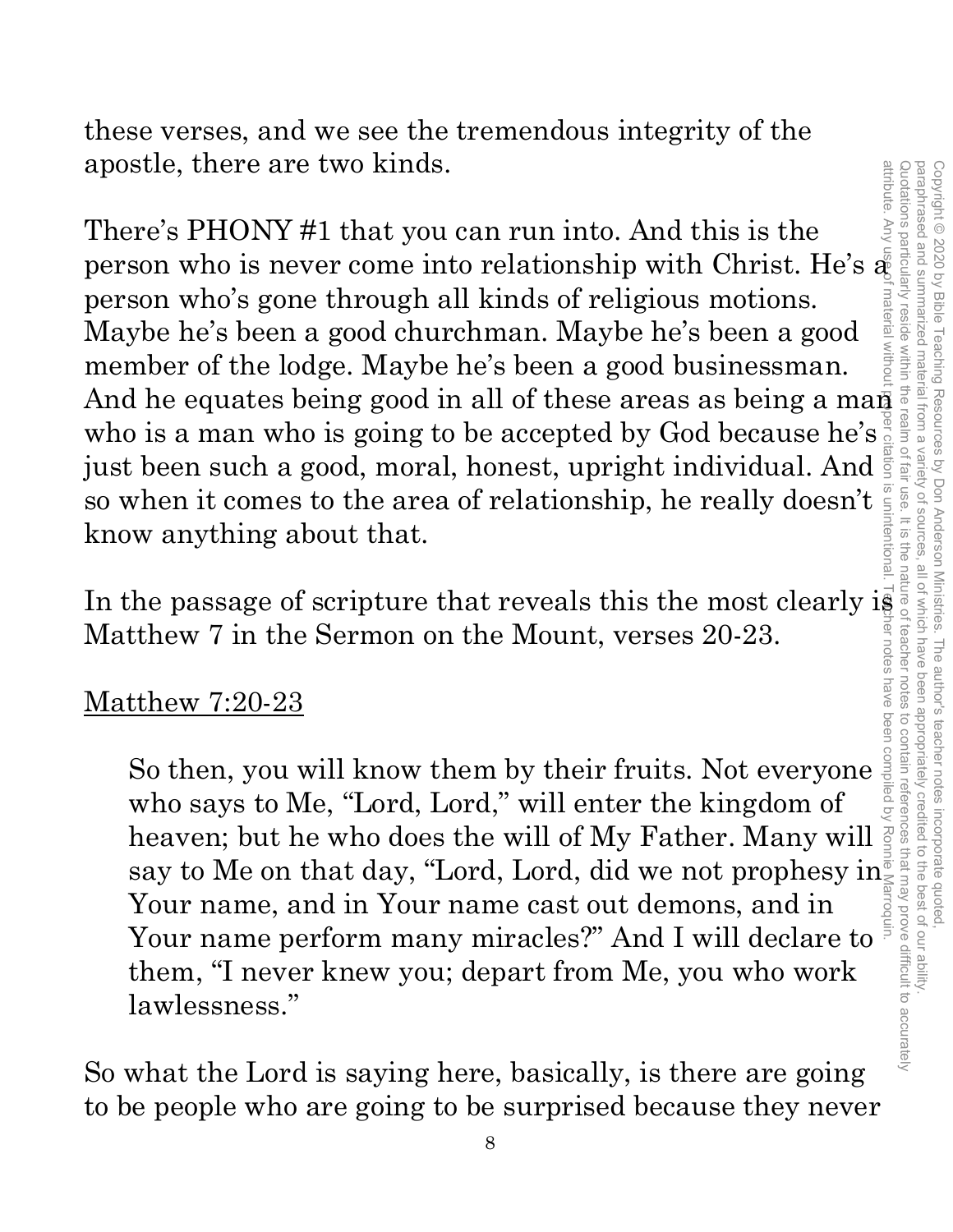knew the Lord Jesus Christ.

## PHONY #2:

Now the other phony is a Christian. This phony is a carnal Christian. He's living in the flesh rather than in the Spirit. He's allowed disobedience to come into his life. He's content with botched up priorities, living for the here and now building only on wood, hay and straw rather than gold, silver and precious stones. He's an individual who is faking it, who's playing a game. You can get in close to this individual and he PHONY #2:<br>
Now the other phony is a Christian. This phony is a carnal<br>
Christian. He's living in the flesh rather than in the Spirit.<br>
He's allowed disobedience to come into his life. He's content<br>
with botched up priorit to intensify. He doesn't memorize the scripture. He doesn't pray. Yay maybe he gives a little bit of money to impress others, but he really is not a person who is walking in an intimate relationship with the Lord. attribute. Any use of material without proper citation is unintentional. Teacher notes have been compiled by Ronnie Marroquin.

So as we look at these twelve verses and the apostle Paul basically defends his ministry in Thessalonica because he had to leave—he didn't have a choice. It got so hot in persecution,  $\frac{3}{5}$  they were going to take his life and so he had to literally flee they were going to take his life and so he had to literally flee for his life. Now he writes back to defend the integrity of his ministry. And what a beautiful passage of scripture to look at And what a model for each of us who walk with God.

Alright, let's look at it—verse 1.

**v. 1 For you yourselves are knowing, brethren, of our entrance among you, that it has not been without results,**

Copyright © 2020 by Bible Teaching Resources by Don Anderson Ministries. The author's teacher notes incorporate quoted,

Copyright © 2020 by Bible Teaching Resources by Don Anderson Ministries. The author's teacher notes incorporate quoted

paraphrased and summarized material from a variety of sources, all of which have been appropriately credited to the best of our ability.

all of which have been

appropriately credited to the best of our ability

paraphrased and summarized material from a variety of sources.

Quotations particularly reside within the realm of fair use. It is the nature of teacher notes to contain references that may prove difficult to accurately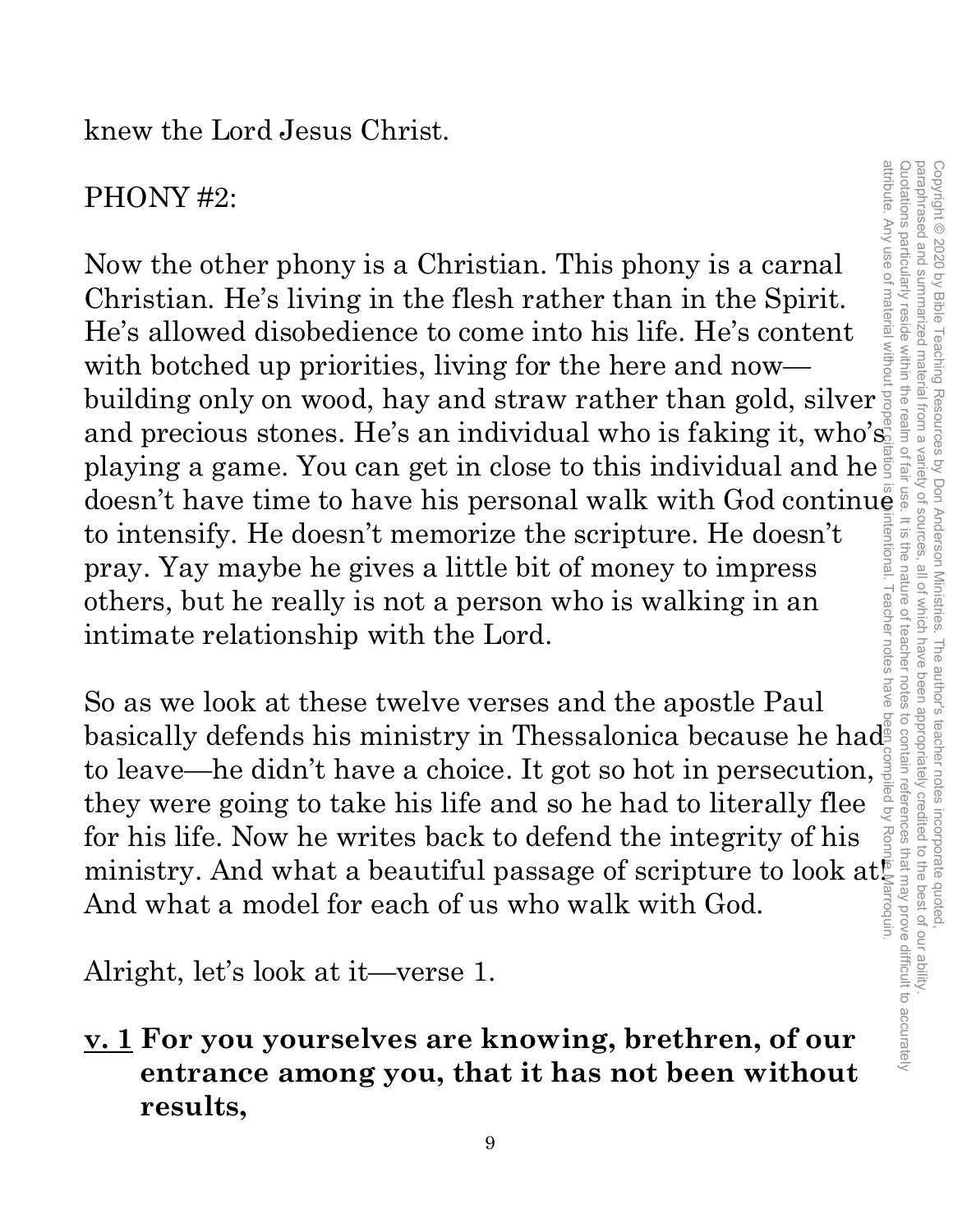"For you yourselves are knowing, brethren, of our entrance among you, that it has not been without results,"

See the word "you"? That's in the EMPHATIC POSITION in the Greek text. It's like when you read the Greek sentence, it's the first word.

It's always the thing that's most emphasized. So he's addressing them with this issue. He wants them to have it straightened out as to how the apostle was genuine and honest and pure in his motives in coming to them.

So he says first of all, "you yourselves are knowing." That word occurs FOUR TIMES in the passage. So he's reminding them of what they already know.

"you are knowing, brethren, of our entrance among you,"— WHAT?—"that it has not been without results,"

"You need to just look around my dear friends and realize tha $\ddot{\mathbf{t}}$ when I was there, the Spirit of God worked among you and did something in your life."

What you're going to see here is Paul's going to say THREE THINGS:

- 1. his MESSAGE was genuine,
- 2. his MOTIVES were pure, and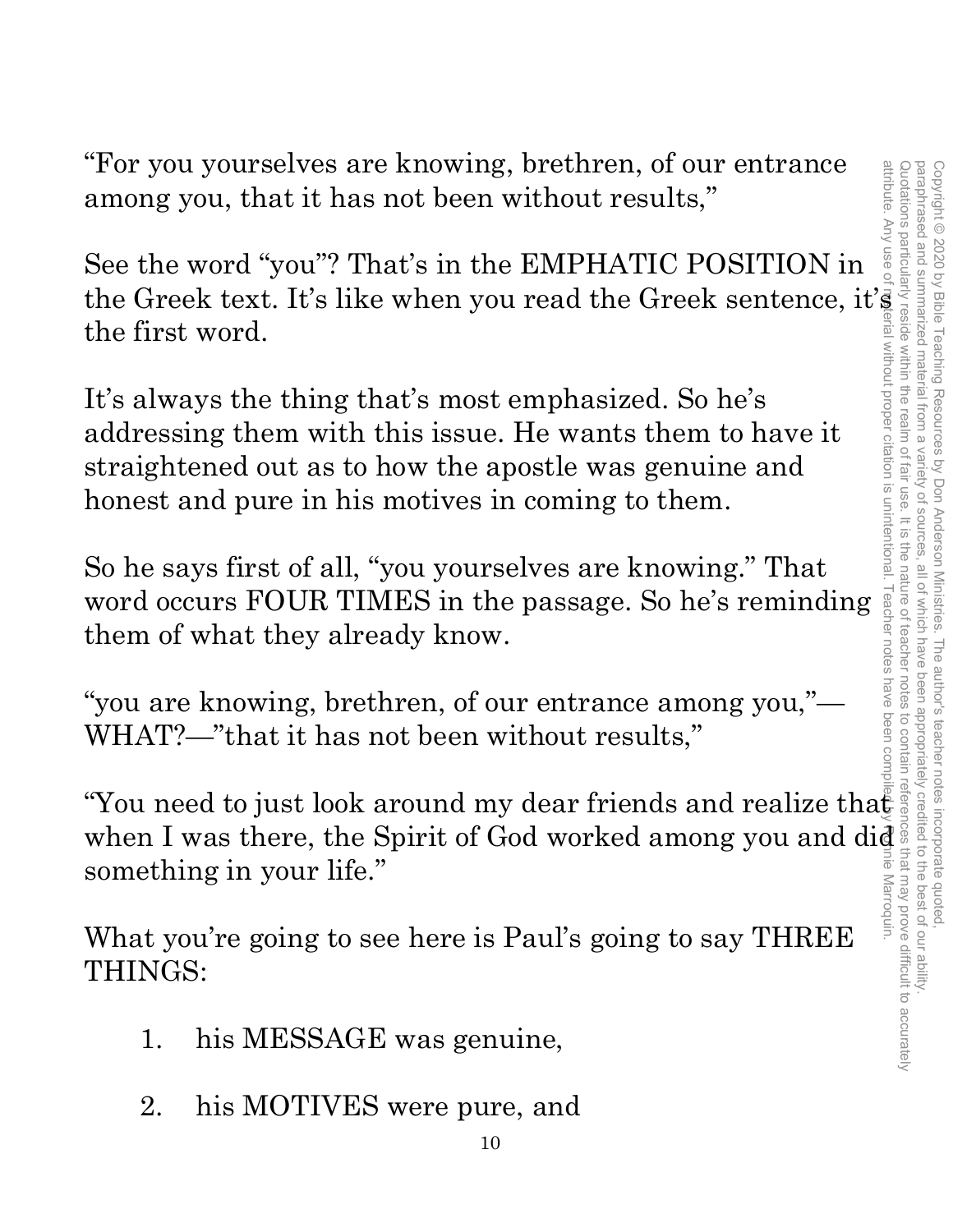3. his METHODS were without guile—he didn't have any secret things that he was trying to accomplish by any secret things that he was trying to accomplish by being in the city of Thessalonica.

So he's saying here, "our entrance among you [was not] without results."

Or you could say EMPTY OF CONTENT.

And I took Jesus' words from John 6:63 and wrote it alongside there:

John 6:63

"It is the Spirt that quickens; the flesh profits nothing; the words that I speak unto you they are spirit and they are life."

Paul says "When we were there, there was an obvious indication of the fact that the Spirit of God was at work and it $\frac{1}{\omega}$ was not empty."

Verse 2.

**v. 2 but after we had already suffered and been**  I took Jesus' words from John 6:63 and wrote it alongsides<br>
e:<br>  $\frac{16:63}{\frac{1}{2}}$ <br>
"It is the Spirt that quickens; the flesh profits nothing;<br>
the words that I speak unto you they are spirit and they<br>
are life."<br>
<br>
l says **had the courage in our God to speak to you the gospel of God in much conflict.**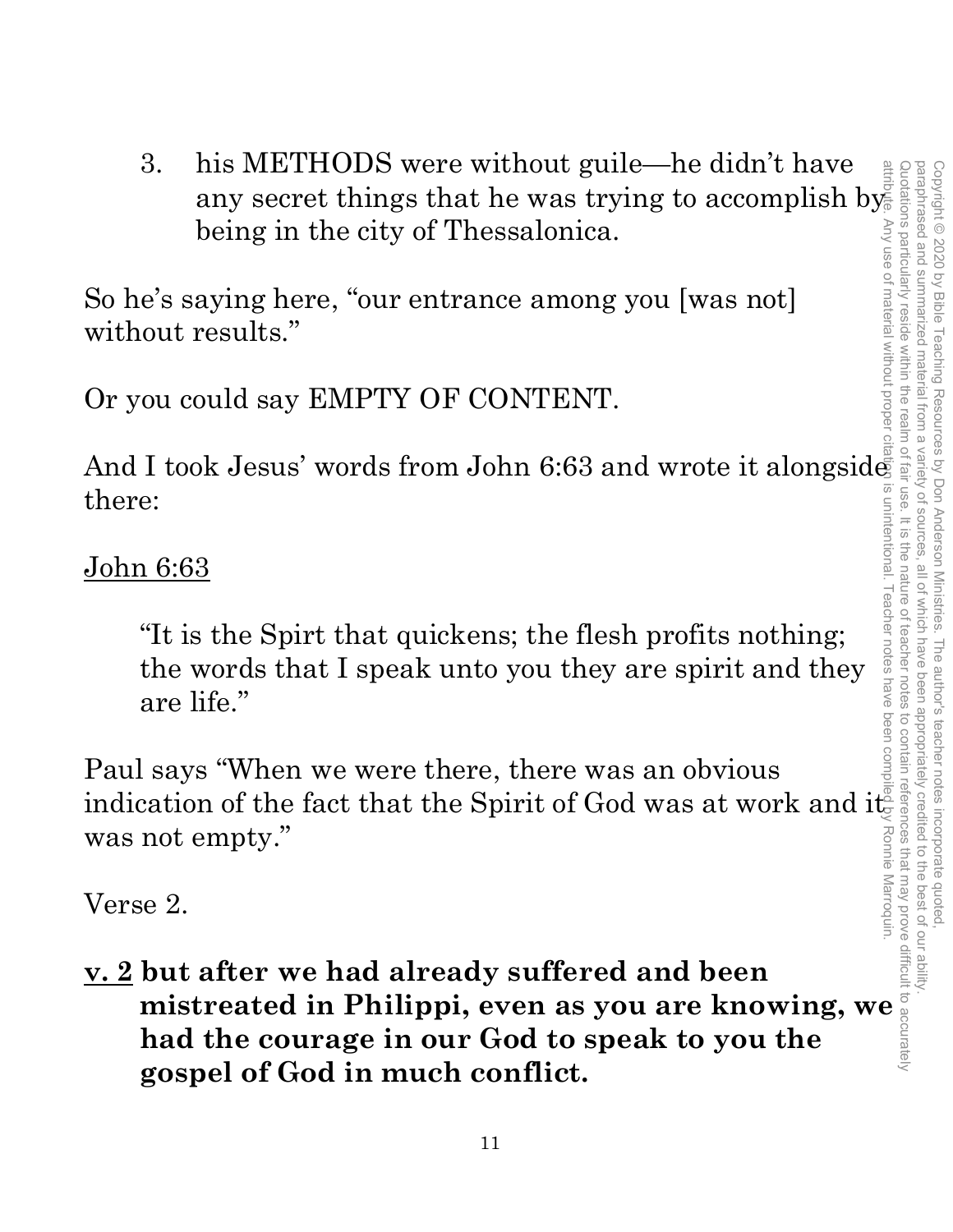"but after we had already suffered and been mistreated in Philippi, even as you are knowing, we had the courage in our  $\frac{a}{b}$ <br>God to speak to you the gospel of God in much conflict." God to speak to you the gospel of God in much conflict."

Paul said "Hey look, it was no piece of cake in Philippi. And we came from Philippi and the conflict there and we'd already suffered and we came to town and with courage in our God to continue on."

Courage is displayed in the life of a person who has been hurt and driven to the canvas but gets up to fight another round and keeps going. And you've got to appreciate that in the fact that the apostle Paul had that experience. And he preached it "in much conflict."

Now there's a wonderful verse in 2 Corinthians 7:5 that helps<br>
us understand Paul was very human. Listen to this:<br>
<u>2 Corinthians 7:5</u><br>
For even when we came into Macedonia our flesh had no us understand Paul was very human. Listen to this:

## 2 Corinthians 7:5

For even when we came into Macedonia our flesh had no rest, but we were afflicted on every side: conflicts without and fears within.

We have a tendency to put a guy like Paul up on a pedestal like he wasn't scared, like he didn't face shaky knees when he was confronting these men of great culture and philosophical orientation.

He said to the Corinthians in 1 Corinthians 2: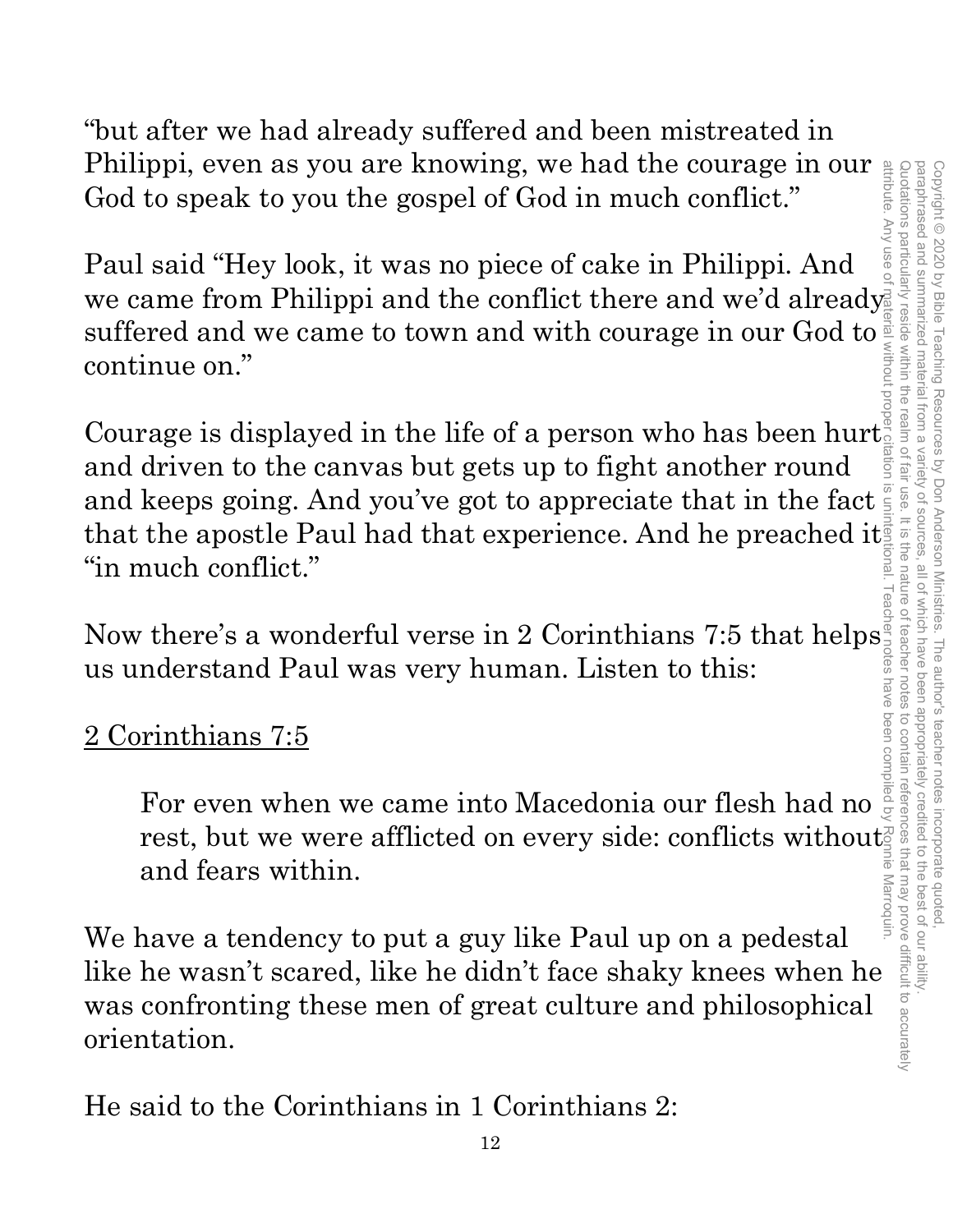## 1 Corinthians 2:2-3

attribute. Any attribute. Any use of material without proper citation is unintentional. Teacher notes have been compiled by Ronnie Marroquin.I came to you in fear and much trembling, but I came determined to know nothing among you save Jesus Christ determined to know nothing among you save Jesus Christ and that One having been crucified.

"But it was in fear, fightings without and fears within." (2  $\text{Co}_{\mathbb{F}}^{\mathbb{F}}$ ) 7:5)

And he describes it in:

2 Corinthians 4:8[and 9]

we were afflicted in every way, but not crushed; perplexed, but not despairing; persecuted, but not forsaken; struck down, but not destroyed;

He was a man who just kept on keeping on. And that demonstrates the authenticity and the genuineness of the message.

You see, the people who are quitting preaching today and the people who are quitting bearing fruit are only demonstrating the fact that there's no authenticity to their message because they aren't persevering. They aren't hanging in there. They aren't continuing to go.

I was talking to one dear friend of mine, a pastor in another city a number of years ago. And he said, "You know, they're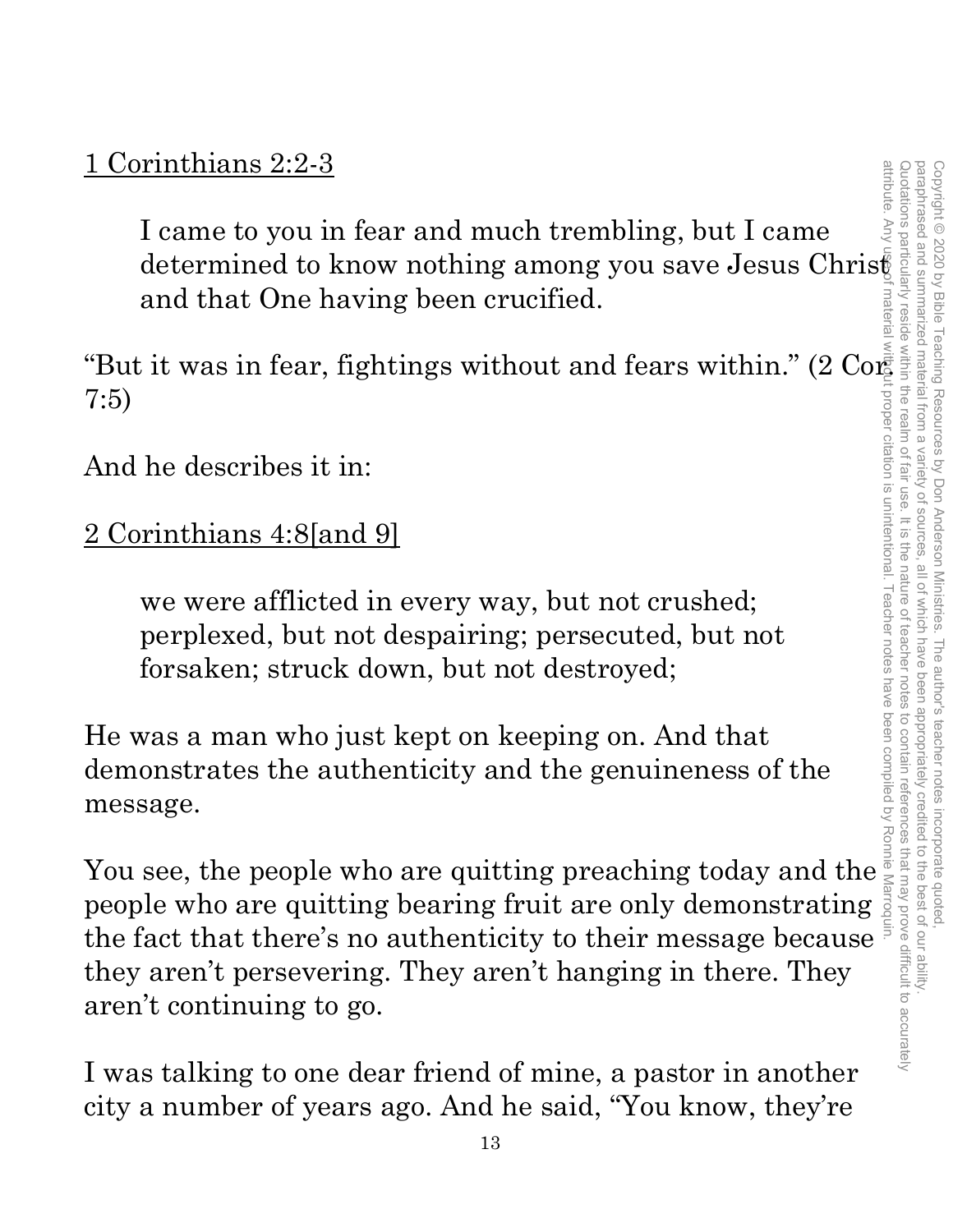paraphrased and summarized material from a variety of sources. attribute. Any use of material without proper citation is unintentional. Teacher notes have been compiled by Ronnie Marroquin.Quotations particularly reside within the realm of fair use. It is the nature of teacher notes to contain references that may prove difficult to accurately paraphrased and summarized material from a variety of sources, all of which have been appropriately credited to the best of our ability. Copyright © 2020 by Bible Teaching Resources by Don Anderson Ministries. The author's teacher notes incorporate quoted Copyright © 2020 by Bible Teaching Resources by Don Anderson Ministries. The author's teacher notes incorporate quoted, all of which have been appropriately credited to the best of our ability

dropping like flies."

And I just felt like right at that point, I needed to tell him "I'll see you at the finish line."

And so it's become almost a trademark. One of the things you do when you run a marathon, the only reason you do it is to finish. I mean, you don't do it to try to win. You simply do it to  $\bar{\bar{c}}$ try to demonstrate that you can actually run 26 miles and finish. Once you've done that, you've pretty well done your thing. And that's the way I believe it is in the Christian life. It's like a marathon. You only run it to finish. You want to complete it. You want to accomplish it. And Paul, no matter how tough it gets, keeps going and he demonstrates by that fact the authenticity of his life and ministry.

"after we had already suffered and been mistreated…we had courage in our God."

Where do you get your courage? You get your courage from God, don't you? Does God strengthen in the midst of difficulty.

## Philippians 4:13

Yes, I'm ready for anything through the strength of the one who indwells me.

## Isaiah 40:31

They that wait upon the Lord shall renew their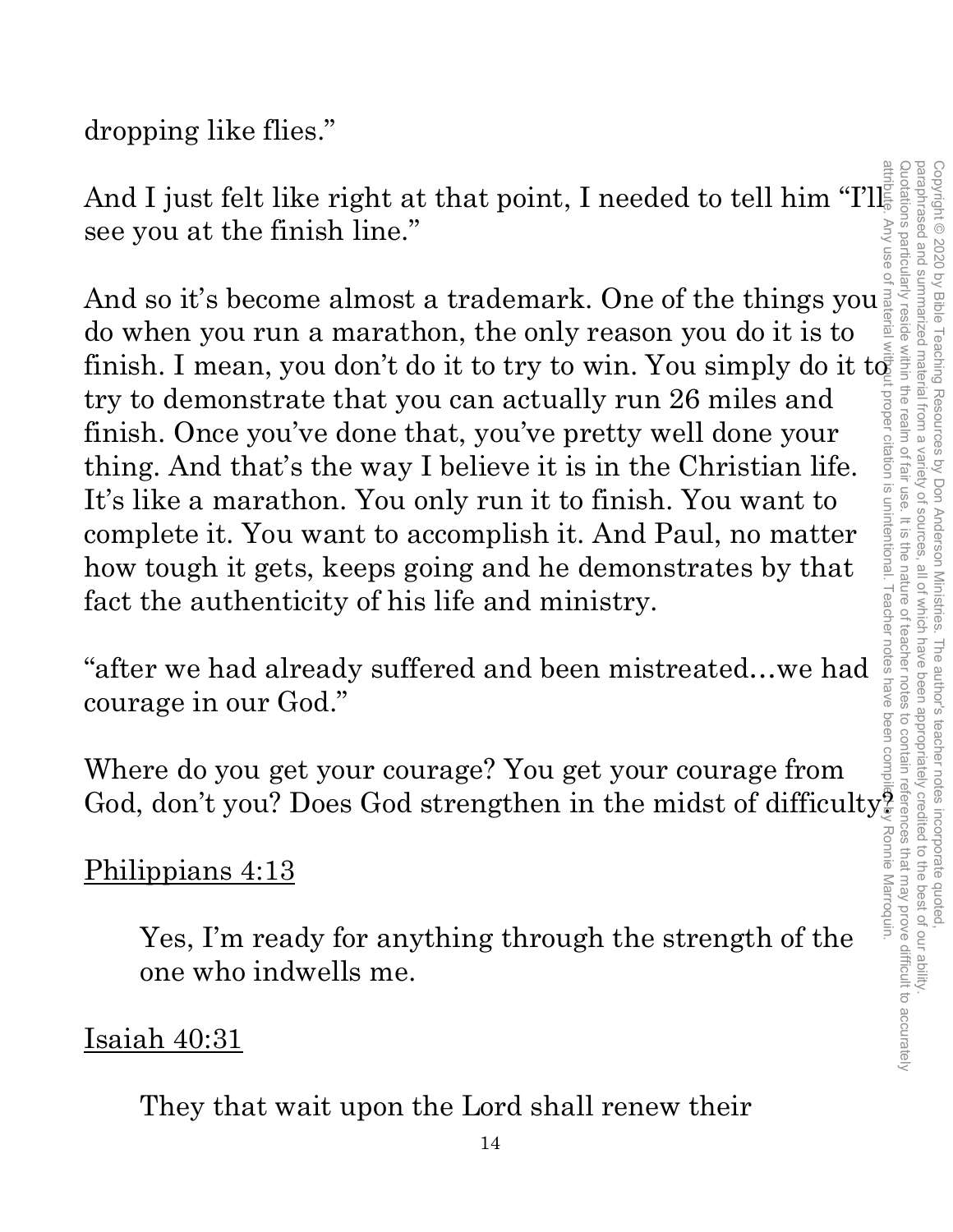attribute. Any use of material without proper citation is unintentional. Teacher notes have been compiled by Ronnie Marroquin.Quotations particularly reside within the realm of fair use. It is the nature of teacher notes to contain references that may prove difficult to accurately paraphrased and summarized material from a paraphrased and summarized material from a variety of sources, all of which have been appropriately credited to the best of our ability. Copyright<sup>©</sup> Copyright © 2020 by Bible Teaching Resources by Don Anderson Ministries. The author's teacher notes incorporate quoted, 2020 by Bible Teaching Resources by Don Anderson Ministries. The author's teacher notes incorporate quotec sources all of Which have been appropriately credited to the best of our ability

strength…

## Does He sustain you?

Oh man, "His grace is sufficient for you. His strength is made perfect in your weakness." (2 Corinthians 12:9)

He's there! You know, there's a wonderful passage in 1 Samuel 14:6. Jonathan's with his young armor-bearer and he's had it up to here with the Philistines. And his daddy's sitting under a tamarisk tree and they aren't doing anything. They'r $\bar{\bar{\mathfrak{E}}}$ scared of the Philistines. And this is what Jonathan said: is He sustain you?<br>
han, "His grace is sufficient for you. His strength is made for your meakness." (2 Corinthians 12:9)<br>
there! You know, there's a wonderful passage in 1<br>
it up to here with the Philistines. And his goun

## 1 Samuel 14:6

ed of the Philistines. And this is what Jonathan said:<br>
simuel 14:6<br>
Jonathan said to his young armor-bearer, "Come, let's go<br>
over to the outpost of those uncircumcised fellows.<br>
Perhaps the Lord will act in our behalf. over to the outpost of those uncircumcised fellows. Perhaps the Lord will act in our behalf. Nothing can

Man, he grabs and goes and starts a big war. Of course there is a tremendous victory for the sons of Israel because he had courage in his God.

You see exactly the same quality in young David. That's why Jonathan and David were blood-brothers.

In 1 Samuel 17 you've got David coming in on the scene, rolling in on his daddy's chrome-wheeled chariot, bringing hot dogs and potato chips to the boys and they've been sitting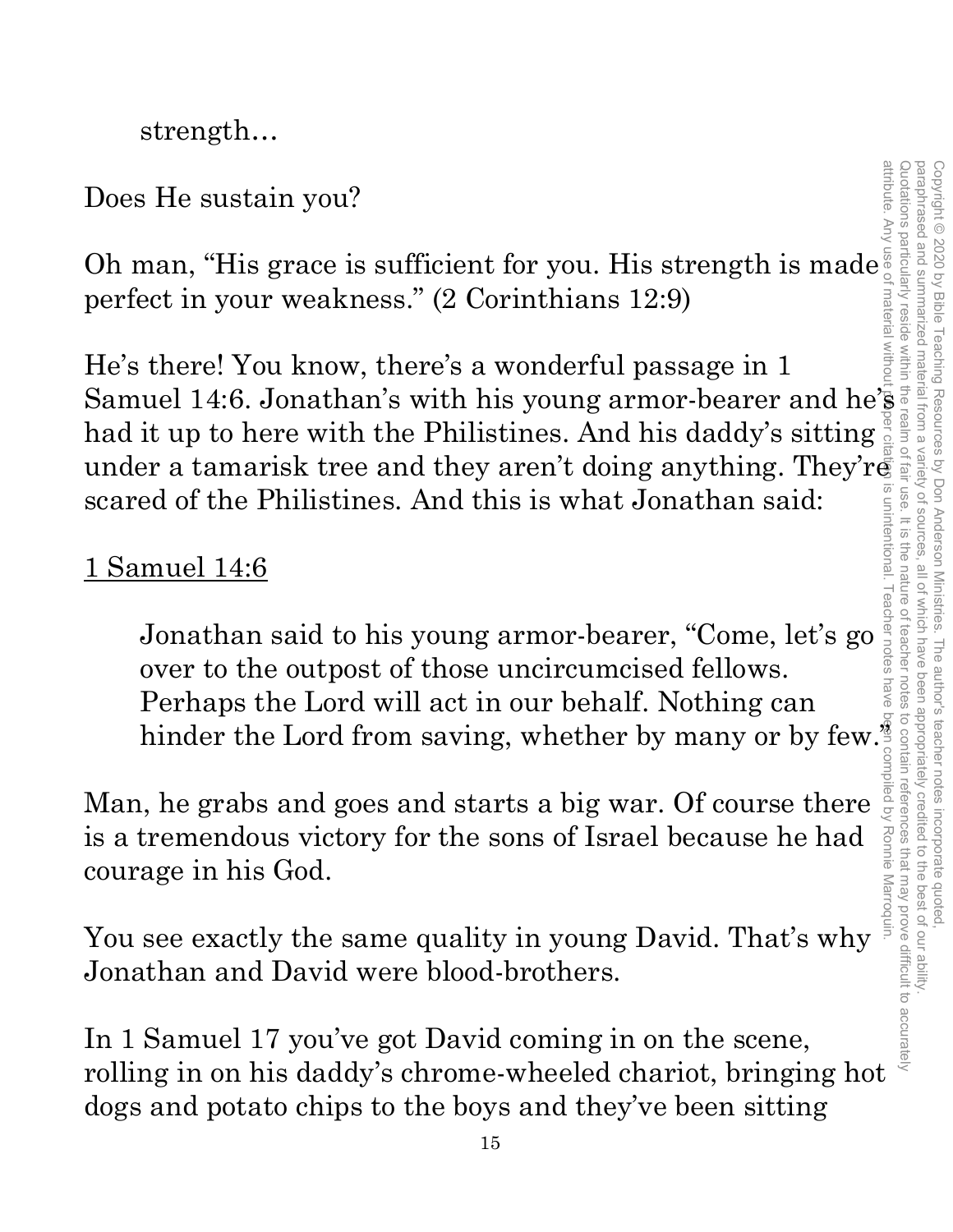around there for 40 days with a great big ole guy who's been challenging them to send somebody out and fight him. And old high-pockets has been successful for 40 days until this young guy comes walking on the scene. And he says in 1 Samuel 17:37, when he's talking to Saul he says:

## 1 Samuel 17:37

The Lord's delivered me from the paw of the lion and the paw of a bear. He'll deliver me from the hand of this Philistine.

And then he goes right on down to the brook and picks up five little smooth stones and he says this to the old Goliath:

## 1 Samuel 17:47

All those gathered here will know that it is not by sword or spear that the Lord saves; for the battle is the Lord's, and he'll give all of you into our hands.

Buddy, we're going to eat your lunch today. You've had it.

And you know, it's incredible the courage that's demonstrated And you know, it's incredible the courage that's demonstrated at a time a person is strengthened in the Lord our God.

Psalm 112, verses 7 and 8. I just love these. I'm trying to memorize them.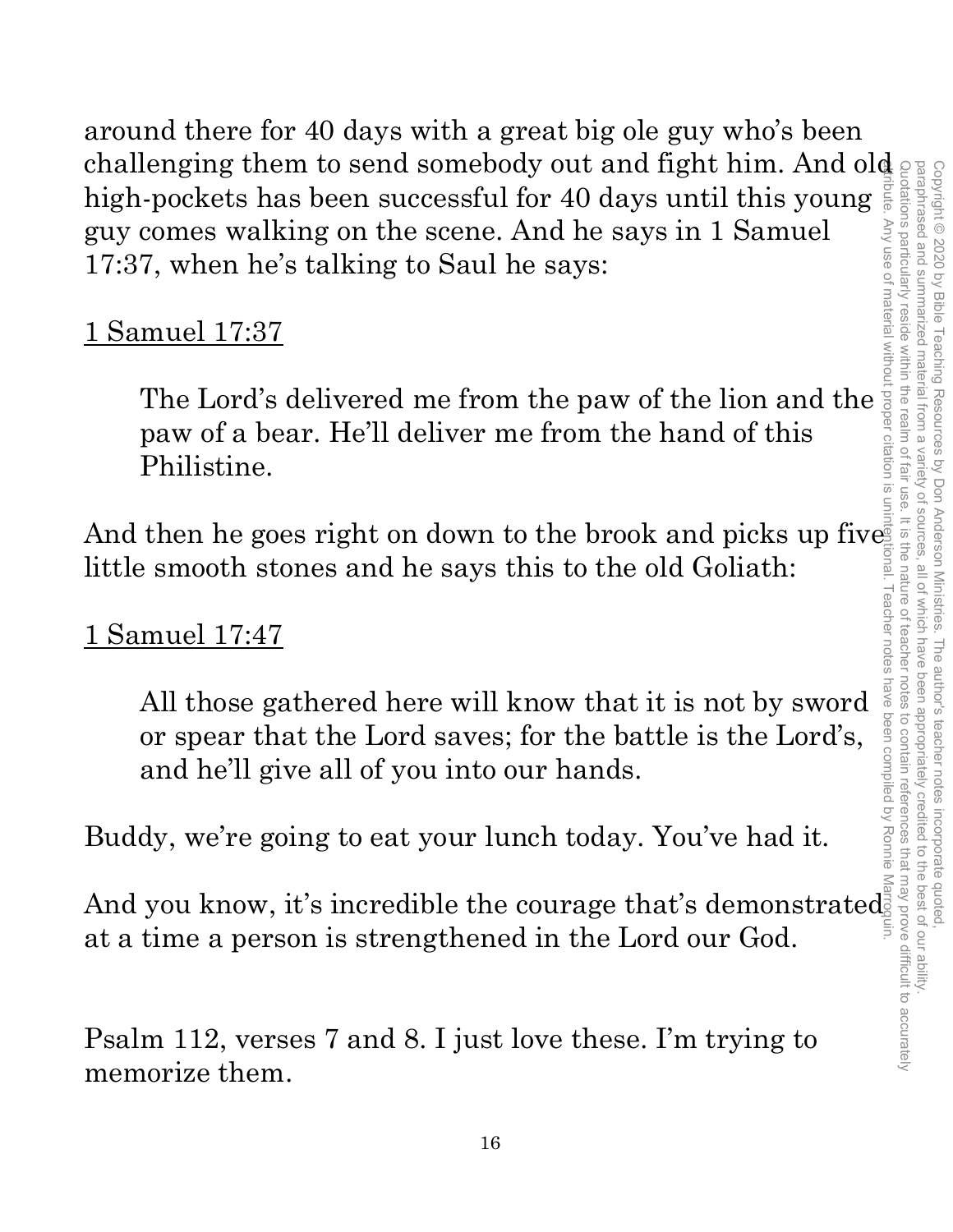Copyright © 2020 by Bible Teaching Resources by Don Anderson Ministries. The author's teacher notes incorporate quoted,

Copyright © 2020 by Bible Teaching Resources by Don Anderson Ministries. The author's teacher notes incorporate quoted

paraphrased and summarized material from a variety of sources, all of which have been appropriately credited to the best of our ability.

, all of which have been appropriately credited to the best of our ability

paraphrased and summarized material from a variety of sources

## Psalm 112:7, 8

He'll have no fear of bad news; his heart is steadfast, trusting in the Lord. His heart is secure, he will have no fear; in the end he will look in triumph on his foes.

That's a great God! And it's a man in confidence, trusting this great God to keep him and protect him and sustain him, while he's continuing on in a service for the Lord.

You know, maybe God is just saying to you that you just need to have the courage and to keep on hanging in there because your victory is just around the corner.

It was Lange, that old commentator, who said:

The Lord's true messengers are for the most part prepared in the school of suffering. (source unknown)

Paul certainly was not exempt of that.

Romans 8:37

All these things we are overwhelmingly conquering through Him that loved us.

1 Corinthians 15:15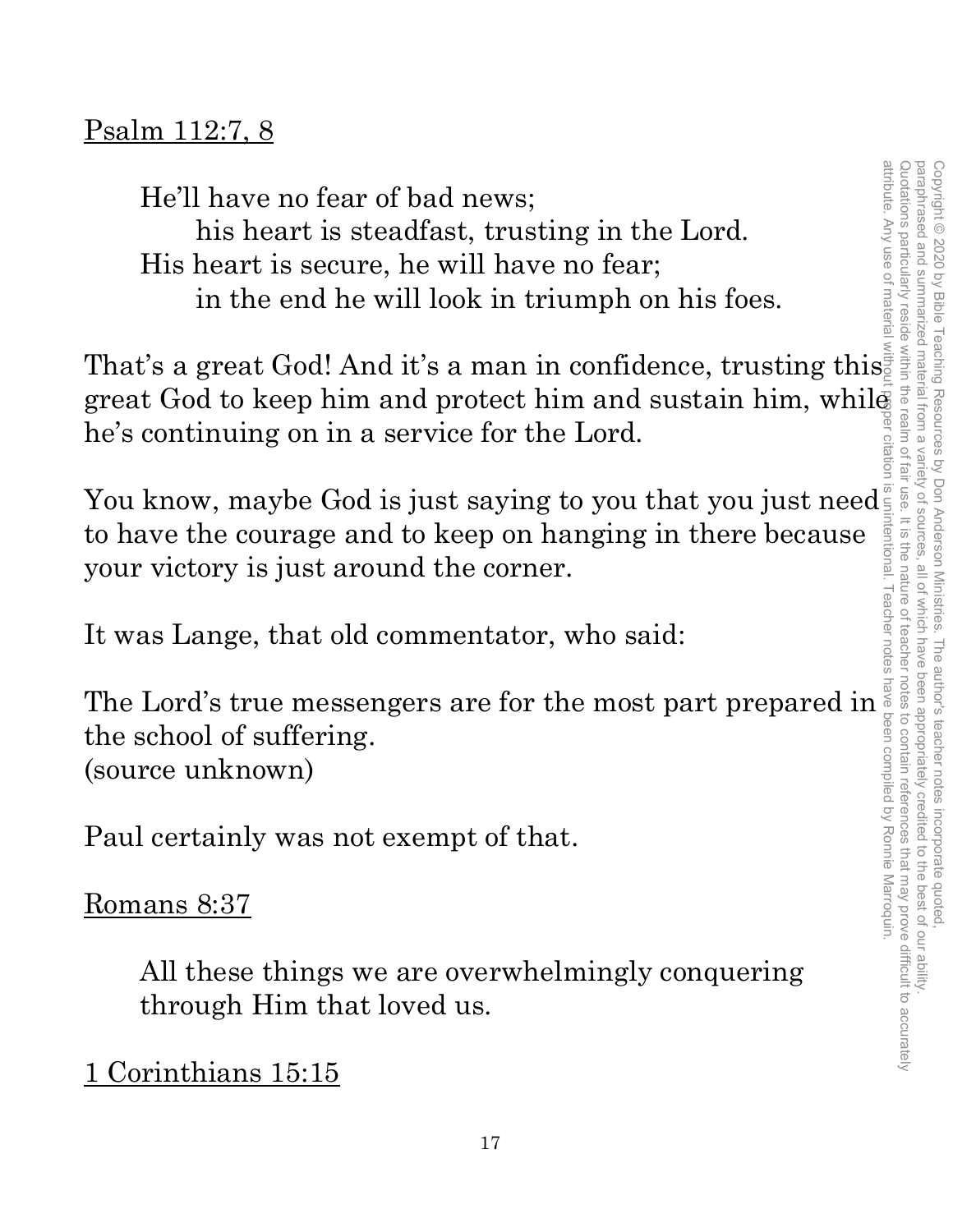Thanks be to God who gives us the victory through our Lord Jesus Christ.

Martin Luther said in "A Mighty Fortress":

Did we in our own strength confide? Our striving would be losing Were not the right Man on our side, The Man of God's own choosing. (source unknown)

Yay, we came to you, "we had courage in our God to speak to you the gospel in much conflict."

It was tough when we came—verse 3.

## **v. 3 For our exhortation was not out of error, neither out of impure motive nor in deceit;**

"For our exhortation was not out of error, neither out of impure motive nor out of deceit;"

You see, the most important thing to Paul in talking to them is his message. He's going to talk about that first, and then he's going to talk about the man he was and the ministry he performed. You're going to see it just kind of fall into a slide here. But first of all, what can he say about the message he gave?

Three things there, did you see it?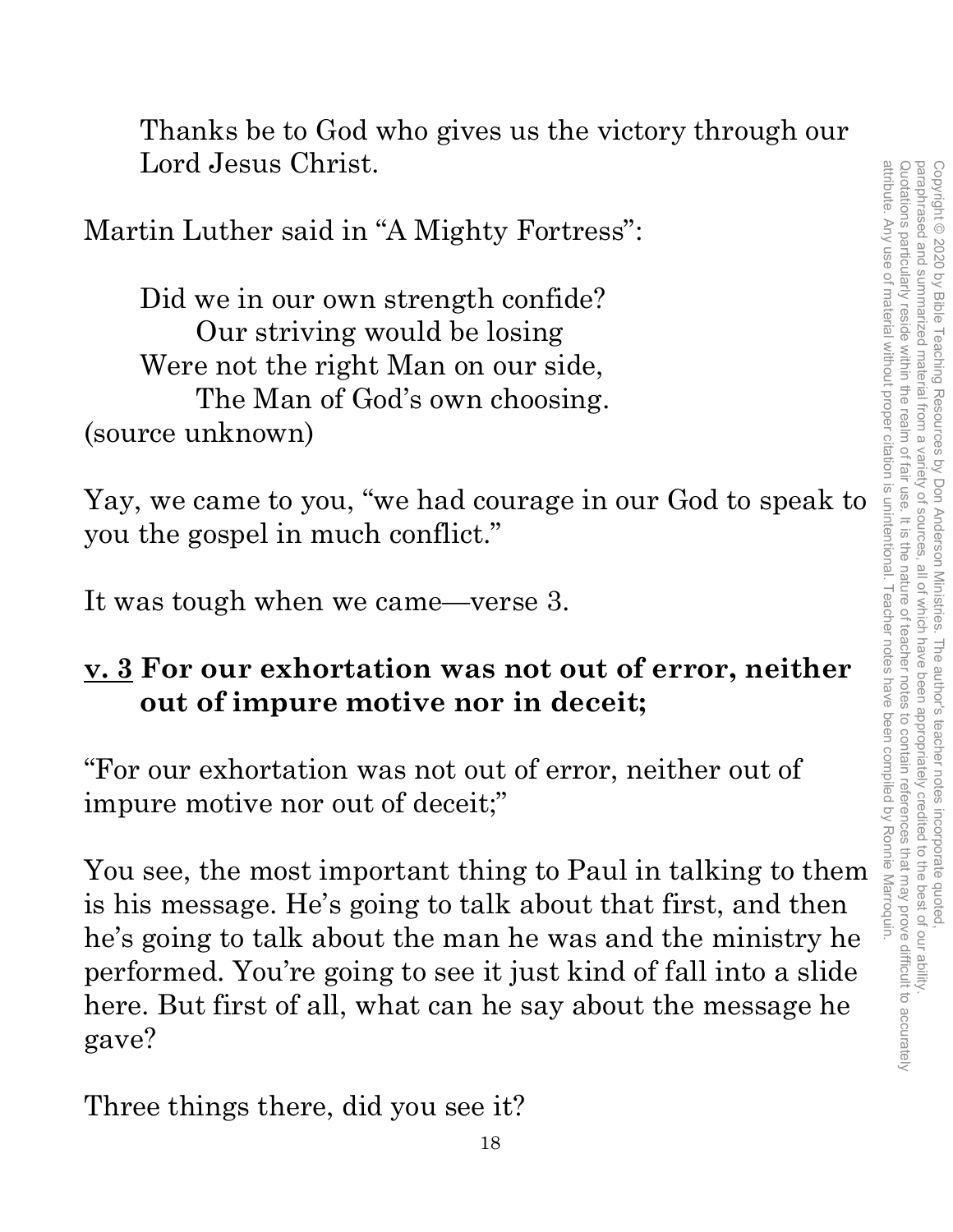His message was:

- 1. "not out of error,"
- 2. it wasn't "out of impure motives," and
- 3. it wasn't "in deceit."

Let's talk about it for just a second.

His message was a message that "was not out of error."

<u>John 8:32</u>

you'll know the truth, and the truth shall set you free.

Do you speak the truth? Do you know the truth? Do you spend time in the truth? attribute. Any use of material without proper citation is unintentional. Teacher notes have been compiled by Ronnie Marroquin.

2 Timothy 2:15

Study to show yourself approved unto God, a workman that needs not to be ashamed, rightly dividing the word of truth.

Can you tell the difference between truth and error? Are you able to discern when somebody's teaching something that is contrary to biblical truth? Does it really bother you when that happens?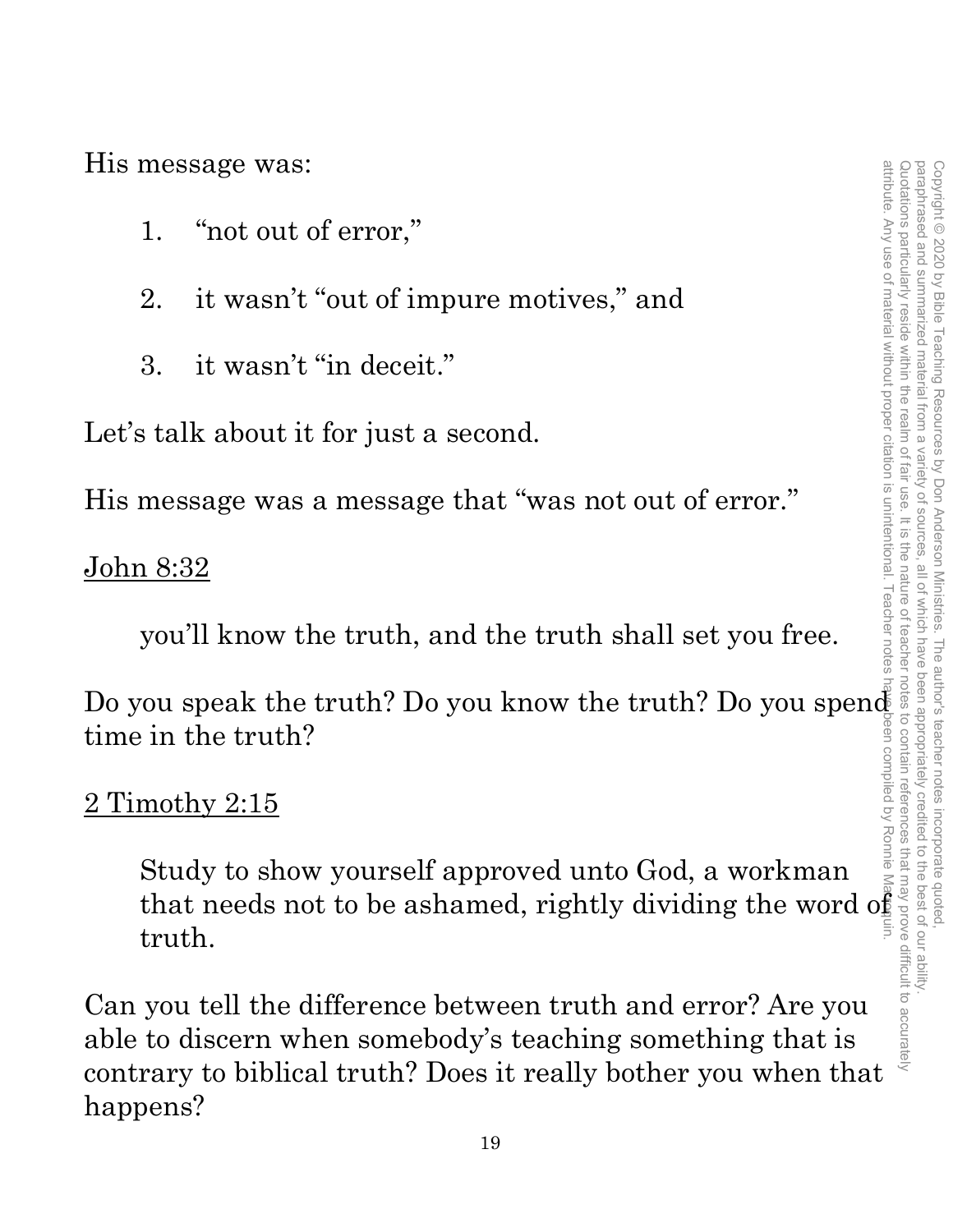When it comes to the sovereignty of God, when we recognize He really is sovereign, then everything in our lives is controlled by Him and He has some reason or purpose. We might never know it until we get to glory, but at least we can trust Him in that.

So when you have a message that is coming "out of error,"  $\text{can}$ you discern it because you know about Biblical truth to sort the things out and to be able to understand?

The very first thing he says to them is "Look, our message was from truth."

Secondly, our motivation was not from "impure motives."

And I put 2 Peter 2:18 there:

## 2 Peter 2:18

For speaking out arrogant words of vanity they entice by fleshly desires, by sensuality, those who barely escape from the ones who live in error,

When you look at his MESSAGE, it wasn't "out of error."

When you look at his MOTIVATION, he had pure motives, boy in his coming.

And thirdly, the METHOD that he operates on—his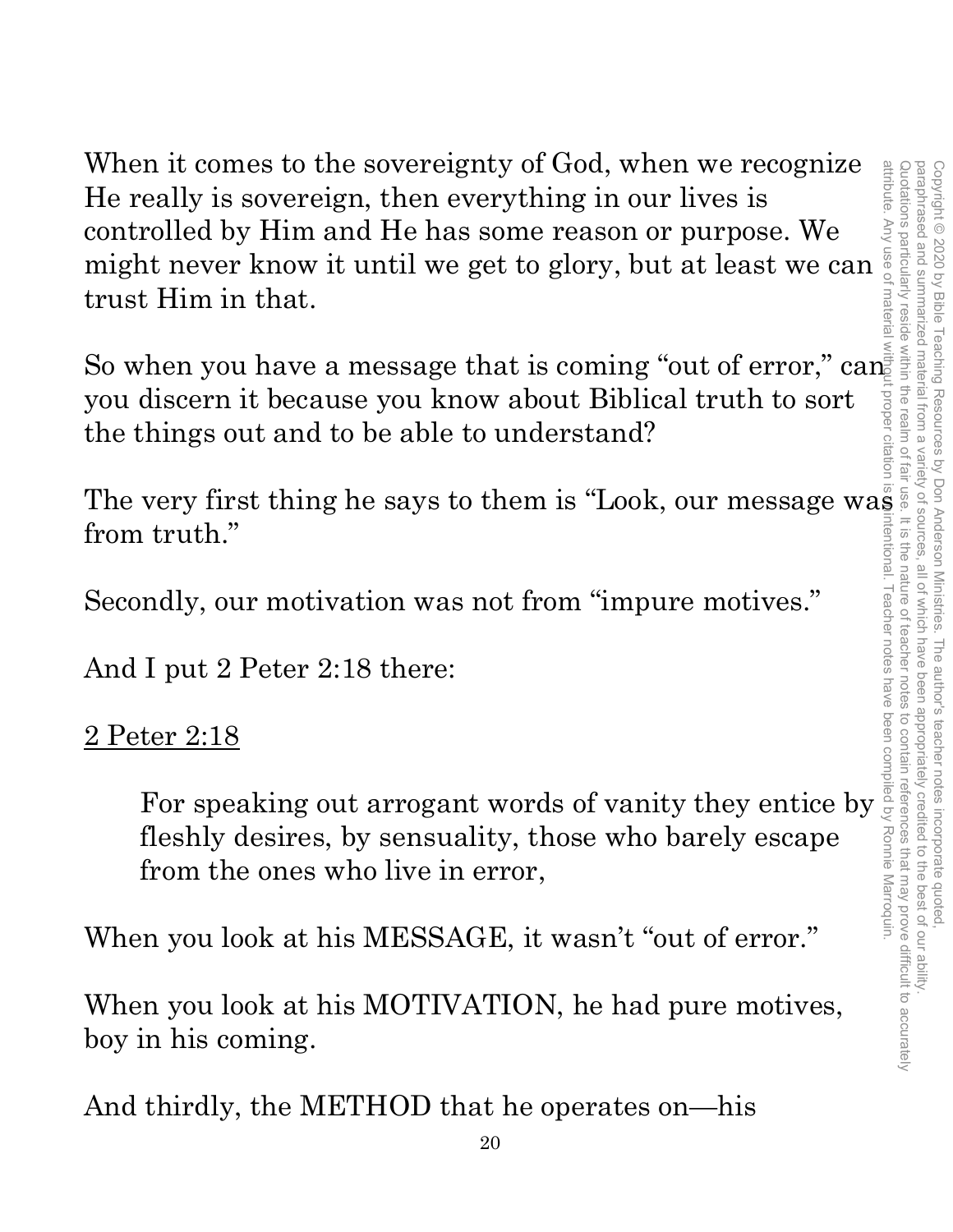methodology—is not "in deceit."

What does he mean here? He means he's not trying to deceive them by tricks. He's not trying to manipulate to accomplish something for personal advantage.

The number one priority in his life was his message but his motivation and his method also backs up that message with great credibility.

Look at verse 4.

**v. 4 but even as we have been found worthy by God to be entrusted with the gospel, so we are speaking, hearts.**

**not as pleasing men but God, who is examining our**  "but even as we have been found worthy by God"—Oh I love that!—"to be entrusted with the gospel, so we are speaking, not as pleasing men but God, who is examining our hearts."

Wow.

As God looks down right now, and He looked into your heart right at this minute, would He find you worthy to be trusted with His gospel? You know, God doesn't allow the Bread of Life to be broken with dirty hands. He's not going to bless that.

And God also passes up dirty instruments that are filled with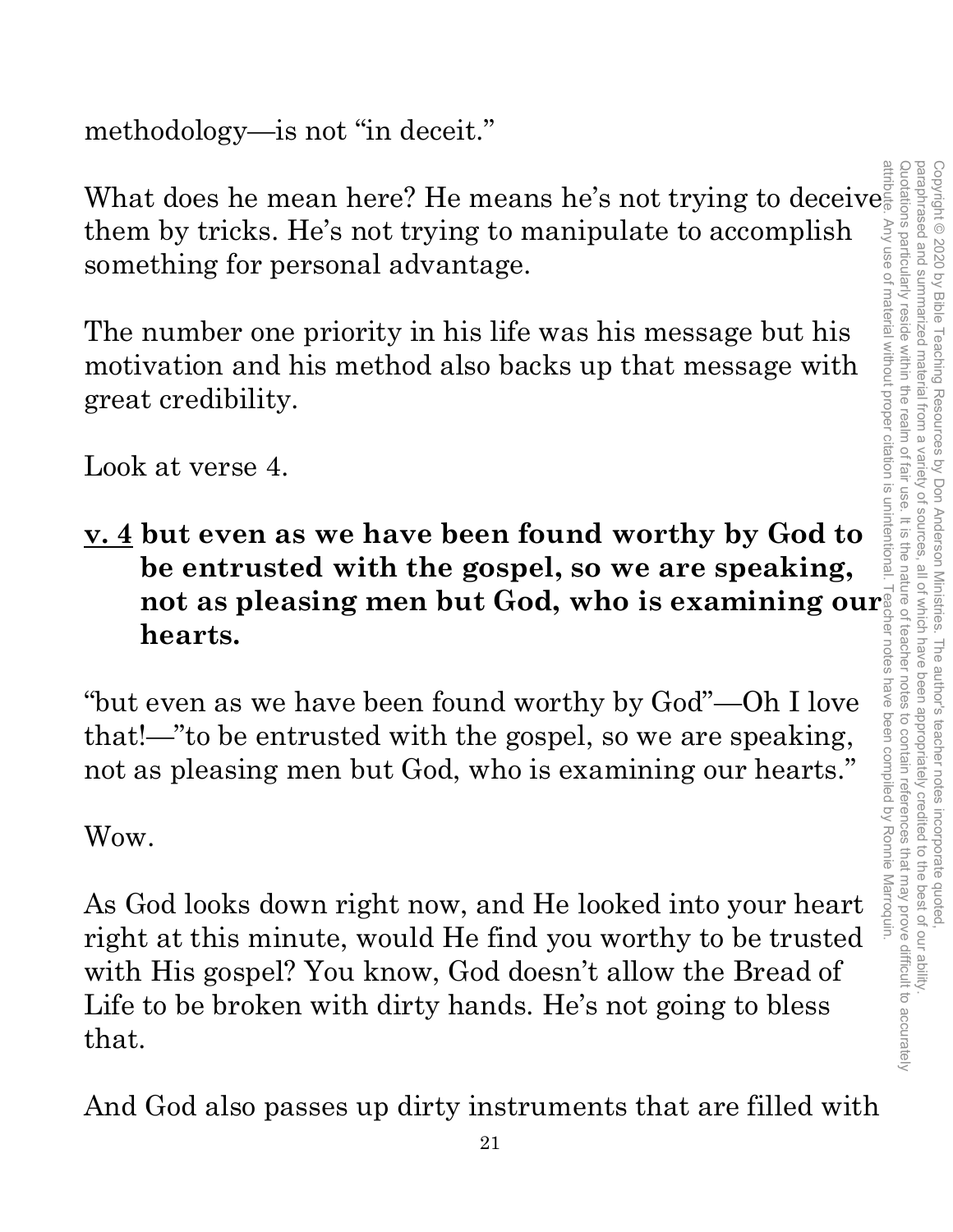crud and dirt to pick up something clean to dispense the Water of Life.

And what Paul's saying is:

Look, I don't have anything to hide from y'all. I just want to tell you something, "we were found worthy by God to be entrusted with the gospel. " He came looking for me on entrusted with the gospel. "He came looking for me on<br>the Damascus Road. And I have been found worthy to do<br>that.<br>he's saying something else:<br>Because I have been, I'm speaking that way "not as<br>pleasing men but God." that. Water of Life.<br>
And what Paul's saying is:<br>
Look, I don't have anything to hide from y'all. I just want<br>
to tell you something, "we were found worthy by God to be<br>
entrusted with the gospel. "He came looking for me on<br>
the attribute. Any use of material without proper citation is unintentional. Teacher notes have been compiled by Ronnie Marroquin.

And he's saying something else:

Because I have been, I'm speaking that way "not as pleasing men but God."

one way or the other because my primary motivation is to be a<br>mouthpiece for pleasing God. And I want to please only Him<br>who is examining our heart."<br>Ouch. mouthpiece for pleasing God. And I want to please only Him who is examining our heart."

Ouch.

To be "found worthy" and to "examine" actually come from the same Greek root word. So by testing he's "been found worthy." And the process has been an "examining" process.

Now the doctor's examining, isn't it. We're having a spiritual check-up. And as we do this, Paul says "we have been tested."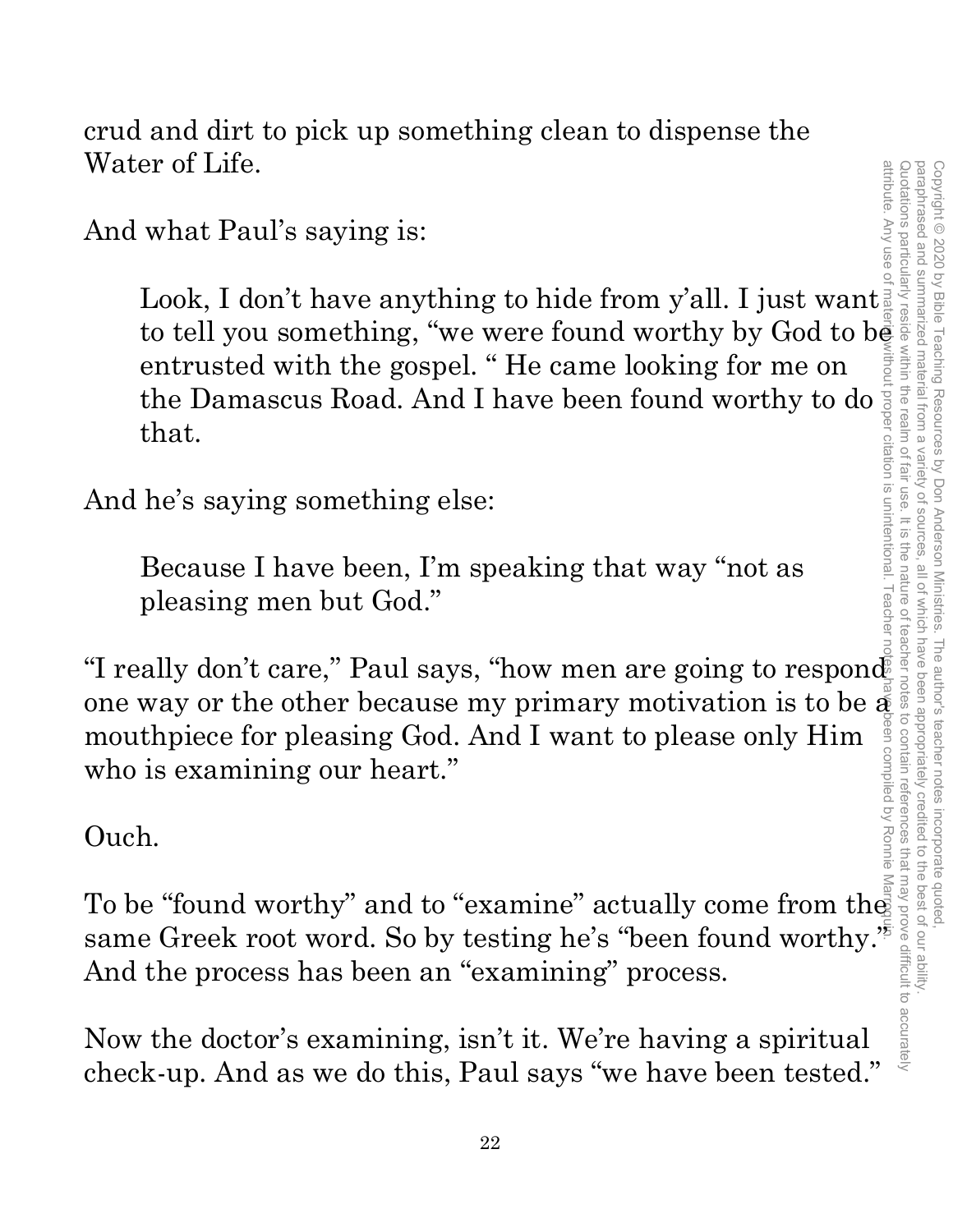Now does God test us? Oh that is such an important part of scripture teaching. God is in the process all the time testing us to measure progress and for us to see how we're going to respond. And when we've got egg all over our face, guess wha $\mathfrak t$ we flunked?

The disciples are a great illustration of that. Here the Lord Jesus has been teaching on the whole subject of faith in  $\text{Mark}^{\frac{1}{2}}$ chapter 4 and you get to the end of Mark chapter 4, He puts them in a boat and they're going across the river, across the lake and there's a great big storm. And Jesus, in faith, is asleep in the back of the boat. But who wakes Him up? Probably Peter, who is a very experienced fisherman and these guys have been through a few storms, but they say "Don't you care that we're perishing and the ship's going down while you're laying there asleep?" (Mark 4:38)

They just flunked the test. The sovereign God of the universe just stands up and says "Peace, be still." (Mark 4:39) And they come off a ten-foot wave on a glassy sea.

And then they really flunk the test and got egg all over their Face of a ten-foot wave on a glassy sea.<br>And then they really flunk the test and got egg all over their face when they said "Who is this that even the winds and the waves obey His voice?" (Mark 4:41) waves obey His voice?" (Mark 4:41)

You see, He'd been running progressively through His little discipleship curriculum and they failed. And guess what? When you fail a test, you get to do it again. You get another opportunity for the course.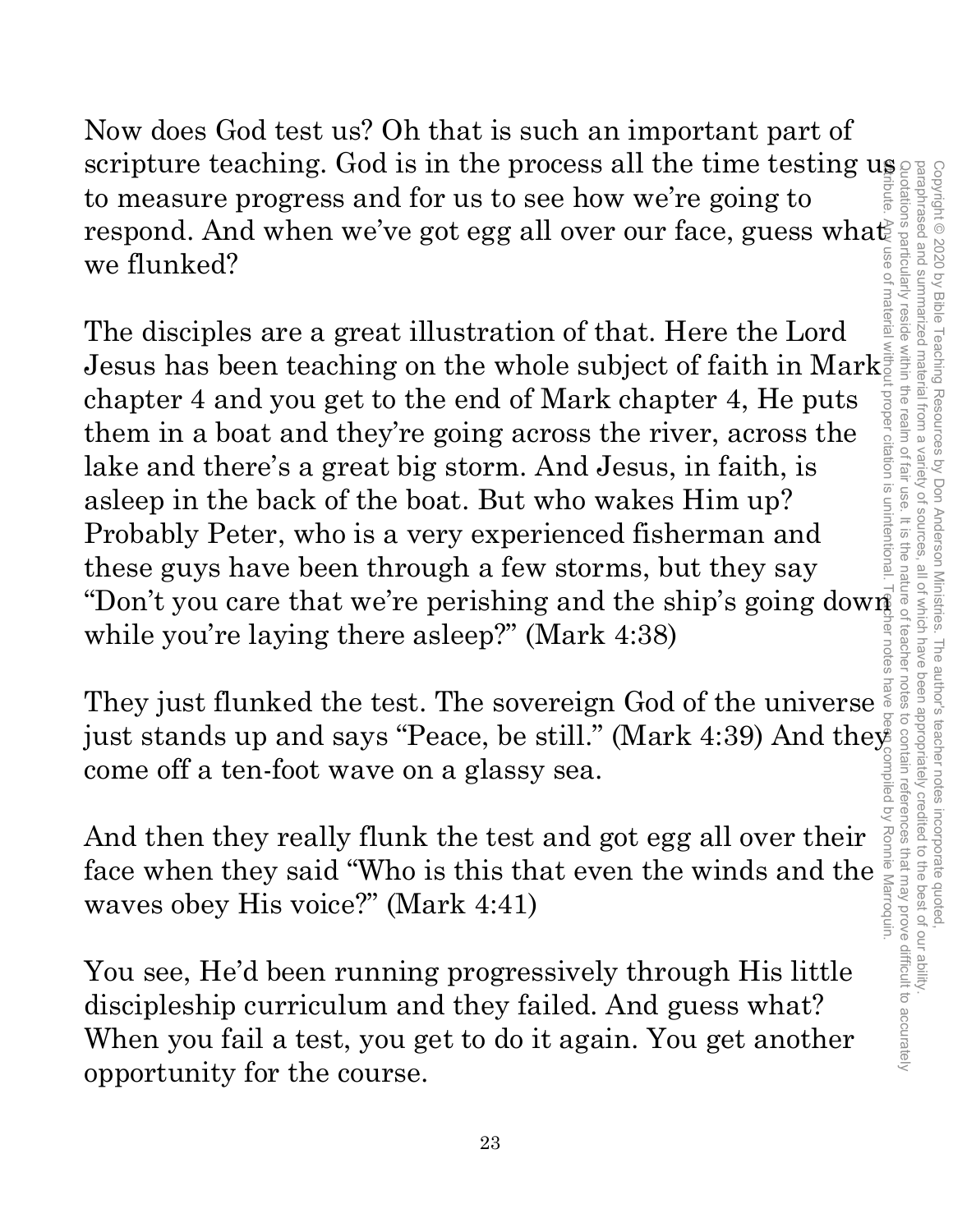And one of the best things you can do as a Christian is when you hit a test is to pass it. Because if you don't, it's going to come back in another way and you're going to stay hung up there until you learn it. You just might as well.

And if you keep on saying you grow too soon old and too late smart, you're going to have a rough life. Because the Lord, when you name the name of Christ, He is in the business of testing progress all the time. And He loves to give pop quizzes—those that you just don't think you're ready for. But He just wants to reveal what you're like.

Now does He do that scripturally?

Oh man, Genesis 22:1. Abraham finally, after 25 years, got the son that God promised. Genesis 22:1 says:

Genesis 22:1

God did test Abram.

What was the test?

"Take what you've been waiting for for 25 years and I promise in the unconditional covenant, and take him up there and offer him on that mountain."

So he rose early the next morning, got his donkey ready and got the wood ready and took his son and went.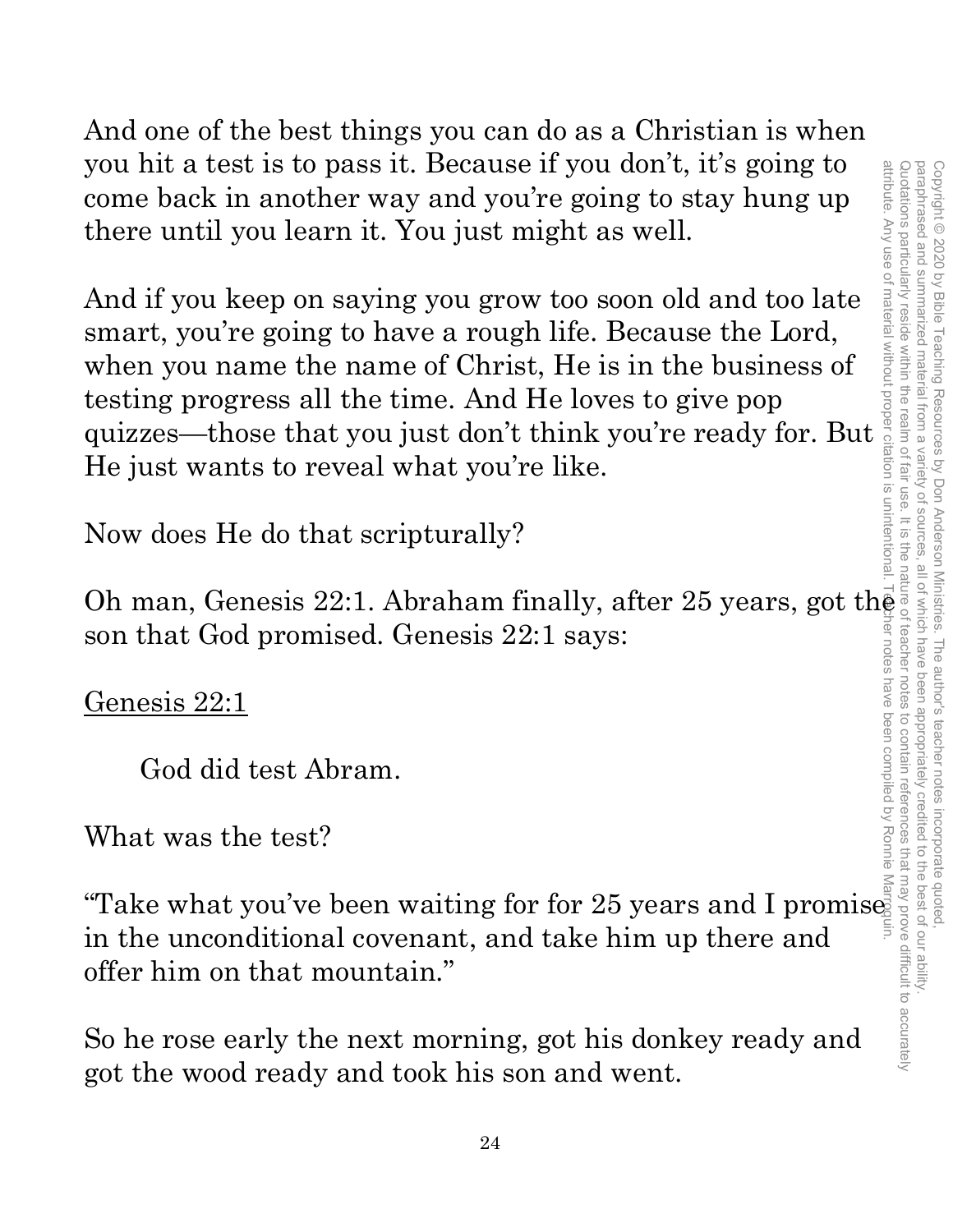You see, he was instantaneously obedient and he passed the test on the mountain. And guess what? He was blessed. And God wonderfully provided a ram for a sacrifice and a great service of worship.

There are two other verses I'm trying to memorize in:

## Isaiah 48:10, 11

I have refined you, though not as silver; I have tested you in the furnace of affliction. For my own sake, for my own sake, I do this. How can I let myself be defamed? I will not yield my glory to another.

Yes, He does. He does that.

## James 1:2, 3

Consider it all joy, my brethren, when you encounter various trials, knowing that the testing of your faith produces [WHAT?] *hupomeno*.

Perseverance produces endurance.

Can I give you a few more?

## 1 Peter 1:6, 7

In this you greatly rejoice, even though now for a little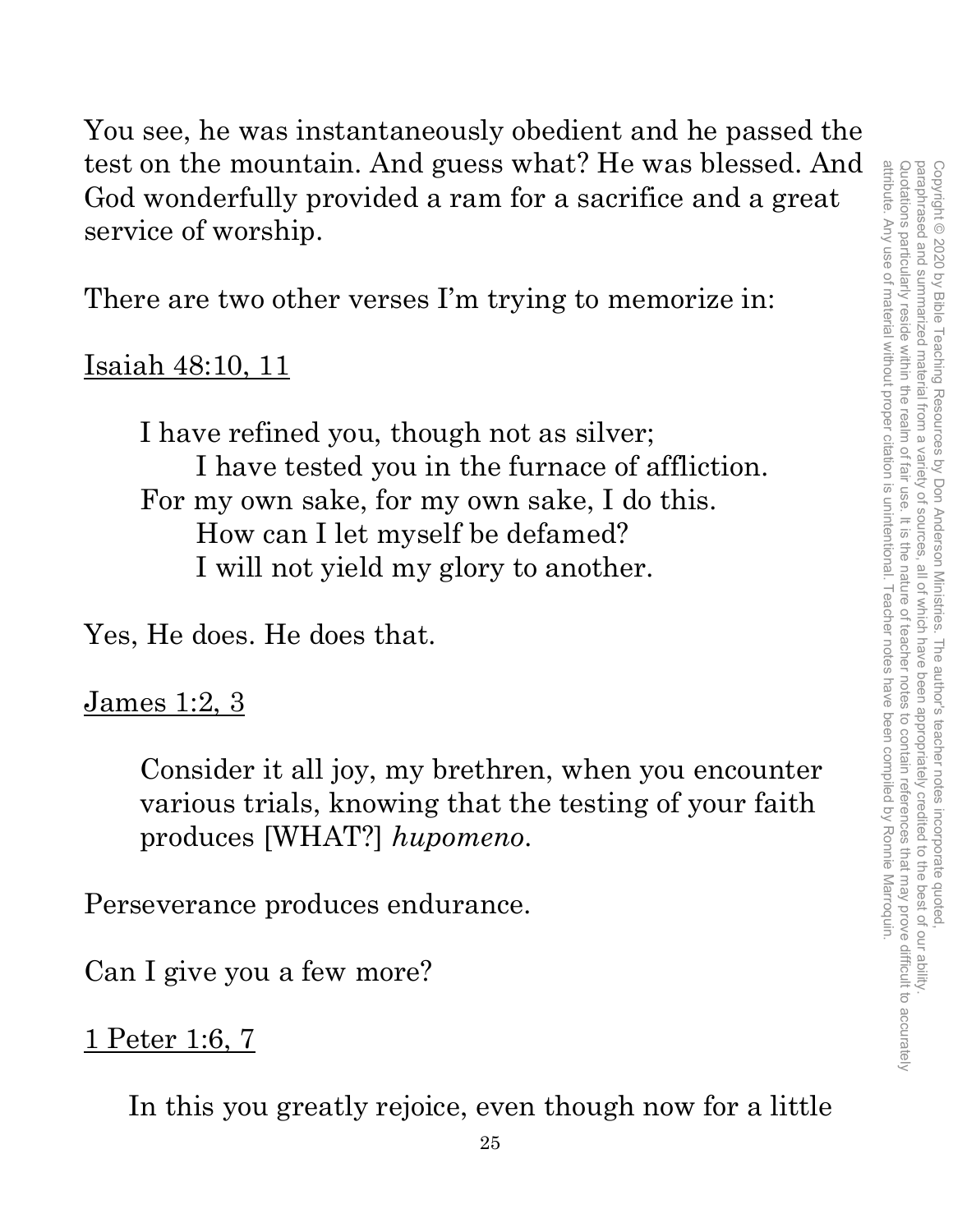while, if necessary, you have been distressed by various trials, that the proof of your faith, being more precious than gold which is perishable, even though it's tested by fire, may be found to result in praise and glory and honor at the revelation of Jesus Christ;

Then you turn over to chapter 4 of that same epistle, verses  $12$ and 13:

## 1 Peter 4:12, 13

Beloved, do not be surprised at the fiery ordeal among you<sub> $\frac{2}{3}$ </sub> which comes upon you for your testing, as though some strange thing were happening to you; but to the degree that you share the sufferings of Christ, keep on rejoicing; so that you also at the revelation of His glory, you may rejoice with exultation.

You see that's what God does. And Paul says to these Thessalonian Christians "we've been tested and we have been found worthy because God is examining our hearts."

You see, I can only look on your outside and you can only look on my outside. You don't know what's inside me. But God does.

And I loved what Dr. Walvoord says in his commentary:

The final test of every life and of every message or sermon is, What does God think about it?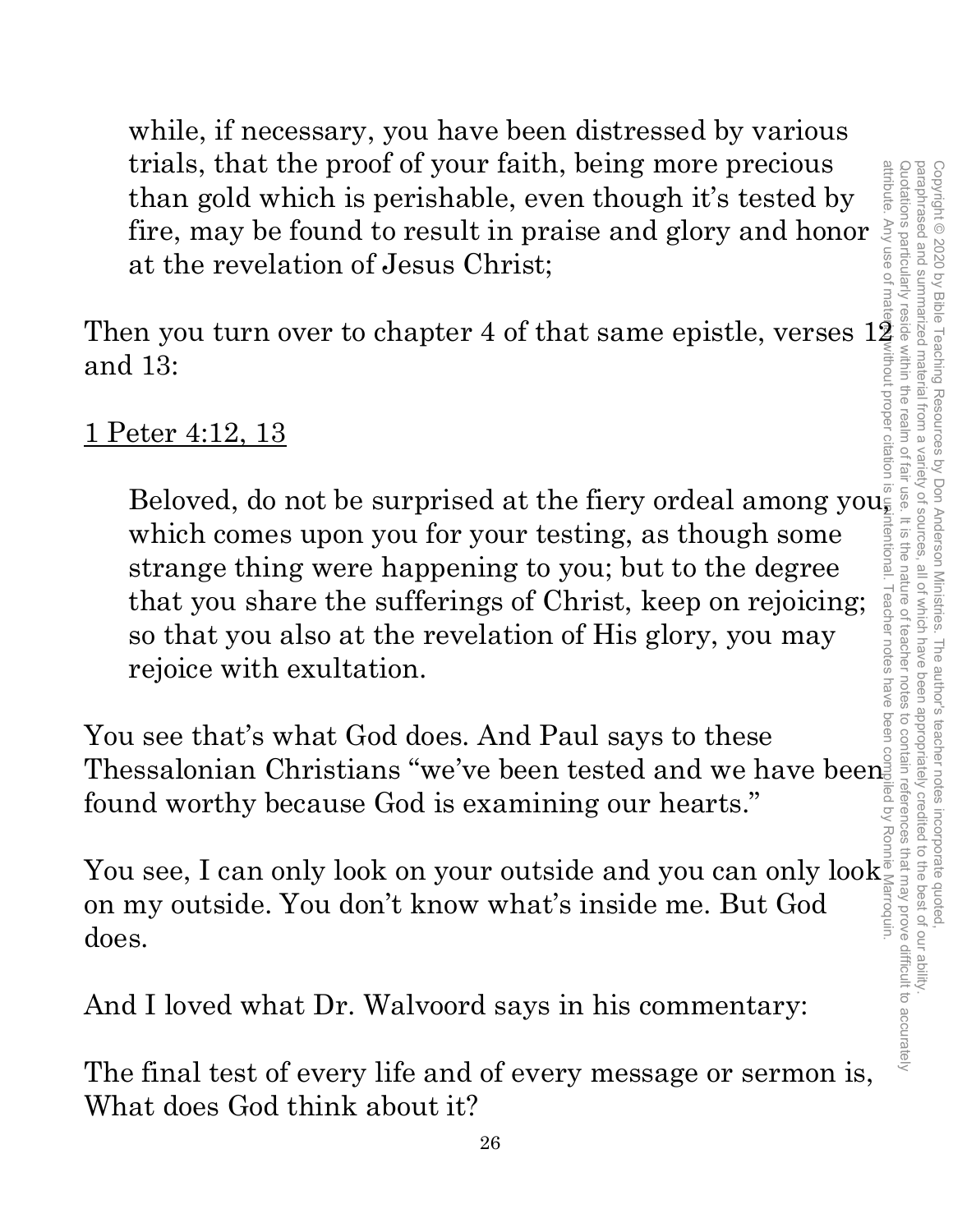(source unknown)

You know, that's the bottom line, when you come right down to it. When all has been said and done, that's it.

"Worthy to be entrusted with the gospel."

Now if God's in the business of testing us, have you been found worthy to present the gospel because He's tested you and you passed that test?

And ask yourself the question:

Is He examining your heart right now?

And guess what, your answer has to be "Yes" because He's doing it all the time. It's in the PRESENT TENSE there.

"God is continually examining our hearts," is the way that really ought to be translated.

It's like "He keeps on examining our hearts."

We're never exempt of examining from God as He begins to teach us how to walk with Him.

Hebrews 4:13

… all things are naked and open unto the eyes of Him with whom we have to do.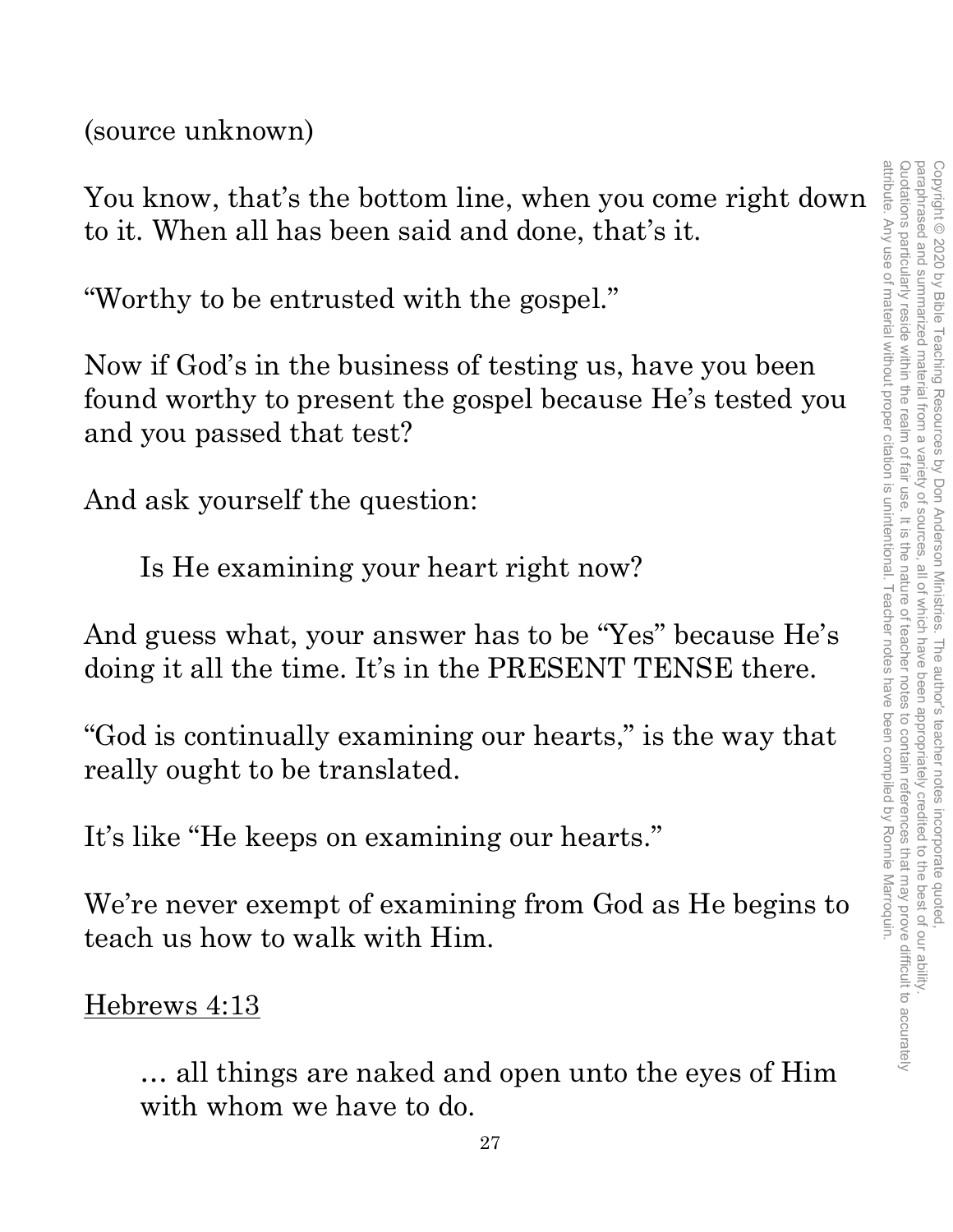You know, and that's really what God's saying. You know that's 1 Corinthians chapter 11. If a man would examine himself, he would escape judgment. (1 Cor. 11:28-32) But if you're going to wait to let God do it, it's going to become very painful. And that was the reason a lot of the Corinthians were dead physically, simply because they dropped as…illustrations of God's judgment upon them, because they refused to examine their own hearts.

And then there's another verse, 2 Corinthians 13:5, that verifies that we better do it or God's going to do it in a severe fashion. Listen to this:

## 2 Corinthians 13:5

Test yourselves to see if you are in the faith; examine yourselves! Or do you not recognize this about yourselves, that Jesus Christ is in you—unless indeed you fail the test?

## Galatians 6:4

But let each one examine his own work, and then he will have reason for boasting in regard to himself alone, and not in regard to another.

You see, there is a great process that's got to go on in our hearts as believers or the Judgment Seat of Christ and that future day is going to be a horrible, horrible moment of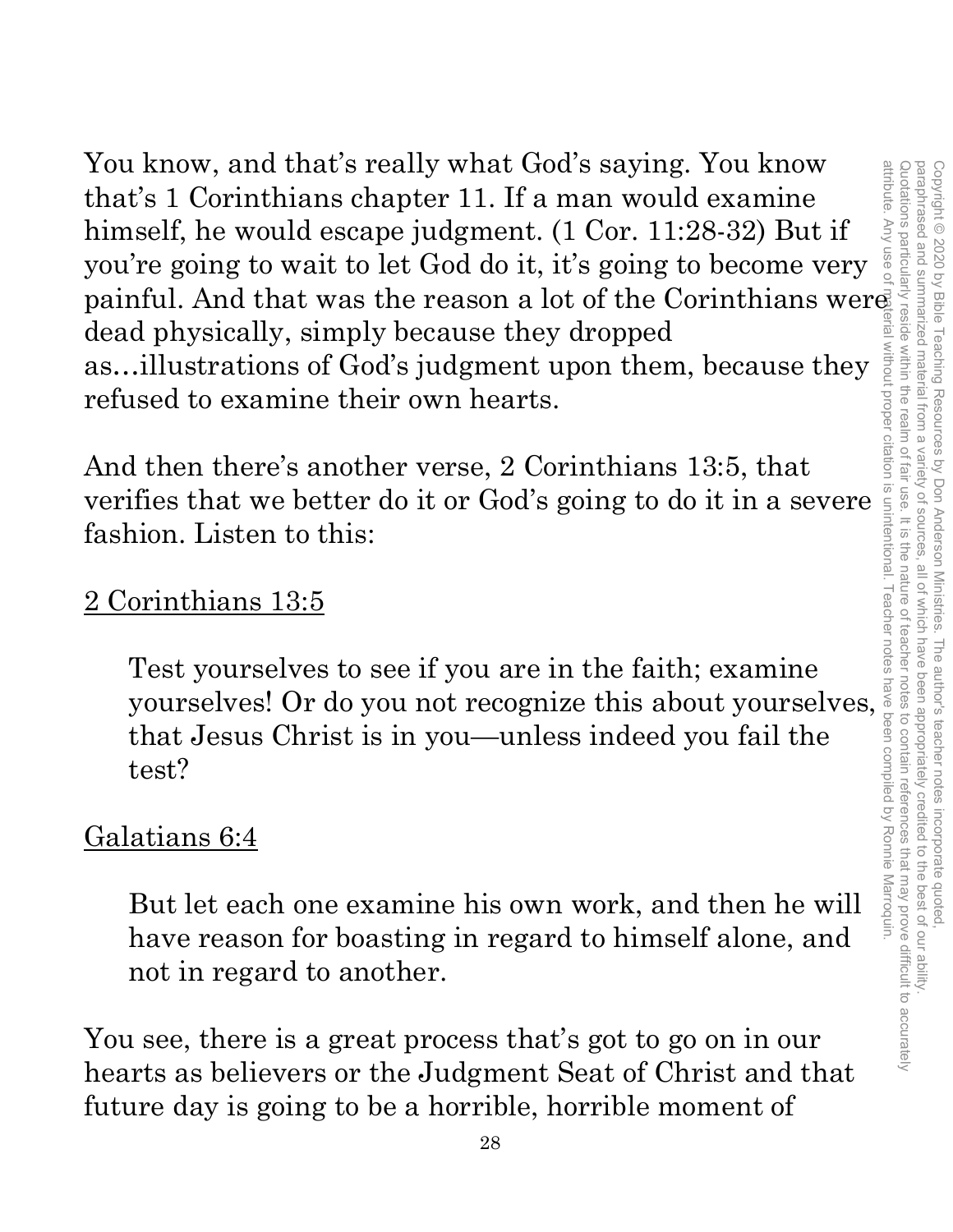revelation that's going to be very, very painful.

## 1 Samuel 16:7

his height, for I have rejected him. The Lord does not look at the things that man looks at. Man looks at the outward appearance, but God looks at the heart."

Now when it says "examining the heart" we think of this organ that pumps all the blood here and keeps us going. Is that what God's examining?

The word "cardia" in the Greek text refers to the personal life. It's the center of:

the intellectual,

the emotional, and

the moral character of the individual.

amuel 16:7<br>
the Lord said to Samuel, "Don't consider his appearance or the thing that the thing that man looks at the actric<br>
appearance, but God looks at the heart."<br>
when it says "examining the heart" we think of this<br> It all resides in the cardia—the heart. And so when it says He's "examining our hearts," Paul's saying, He's examining what I think about. He examines what moves me emotionally. And He examines me morally. What are the precepts that undergird the way I act and think.

He is the one that's probing around down there. And guess what? He knows all about us. He loves you unconditionally.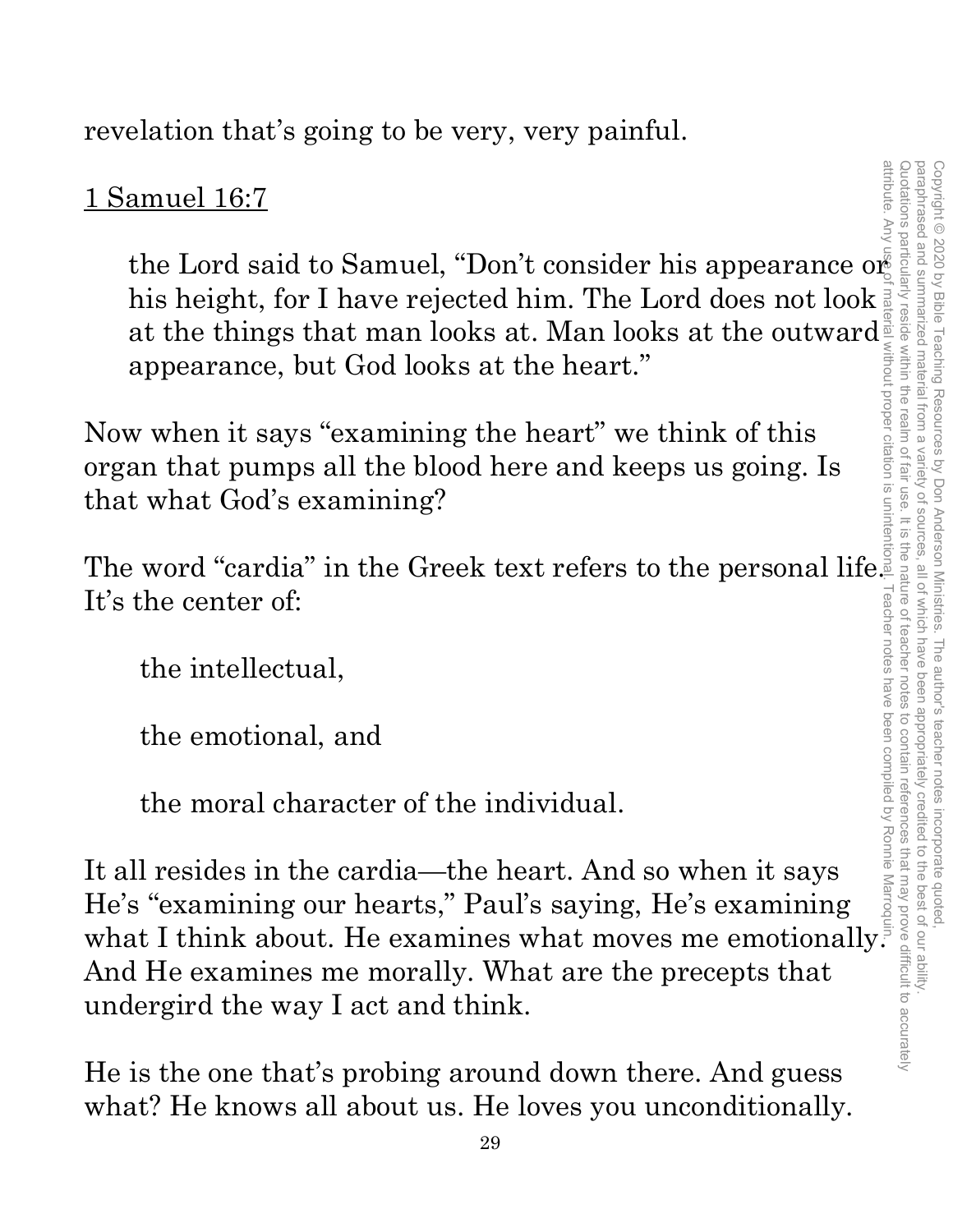And there's no one in this room that is loved any more or anyone any less. That's how patient He is even though He's anyone any less. That's how patient He is even though He's  $\frac{1}{2}$  got it thrown up on His big video screen all of your heart. And He knows you intellectually, emotionally, and your will.

Now what does that tell us we ought to do?

Well that tells me something and I already did it. And that is, I better sit down and have a good heart-check before I start I better sit down and have a good heart-check before I start<br>teaching family camp number 2. And I gave you those verses,<br>hoping you'd do it.<br>Well I'm going to give them back to you again 'cause I know<br>sometimes we don't h hoping you'd do it.

Well I'm going to give them back to you again 'cause I know sometimes we don't hear it the first time. So when it comes the second time, you remember it.

Time for a HEART-CHECK. What are the verses?

Psalm 26:2, 3

Test me, O Lord, and try me, examine my heart and my mind…

And then:

Psalm 139:23, 24

[Test me] Search me, O God, and know my heart; try me and know my thoughts. See if there's any anxious way in me,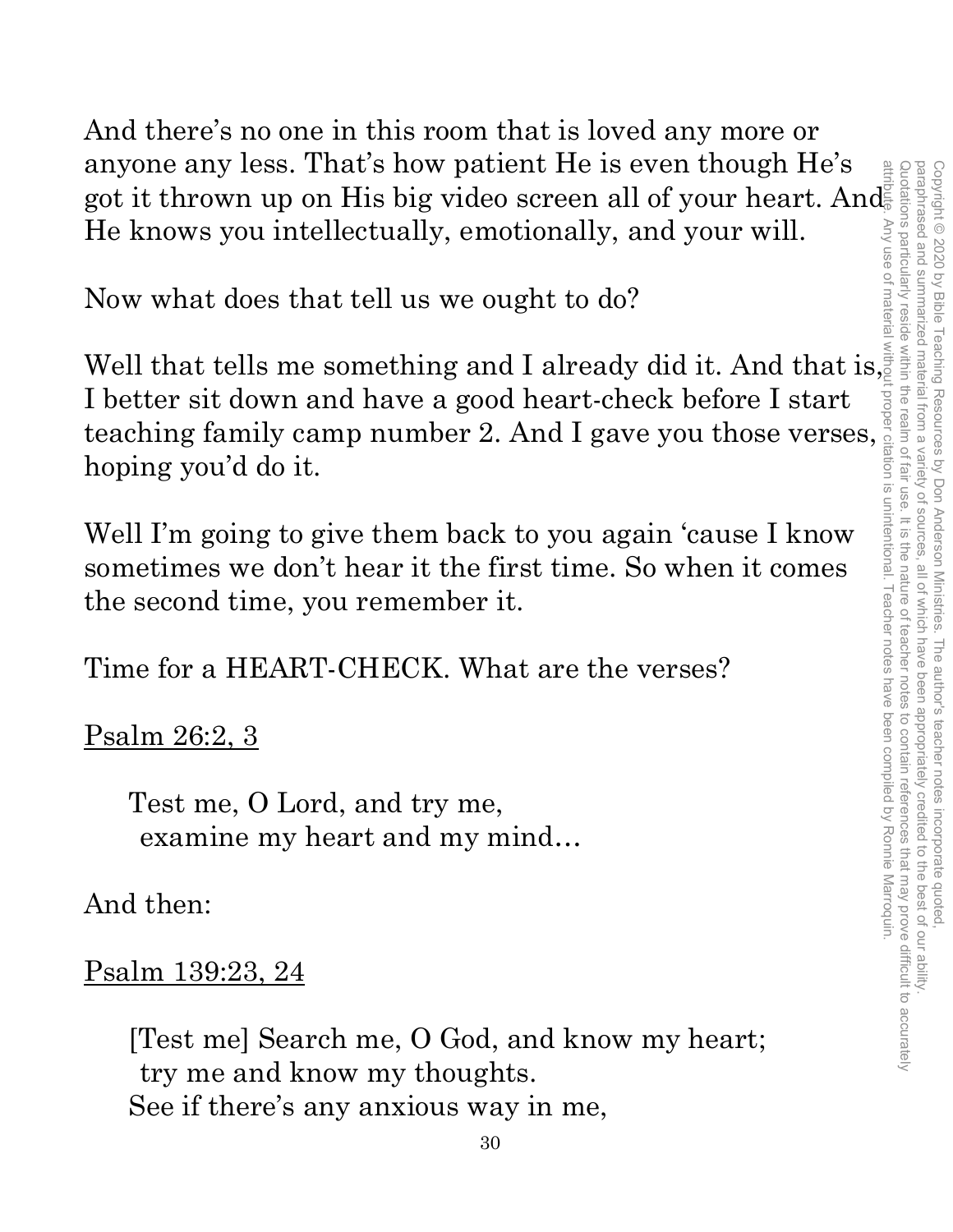[or offensive way in me] and lead me in the way everlasting.

Verse 5.

## **v. 5 For neither were we found using flattering words, even as you are knowing, nor in pretense desiring advantage—God is witness—**  For neither were we found using flattering words,<br>  $\frac{1}{2}$ <br>  $\frac{1}{2}$ <br>  $\frac{1}{2}$ <br>  $\frac{1}{2}$ <br>  $\frac{1}{2}$ <br>  $\frac{1}{2}$ <br>  $\frac{1}{2}$ <br>  $\frac{1}{2}$ <br>  $\frac{1}{2}$ <br>  $\frac{1}{2}$ <br>  $\frac{1}{2}$ <br>  $\frac{1}{2}$ <br>  $\frac{1}{2}$ <br>  $\frac{1}{2}$ <br>  $\frac{1}{2}$ <br>  $\frac{1$

you are knowing, nor in pretense desiring advantage—God is a witness—"

Now see that word:

1. "flattering words?"

That's the only place that occurs in the New Testament. That's like telling people a bunch of positive prattle so that their pride will be ministered unto.

It's like the politicians telling you everything you ever wanted to hear. And basically, they're trying to flatter you into going to hear. And basically, they re trying to flatter you into going  $\frac{1}{2}$  to the voting booth and doing for them what needs to be done. attribute. Any use of material without proper citation is unintentional. Teacher notes have been compiled by Ronnie Marroquin.

And so he says "T want to tell you what you then we say of the same of the same of the same of the same of the same of the same of the same of the same of the same of the same of the same of the same of the same of the sa tell you, we didn't come into town using flattering words. We didn't come into town telling you what you thought you'd really like to know. We came into town telling you what you needed to know so that you would respond."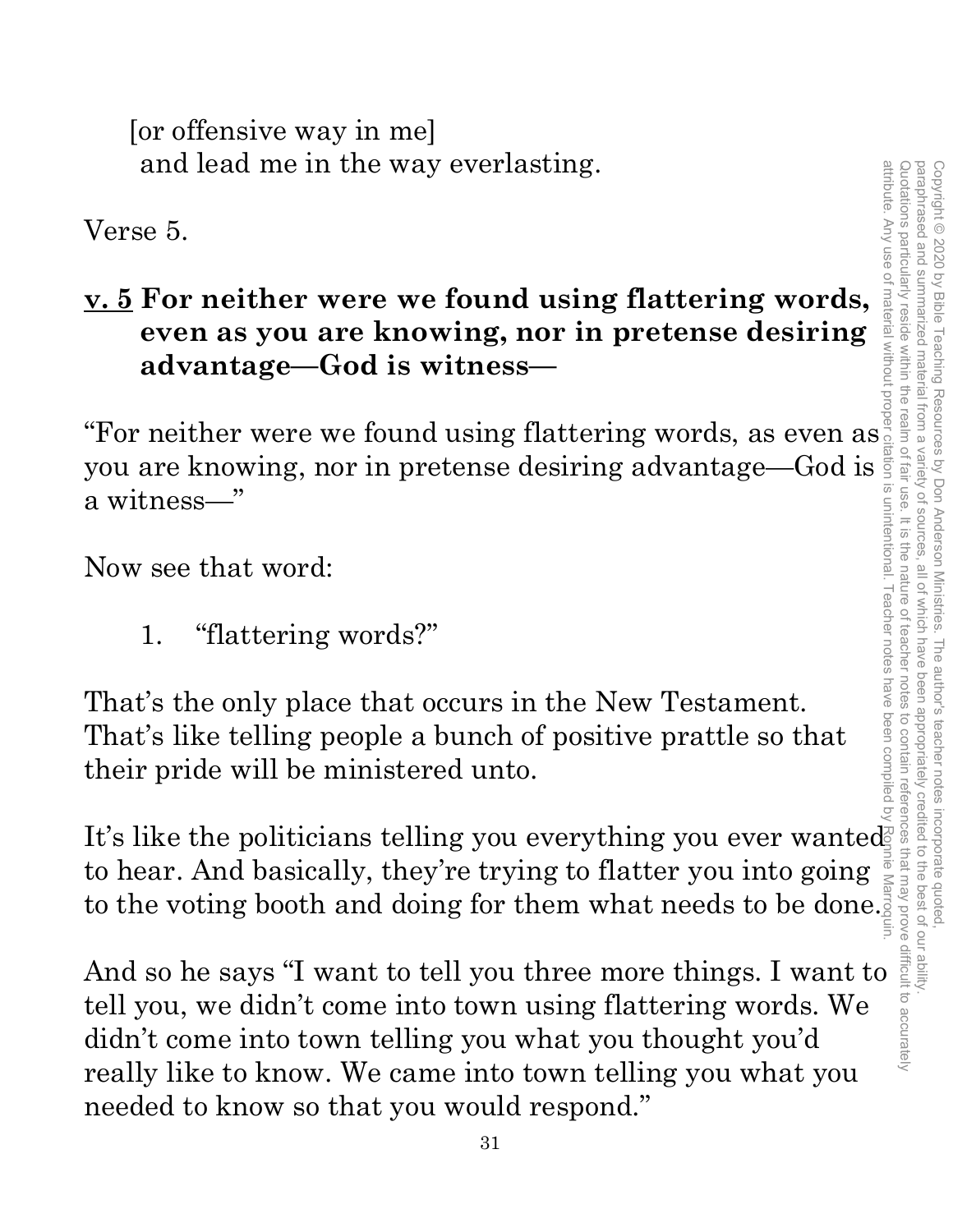He didn't try to flatter them.

Secondly, he didn't come into town:

2. "in pretense desiring advantage."

In other words, he wasn't coming in thinking that he would use this to accomplish some other purpose. And so "God is witness."

Is dualy to matter them.<br>
Secondly, he didn't come into town:<br>
2. "in pretense desiring advantage."<br>
In other words, he wasn't coming in thinking that he would<br>
use this to accomplish some other purpose. And so "God is<br>
wi see ultimately the bottom line is, Paul can say "I can tell you, we didn't come with flattering words, we didn't come in pretense." And then if you add verse 6 there it says he didn't come seeking the glory of men either.

We came in honesty and integrity to proclaim the message.

That's our KEY VERSE to the study.

Can we actually say that we don't use "flattering words," we don't come in "pretense" wanting an unfair advantage, we don't come "seeking from men"? We're honest.

Some writer said:

The devil rejoices more over one hypocrite than over 99 real sinners.

(source unknown)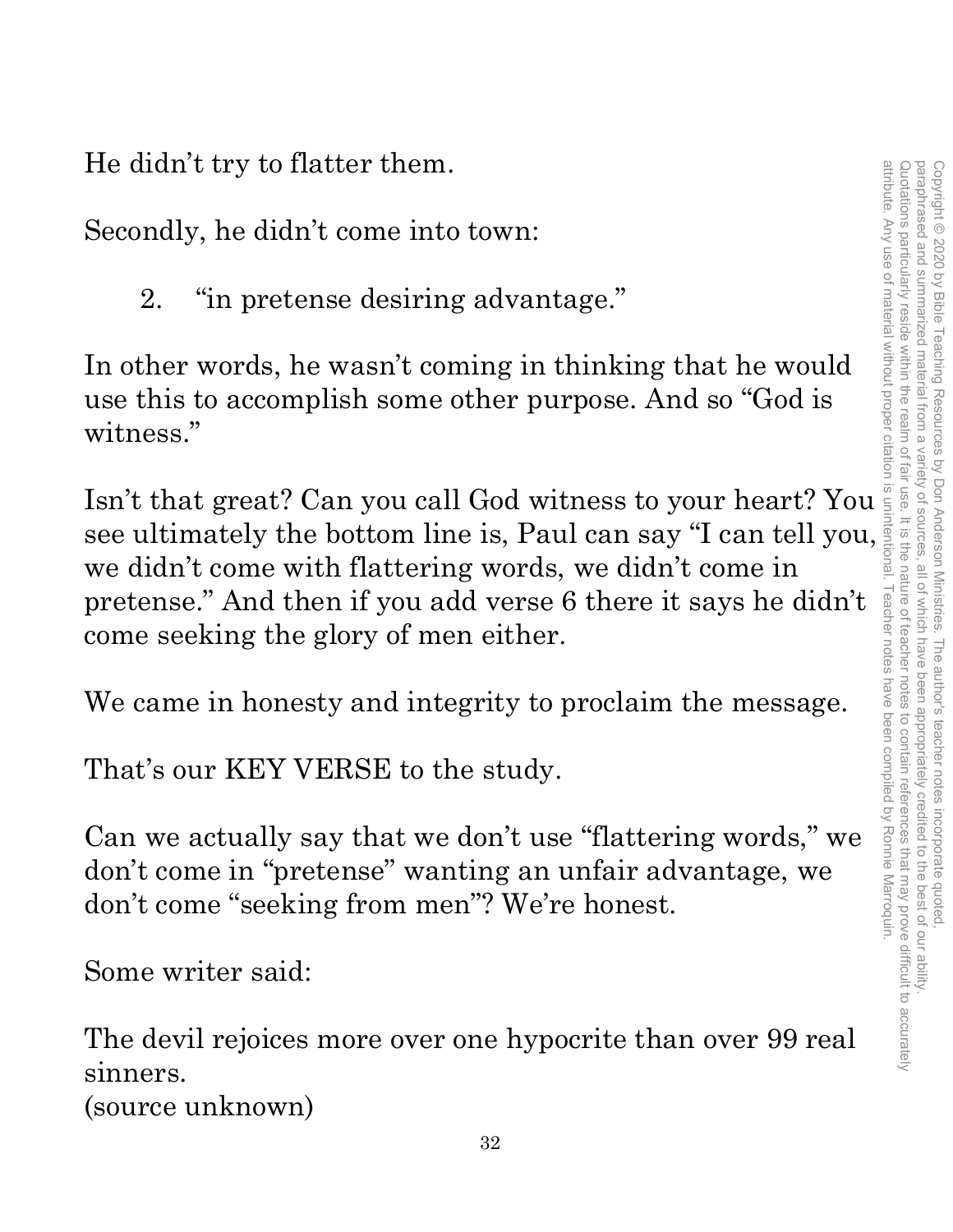You know, that's probably the truth.

His great masterpiece is somebody who's phony. And boy I want to tell you, Jesus rung the chains on hypocrites more than almost anybody else.

You want to get cured of hypocrisy, just read Matthew 23. Boy, he goes over to:

## Matthew 23:13-15

Woe to you, scribes and Pharisees, hypocrites, because know, that s probably the truth.<br>
great masterpiece is somebody who's phony. And boy I<br>
t to tell you, Jesus rung the chains on hypocrites more<br>
almost anybody else.<br>
want to get cured of hypocrisy, just read Matthew 23.<br> enter it yourselves, nor do you allow those who are entering to go in. Woe to you, scribes, and Pharisees, hypocrites, you devour widows' houses, even while for a pretense you make long prayers; therefore you shall receive greater condemnation. Woe to you, scribes and Pharisees, hypocrites, because you travel about on sea and land to make one proselyte; and when he becomes one, you make him twice a son of hell as yourselves.

Woo! You think that raised a few hackles? Boy what a message.

And he speaks of them in Matthew chapter 6 in the Sermon on the Mount when he says:

Matthew 6:5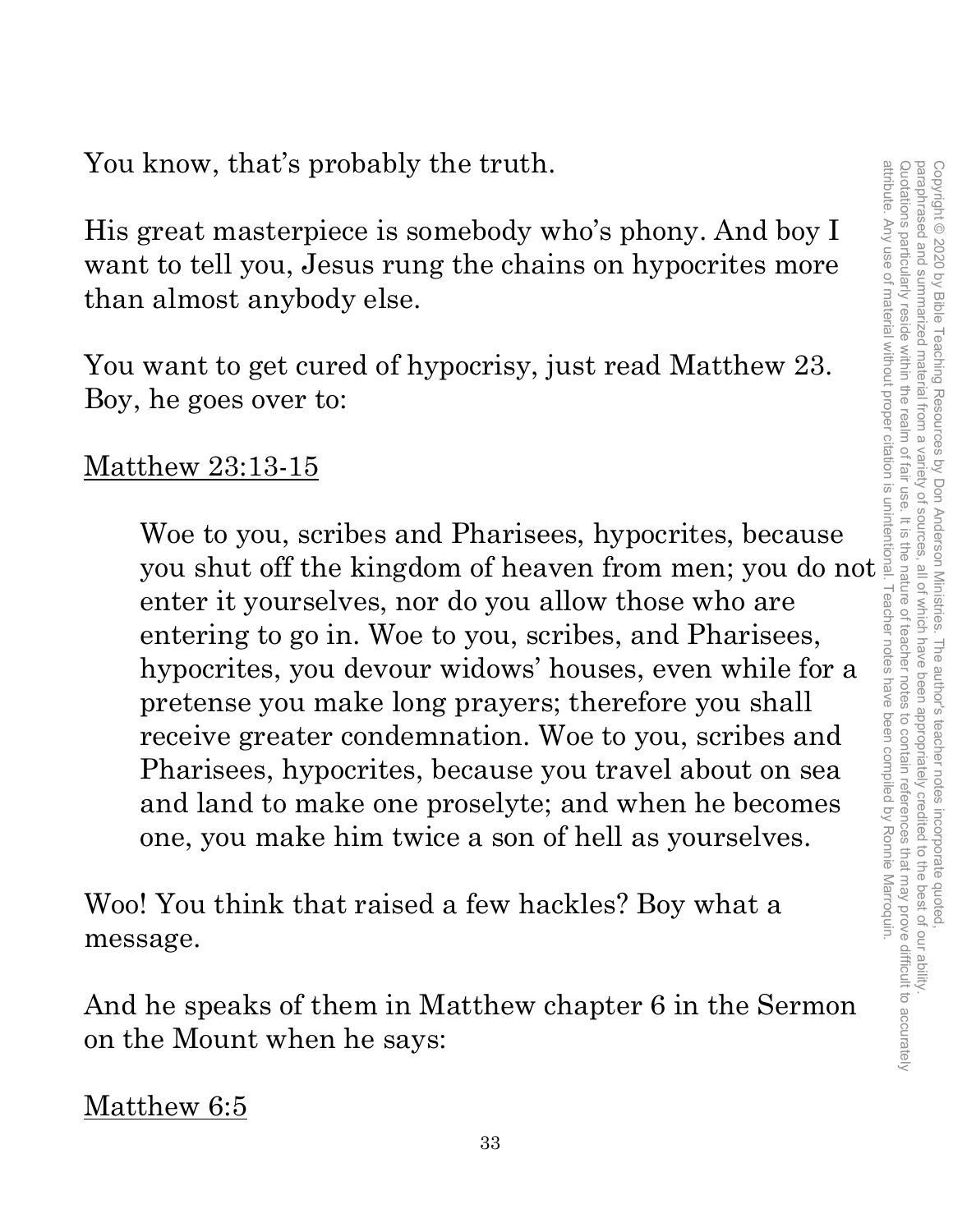attribute. Any use of material without proper citation is unintentional. Teacher notes have been compiled by Ronnie Marroquin.Quotations particularly reside within the realm of fair use. It is the nature of teacher notes to contain references that may prove difficult to accurately paraphrased and summarized material from a variety of sources, all of which have been appropriately credited to the best of our ability. Copyright © 2020 by Bible Teaching Resources Copyright © 2020 by Bible Teaching Resources by Don Anderson Ministries. The author's teacher notes incorporate quoted, by Don Anderson Ministries. The author's teacher notes incorporate quoted

When you pray, you're like hypocrites; because you love to stand and pray in the synagogue and in the street corners, in order to be seen by men. Truly I say unto you, you have your reward in full.

You've been disappointed by people like that? Who really have shocked you by the fact that they've compromised and these are the things that characterize their lives. That's the twentieth century, isn't it? But that's not real.

And what the apostle is saying is that none of these things were true of his ministry in Thessalonica.

I was reading a book a number of years ago where Billy Graham, on one of his very first crusades in Georgia back in 1947 tells this experience of one Saturday night:

It was about 2:00 in the morning and in a big room next door to us in the hotel they were having the wildest party I think I'd ever heard or seen. They were tearing the roof down, singing lewd songs, and swearing, and drinking—all of which we could hear. It was completely impossible to sleep. Grady Wilson came to my room and he asked what should we do.

I put on my bathrobe, and I went next door and I knocked. A man answered and asked, "What do you want?"

I said, "I am a minister and tomorrow, or that is today, is Sunday. We are trying to get some sleep next door but we can't."

He turned to the crowd packed in there saying, "Say, wait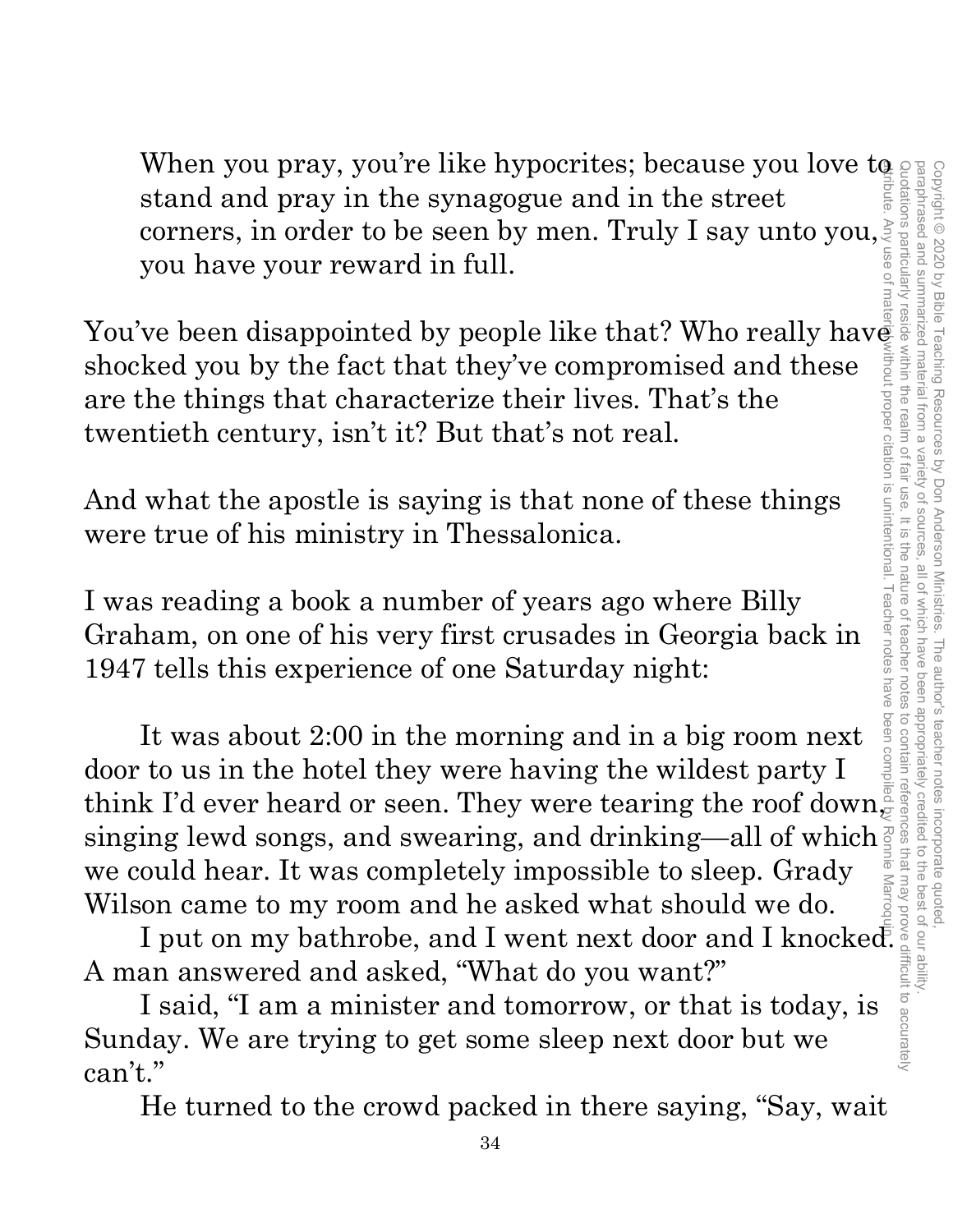Using the most of you are church members and some of you are church members and some of you are Sunday School teachers even."<br>
One lady, with tears streaming down her checks, said,<br>
"Mr. Graham, you're right. I'm a Sunday paraphrased and summarized material from a attribute. Any use of material without proper citation is unintentional. Teacher notes have been compiled by Ronnie Marroquin.attribute Quotations particularly reside within the realm of fair use. It is the nature of teacher notes to contain references that may prove difficult to accurately paraphrased and summarized material from a variety of sources, all of which have been appropriately credited to the best of our ability. Copyright © 2020 by Bible Teaching Resources Copyright © 2020 by Bible Teaching Resources by Don Anderson Ministries. The author's teacher notes incorporate quoted, variety of by Don Anderson Ministries all of which have been appropriately . The author's teacher notes credited to the best of our ability nocrporate quotec

a minute, everybody, here's a preacher who wants to talk to us."

So I gave them the gospel and they all listened. I said, Sunday School teachers even."

One lady, with tears streaming down her cheeks, said, "Mr. Graham, you're right. I'm a Sunday School teacher."

Imagine the conviction. How do you act when no other Christians are around? Do you live for Christ, witness for Christ? Do you let them know where you stand? (source unknown)

You see probably the most classic illustration of the person we're talking about is Judas.

Here is a man who is WITH Christ, but he's not IN Christ. He went through all the motions, he served his function, but he gave his life and became a suicide. He never really became honest.

The difference between Peter and Judas is Peter came back. He was forgiven. He was restored. He was a powerful preacher at Pentecost at Pentecost.

at rentecost.<br>Exercise<br>But with Judas, his pride would never let him come back. It's a sad, sad story but a lot of people are like that.

Somebody has wisely said:

Christianity was never meant to develop your acting ability.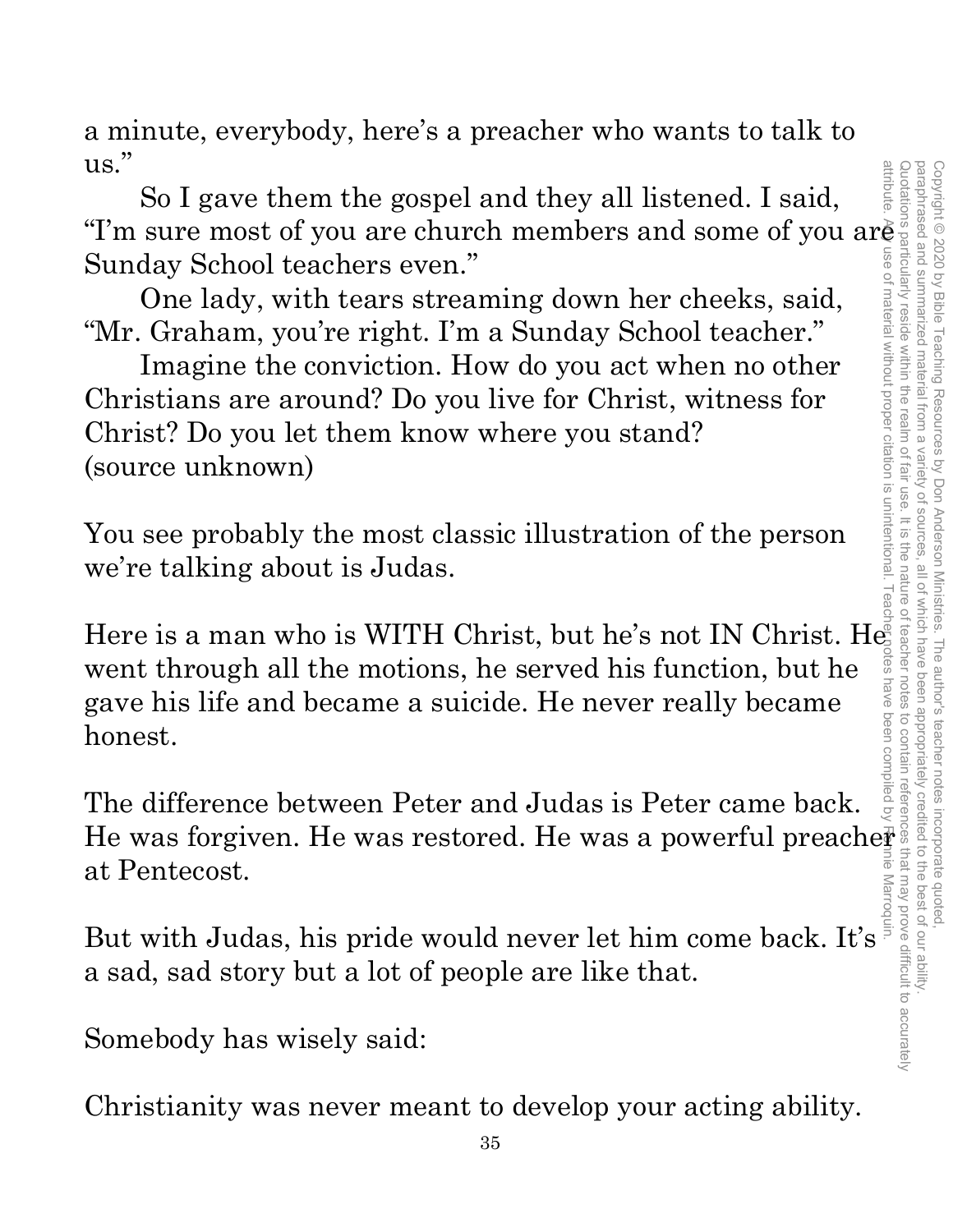(source unknown)

And I, you know, I thought at this point, my students are going to need some help. And so I kicked my shoes off and I meditated in the office by myself for a while. And I asked myself this question:

Why do we find comfort in wearing masks rather than being real?

And I came up with four things that just are not anything very original, but it kind of distills my thinking:

- 1. We don't like ourselves the way we are and so we fee like we've got to be somebody else. We don't like ourselves the way we are.
- 2. We are afraid that others will not like us so we've got to be something we're not.

Number 3, and this is probably the biggest out:

3. We're trying to cover an empty religious experience. We re trying to cover an empty religious experience.  $\frac{1}{2}$ <br>We don't really want people to know how shallow our spiritual commitment is and how shallow our relationship with the Lord is. So we try to cover that by being something we're not.

And then fourth, and this is probably one of the biggest: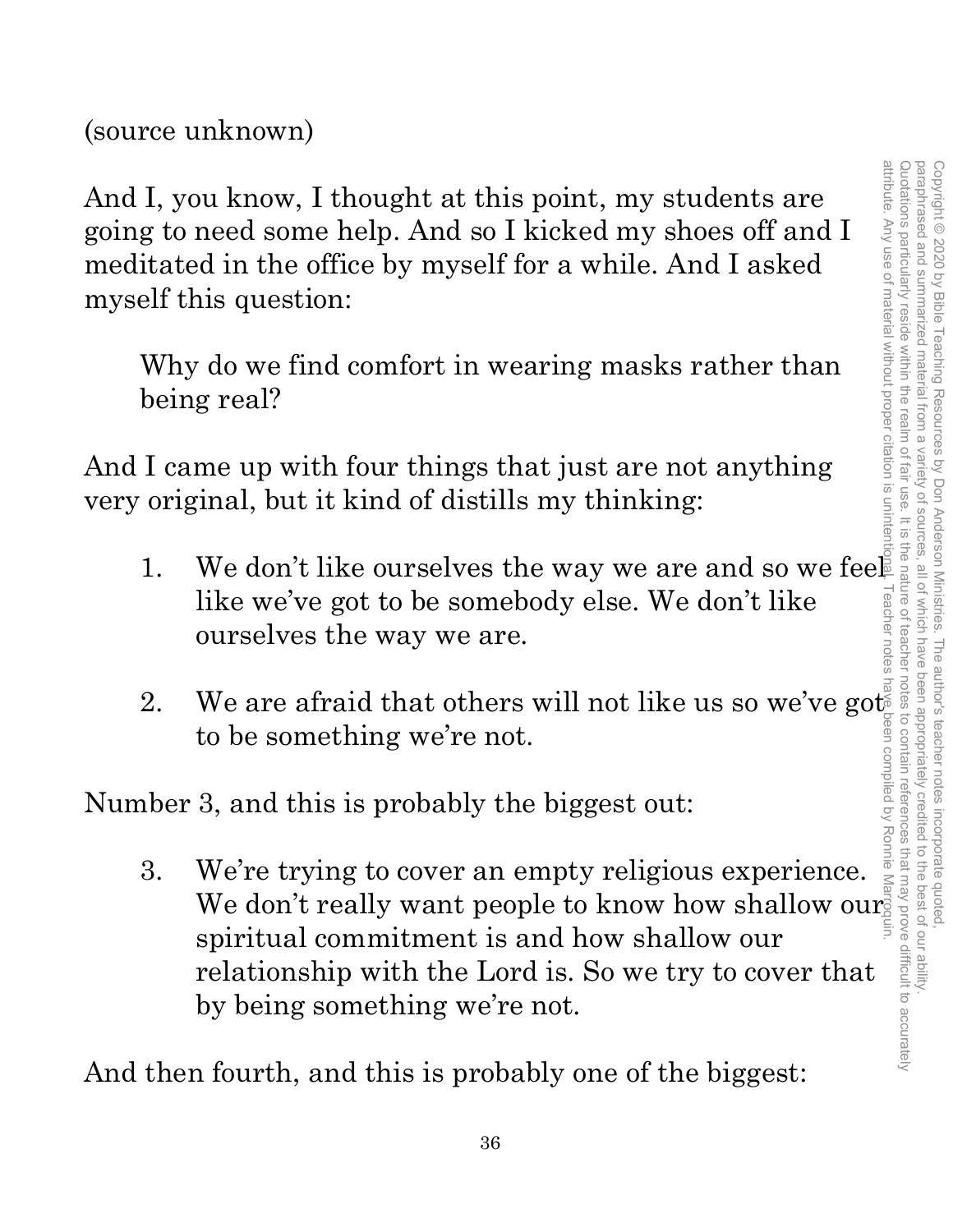4. It's a cover of my own selfishness. I just want to live life on my own terms. I want a certain level of comfort  $\frac{1}{2}$ zone. I want to drive my car, live in my house, live in my city, and I don't want to be characterized as a religious fanatic and so I found a certain comfort zone, staying at a distance in the twilight. And so therefore I'd rather be that than to come into the light and be an all-out individual who can characterize themselves as what the apostle described himself here, as a man of integrity. zone. I want to drive my car, live in my house, live in  $\frac{1}{2}$  my city, and I don't want to be characterized as a<br>religious fanatic and so I found a certain comfort<br>zone, staying at a distance in the twilight. And so<br>t

yourself. You've got to do that in your heart. You've got to let the Spirit of God wipe the slate clean and become a person who's real and genuine and that you don't have any problem telling people where you stand and how you feel about your relationship with Christ.

Now let me hasten on and I'll wrap it up—verse 6.

## **v. 6 nor seeking glory from men, nor from you nor from others,**

"nor seeking glory from men, nor from you nor from others,"

He's saying "Hey look, I didn't come into town seeking glory from men you Thessalonians, nor from others for that matter. I came only to glorify God."

Now when you look at that, you can say: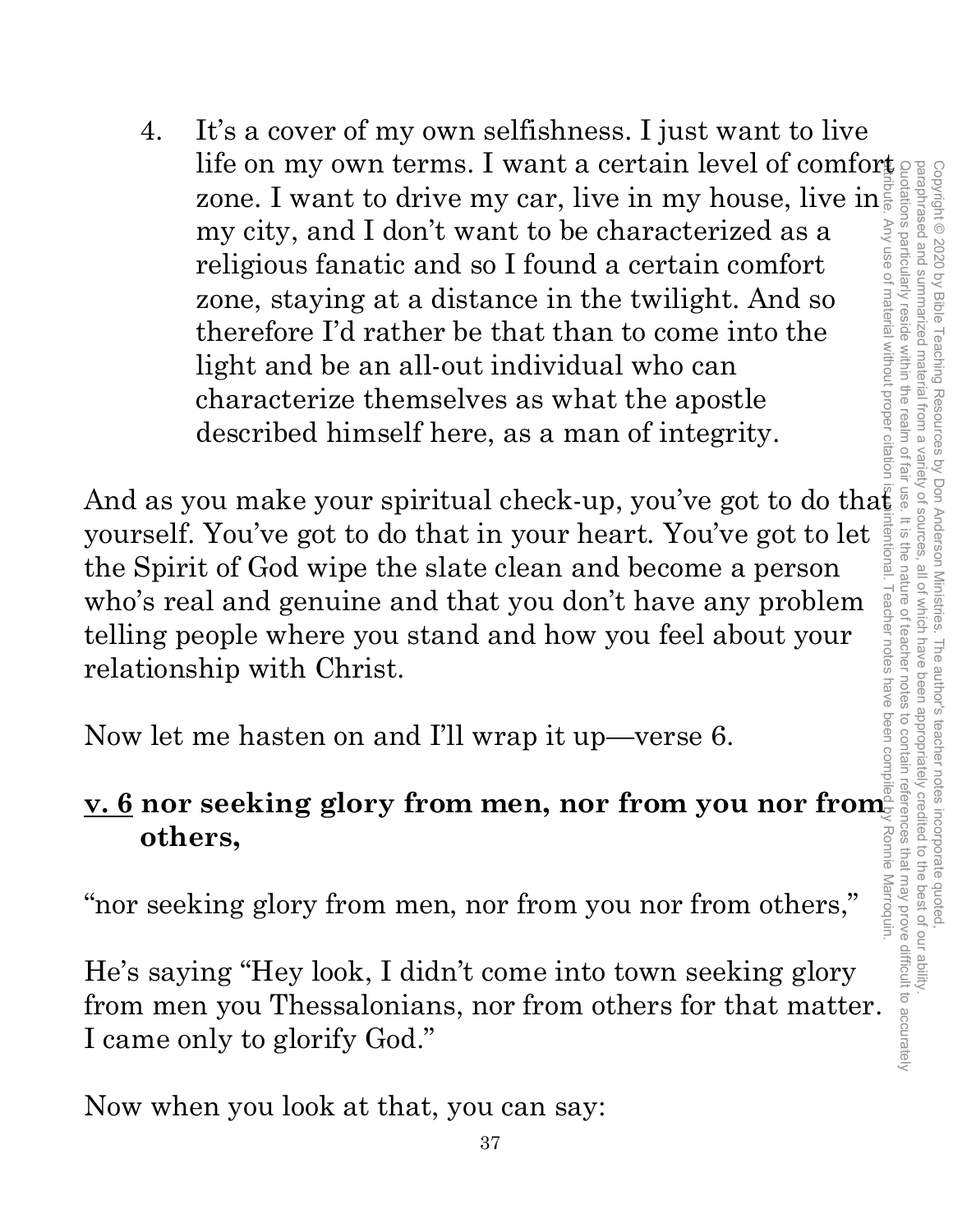- 1. Paul was not guilty of using personal positive prattle. He wasn't flattering people.
- 2. He wasn't guilty of pretending,
- 3. He wasn't guilty of pride. His message was genuine, his motives were pure, and his methods were sincere.

And I'm just saying to you folks, that's still possible in the twentieth century if we just get serious about our walk with God.

Maybe you've had it up to here with the shallow commitment. Maybe you've had it up to here with just scratching the surface. And may God stir up your cage and rattle your chain and make you get off your duff and do something about it! This is the time to do it, not to keep listening about it. Or trying to ride the fence and be something over here that you're not so you can be something over here that you think you maybe really are. And there's a constant tension going on.

You see, the apostle ends it with some beautiful statements here.

**v. 7 though being able to be in a position of dignity as Christ's ambassadors. But we became gentle in your midst, even as a nursing mother is tenderly caring for her own children.**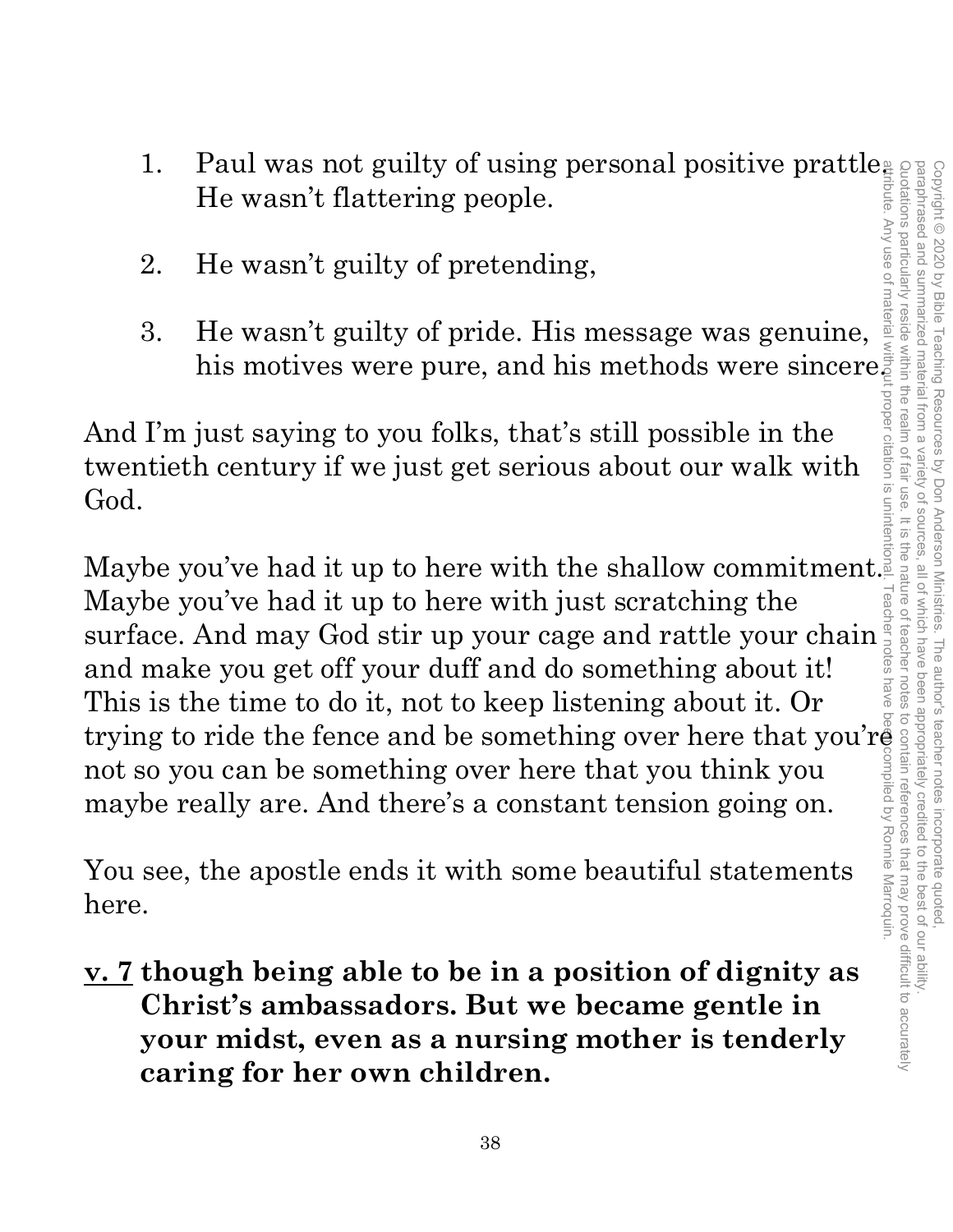"though being able to be in a position of dignity as Christ's ambassadors."—verse 7—"We became gentle in your midst, even as a nursing mother is tenderly caring for her own children."

What Paul says is all things are true. But I want to tell you a little bit about what we did with you. When we came in there, ambassadors. —verse 7— we became gentle in your midst,<br>
even as a nursing mother is tenderly caring for her own<br>
children."<br>
What Paul says is all things are true. But I want to tell you a<br>
little bit about what we did wi but we came in there acting two ways. We came in there—as he shifts from the preachers to the hearers—we came in there $\frac{a}{2}$ like "a nursing mother tenderly caring for her own children."

Now how does a momma care for her children? Well some of you are mommas sitting here and you know how you care for children. You care for them, you feed them, you guard them, you protect, you provide, you nurture them. It is so.

A wonderful couple of verses of scripture in Matthew 23:37, 38  $\,$ where Jesus says:

## <u>Matthew 23:37, 38</u>

O Jerusalem, Jerusalem, who kills the prophets and stones those who are sent to her! How often I wanted to gather your children together, the way a hen gathers her chickens under her wings, and you were unwilling. Behold, your house is being left to you desolate!

That verse will never be the same. As last year Pearl rode on tour with me every other week. We were coming across the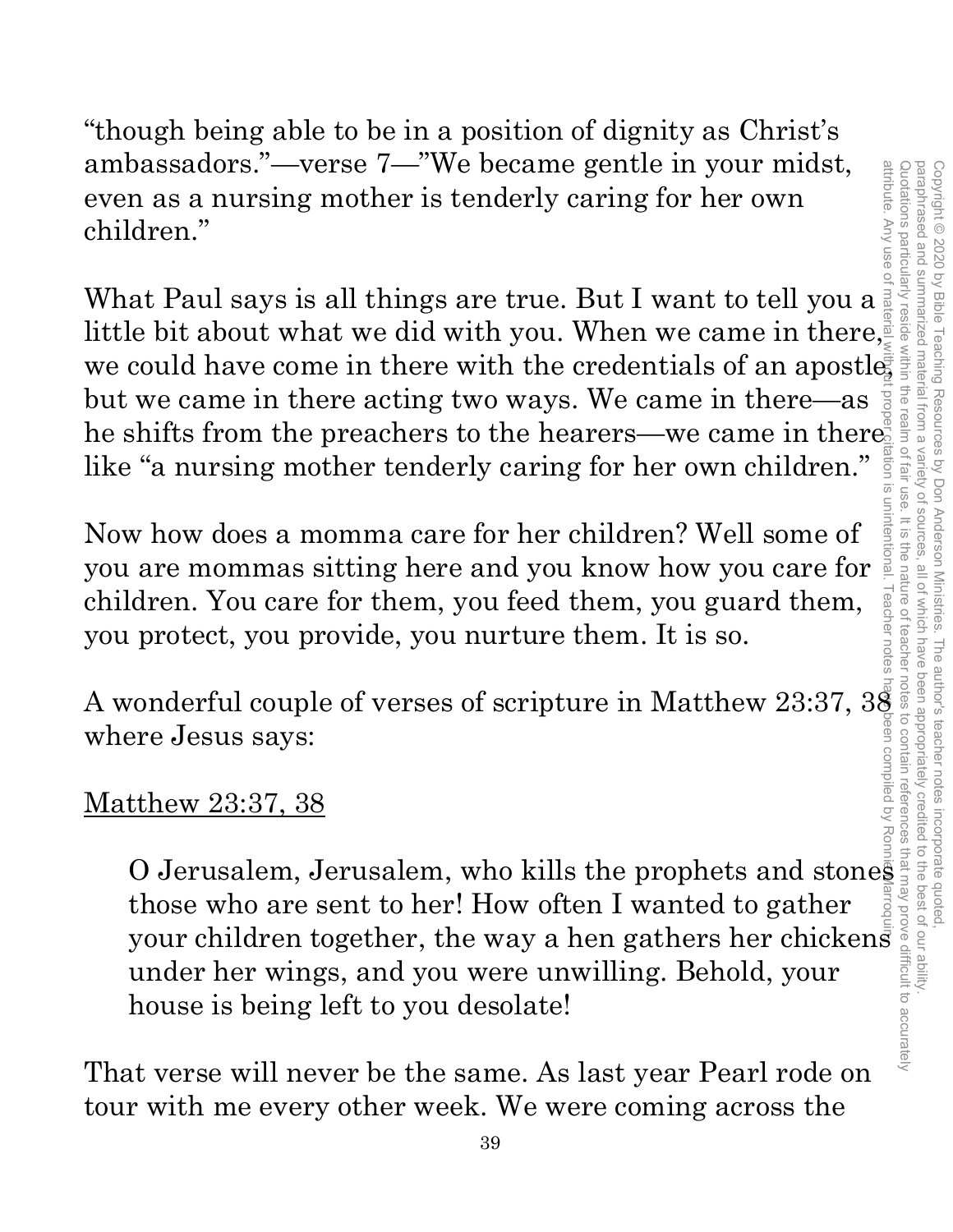Trinity River from our ministry in Arlington to Dallas and Pearl said something that stuck with me ever since then. She said: "O Dallas, Dallas, how often I wanted to gather you as a said: "O Dallas, Dallas, how often I wanted to gather you as a mother chicken would gather her children under her wings and you would not." Quotations particularly reside within the realm of fair use. It is the nature of teacher notes to contain references that may prove difficult to accurately attribute. Any use of material without proper citation is unintentional. Teacher notes have been compiled by Ronnie Marroquin.

And you know, it made me think how many cities in the United States of America would Jesus be weeping over and be asking and saying the same thing?

"O Fort Worth, O Fort Worth…"

"O Chicago, Chicago, how often I have wanted to but you wouldn't."

Copyright © 2020 by Bible Teaching Resources by Don Anderson Ministries. The author's teacher notes incorporate quoted,

Copyright © 2020 by Bible Teaching Resources by Don Anderson Ministries. The author's teacher notes incorporate quotec

paraphrased and summarized material from a variety of sources, all of which have been appropriately credited to the best of our ability.

all of which have been

appropriately

credited

to the best of our ability

sources

variety of

paraphrased and summarized material from a

You see, God is like that and Paul is like God. Wanting to nurture, wanting to sustain. And Moses was like that too in Numbers 11:12 in that great prayer. When he was so discouraged with them he said:

## Numbers 11:12

Did I conceive all these people? Did I give them birth? Wh $\bar{\mathbb{F}}$ do you tell me to carry them in my arms, as a nurse carries an infant, to the land you promised on an oath to their forefathers?

And then in Galatians 4:19 Paul bears his heart when he says:

Galatians 4:19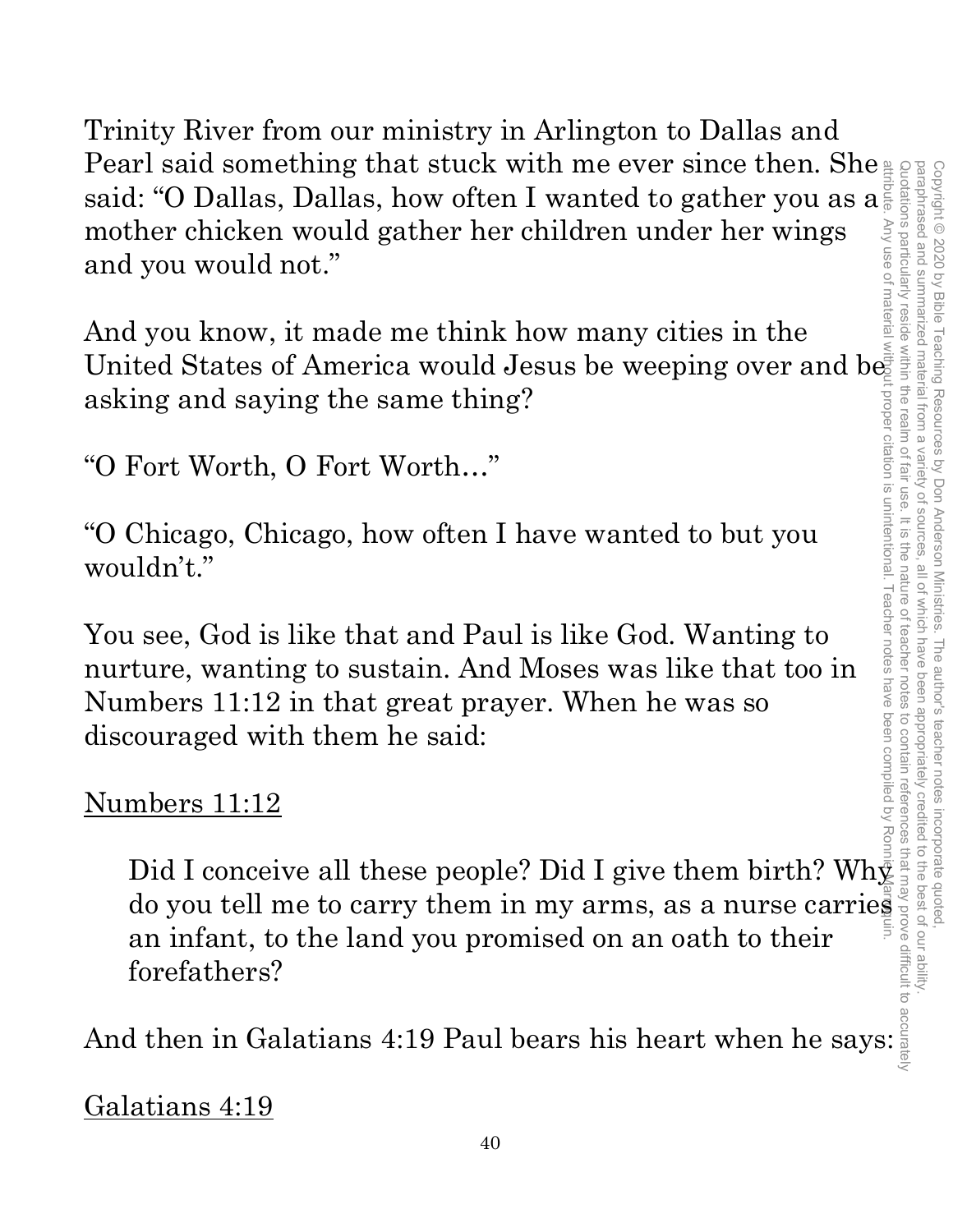paraphrased and Quotations particularly reside within the realm of fair use. It is the nature of teacher notes to contain references that may prove difficult to accurately paraphrased and summarized material from a variety of sources, all of which have been appropriately credited to the best of our ability. Copyright<sup>©</sup> Copyright © 2020 by Bible Teaching Resources by Don Anderson Ministries. The author's teacher notes incorporate quoted, 2020 by Bible summarized material **Teaching Resources** by Don Anderson Ministries all of Which have been . The author's teacher notes incorporate quotec appropriately credited to the best of our ability

My children, with whom I am again in labor until Christ is formed within you—

The DEEP LOVE of the apostle for the Thessalonian Christians and he had only seen them for 3 weeks! He's like a nursing mother to them.

See what he does in verse 8?

# **v. 8 So feeling kindly for you, we were delighting in our own souls, because you became beloved ones to all us. us.**  attribute. Any use of material without proper citation is unintentional. Teacher notes have been compiled by Ronnie Marroquin.

"So feeling kindly for you, we were delighting in imparting to you not only the gospel of God but also our own souls, because  $\bar{\mathbb{S}}$ you became beloved ones to us."

We care so much for you. We only came in there and gave you<sup>s</sup> the gospel, the message, but we gave you our hearts. We spent ourselves for you.

**imparting to you not only the gospel of God but also our own souls, because you became beloved ones to us.**<br> **is also our own souls, because you became beloved ones to us.**<br> **is also our own souls, because beloved ones to** The word "So feeling kindly for you"—that's only used here in the New Testament. And again is a word that is picked up by Paul to describe the intensity of his love. That's the word for the nursery. Did you know that? That's the word you would use in Greek to describe the nursery.

And I always love what I saw in a Baptist church at St. John's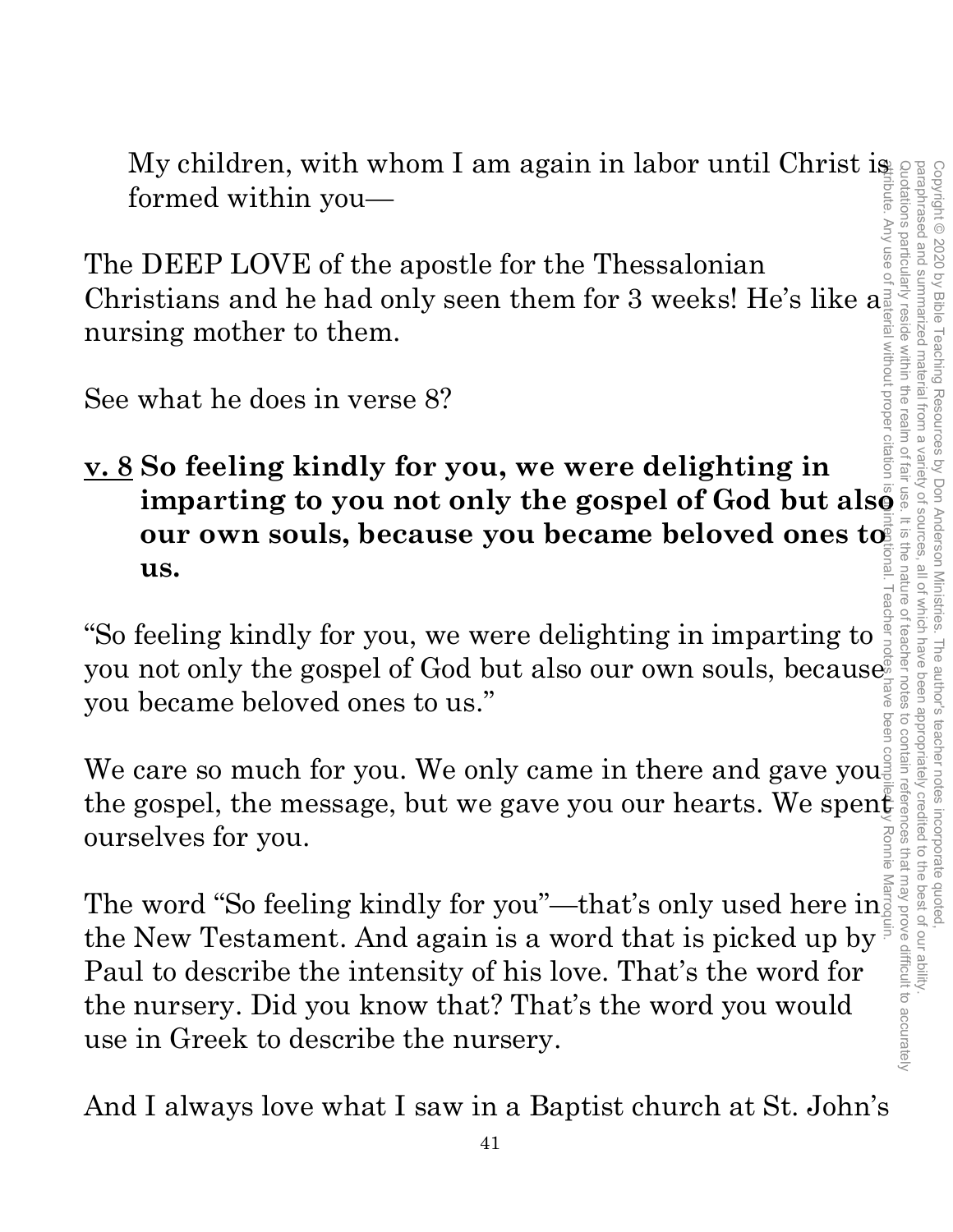New Brunswick when I was doing a Bible conference up there a number of years ago. On their nursery they had a little sign that said: "They shall not all sleep but they shall all be changed."

You know, Paul was like that. He knew that he's going to have to change some dirty diapers but he says:

"we were delighting in imparting to you not only the gospel of God but our own souls, because you became beloved ones to us."

You see, the way I have a real problem with health-wealthprosperity is they're coming to take and they're not characterized as giving.

The difference between

TRUTH and ERROR is

GREED and GIVE.

And here the apostle says we not only loved you so much that we gave you the Gospel, we gave ourselves to you as well. We a number of years ago. On their nursery they had a little signal<br>that said: "They shall not all sleep but they shall all be<br>changed."<br>You know, Paul was like that. He knew that he's going to have<br>to change some dirty diap love.

I was reading a little book the other day called *Yes, Lord, I Have Sinned, But I Have Several Excellent Excuses*. This is by James Moore. He's a Methodist minister and he says this: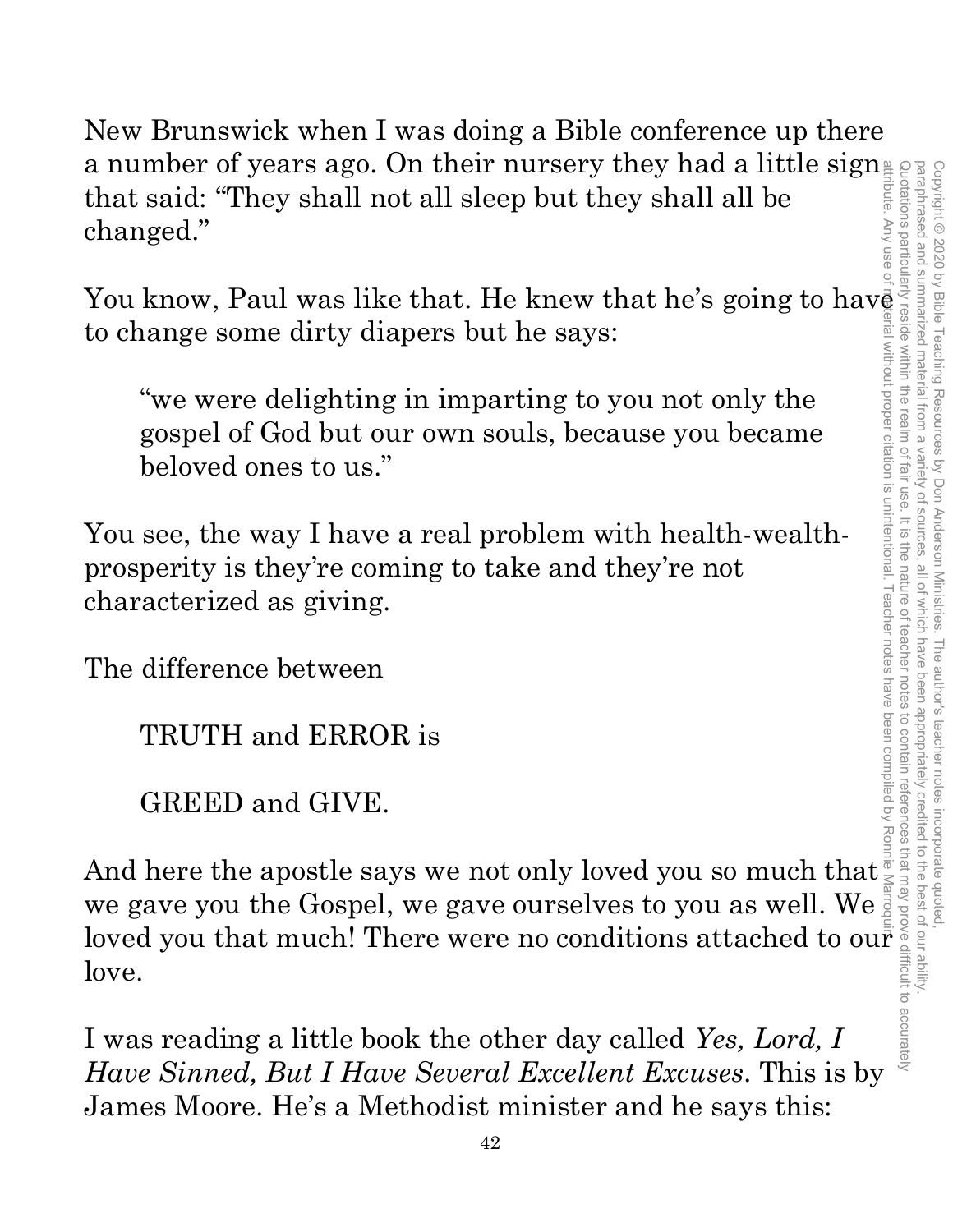(*Yes, Lord, I Have Sinned, But I Have Several Excellent Excuses* by James W. Moore)

One of my favorite stories was told by Bishop Gerald Kennedy some years ago. A young man was proposing marriage to his girlfriend: "I admit that I'm not wealthy like Jerome; I'm not as handsome as Jerome; I don't have a (res, Lora, 1 Have Sinnea, But 1 Have Several Excellent<br>
Excuses by James W. Moore)<br>
One of my favorite stories was told by Bishop Gerald<br>
Kennedy some years ago. A young man was proposing<br>
marriage to his girlfriend: "I my darling, I love you."

darling, I love you."<br>The girl answered, "I love you too, but tell me more about Jerome!"

p. 107

You see the apostle Paul says NOBODY can take your place in my heart! And after these three weeks and what I have

Hannah Hurnard said:

Sacrifice is the ecstasy of giving the best we have to the one that we love the most. (source unknown)

my heart! And after these three weeks and what I have<br>witnessed of the direction of your lives, I am committed to you<sup>1</sup><br>Hannah Hurnard said:<br>Sacrifice is the ecstasy of giving the best we have to the one<br>that we love the And he said, "We came to town, we gave you the Gospel, but boy I'll tell you something else. We gave you our own souls." And he reminds them of what that cost him. See verse 9?

## **v. 9 For you are remembering, brethren, our toil and hardship, night and day laboring that we might not**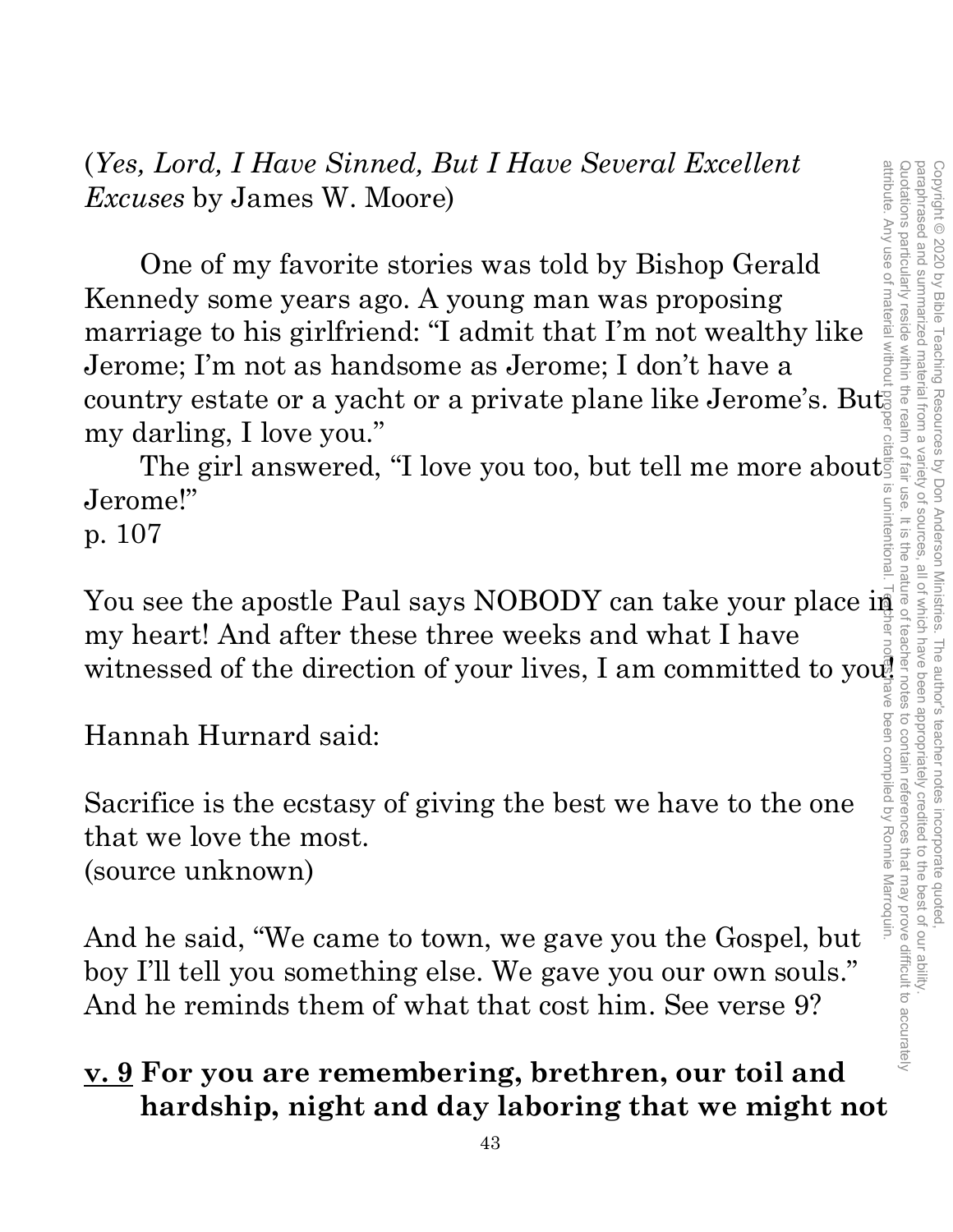## **be a burden to any of you, while we proclaimed to you the gospel of God.**

"For you are remembering, brethren, our toil and hardship, night and day laboring that we might not be a burden to any of you, while we proclaimed to you the gospel of God."

If he did in Thessalonica those three weeks what he did in Corinth, he probably started building tents and tried to make enough money to support himself so he wouldn't put any burden on any of those Thessalonian Christians financially because they were destitute too.

Verse 10.

## **v. 10 You are witnesses, and [so is] God, as to how devoutly and uprightly and blamelessly we proved ourselves among you who are believing;**

"You are witnesses, and [so is] God,"—he says I'm going to get the horizontal and the vertical witness in here.

"You [both] are witnesses… as to how devoutly and uprightly and blamelessly we proved ourselves among you who are believing;"

Now what does it mean when he says we were DEVOUT, we were UPRIGHT, and we were BLAMELESS before you who believed?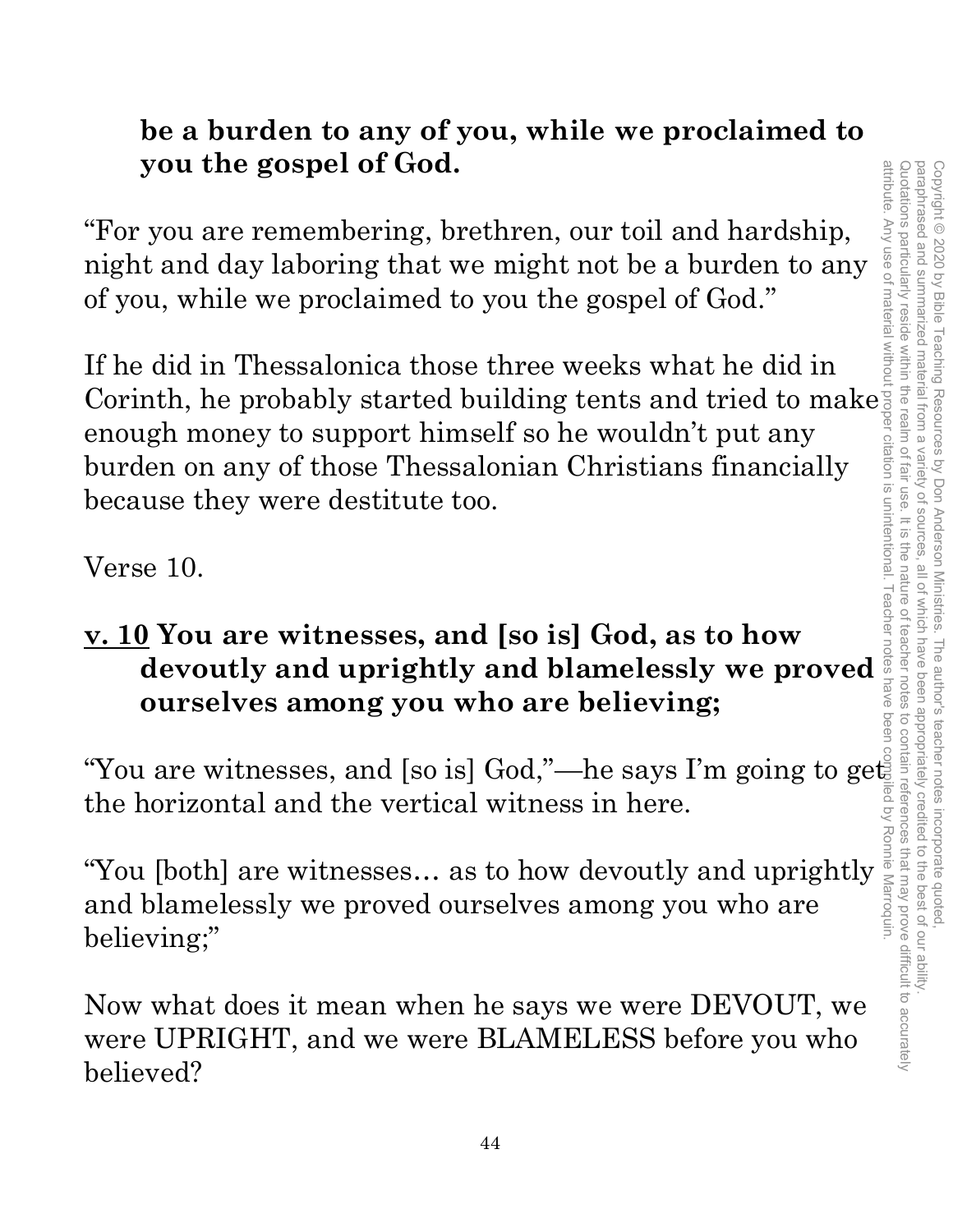Well when he says they're DEVOUT, it means they were pleasing God—they were holy.

When he says they were UPRIGHT, their lives were conforming to scripture.

When he says they were BLAMELESS, he simply means their lives can bear close inspection. It doesn't mean that he was perfect. It simply means that before God, you could look at their lives and see that they were walking in truth—not that they were sinless.

Verse 11—I know you've gotten through listening and I'm going to finish. I've got 5 minutes on the clock and I'll be done right on time.

## **v. 11 just as you are knowing how to each one of you as a father his own children:**

"just as you are knowing how to each one of you as a father his own children:"

Now he changes his illustration. He's not only a nursing mother, but he's like a daddy. And he says THREE THINGS about a daddy. A father is:

- 1. one who EXHORTS,
- 2. he's the one who ENCOURAGES, and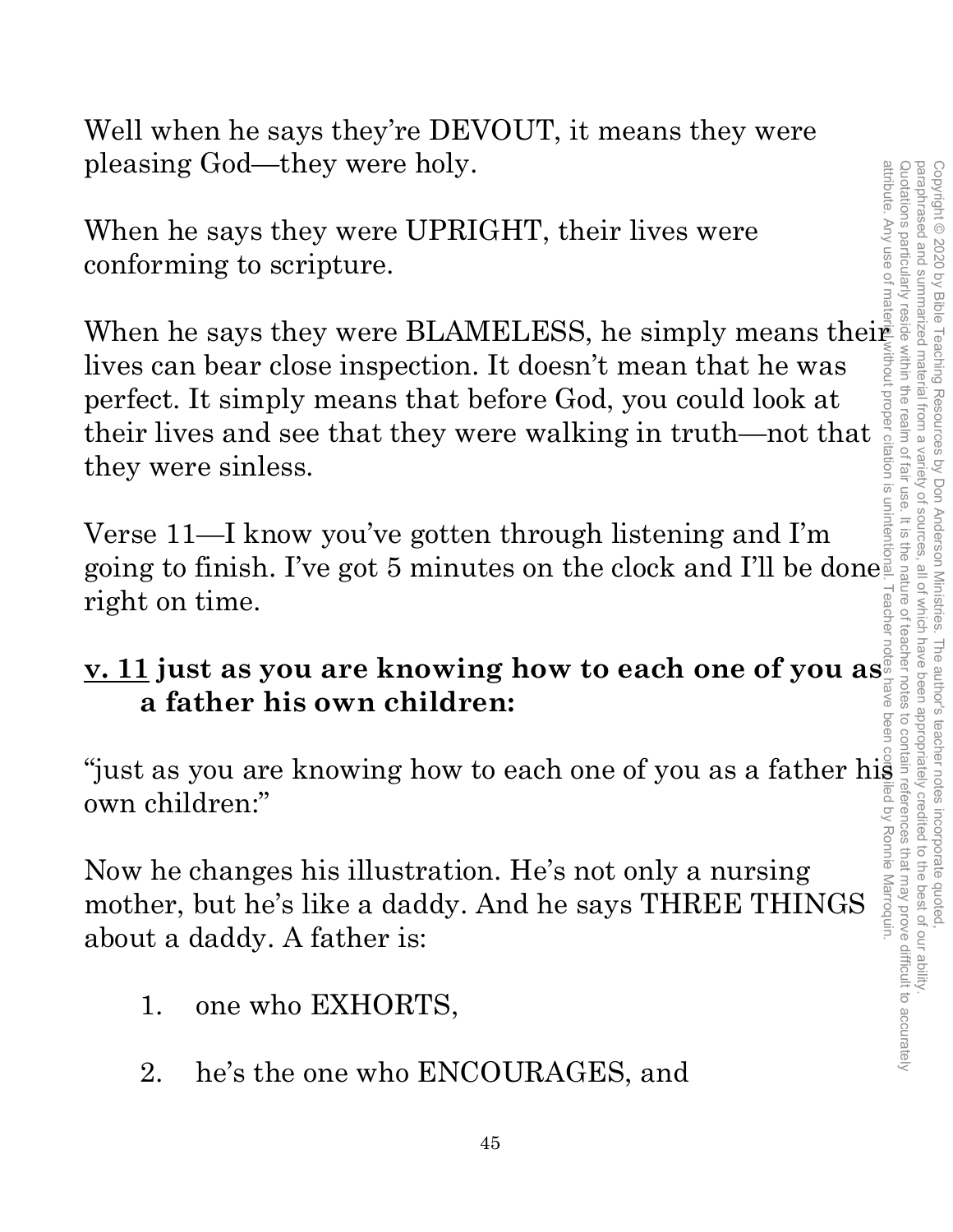3. he's the one who's an EXAMPLE.

He's just changed the subject. But would you look at a little phrase that maybe you passed over quickly?

"[But] to each one of you…"

Paul believed in personal discipleship. He spent time with these individuals one at a time.

You know, I've always been frustrated that Stephen Covey is  $\bar{\tilde{\mathbf{a}}}$  : Mormon because he wrote a fabulous book called *The Seven Habits of Highly Effective People*. I took all of his principles and put a marriage conference together this last spring that just really went great. And God used it mightily as we put scripture together with the principles.

But in the book he quotes Dag Hammarskjold, who was the past Secretary-General of the United Nations. Listen to what he says. It's very profound. You'd almost think it's Biblical truth.

(*The Seven Habits of Highly Effective People: Restoring the Character Ethic* by Stephen R. Covey)

"It is more noble to give yourself completely to one individual than to labor diligently for the salvation of the masses." p. 201

Because as you give yourself to one individual, that is going to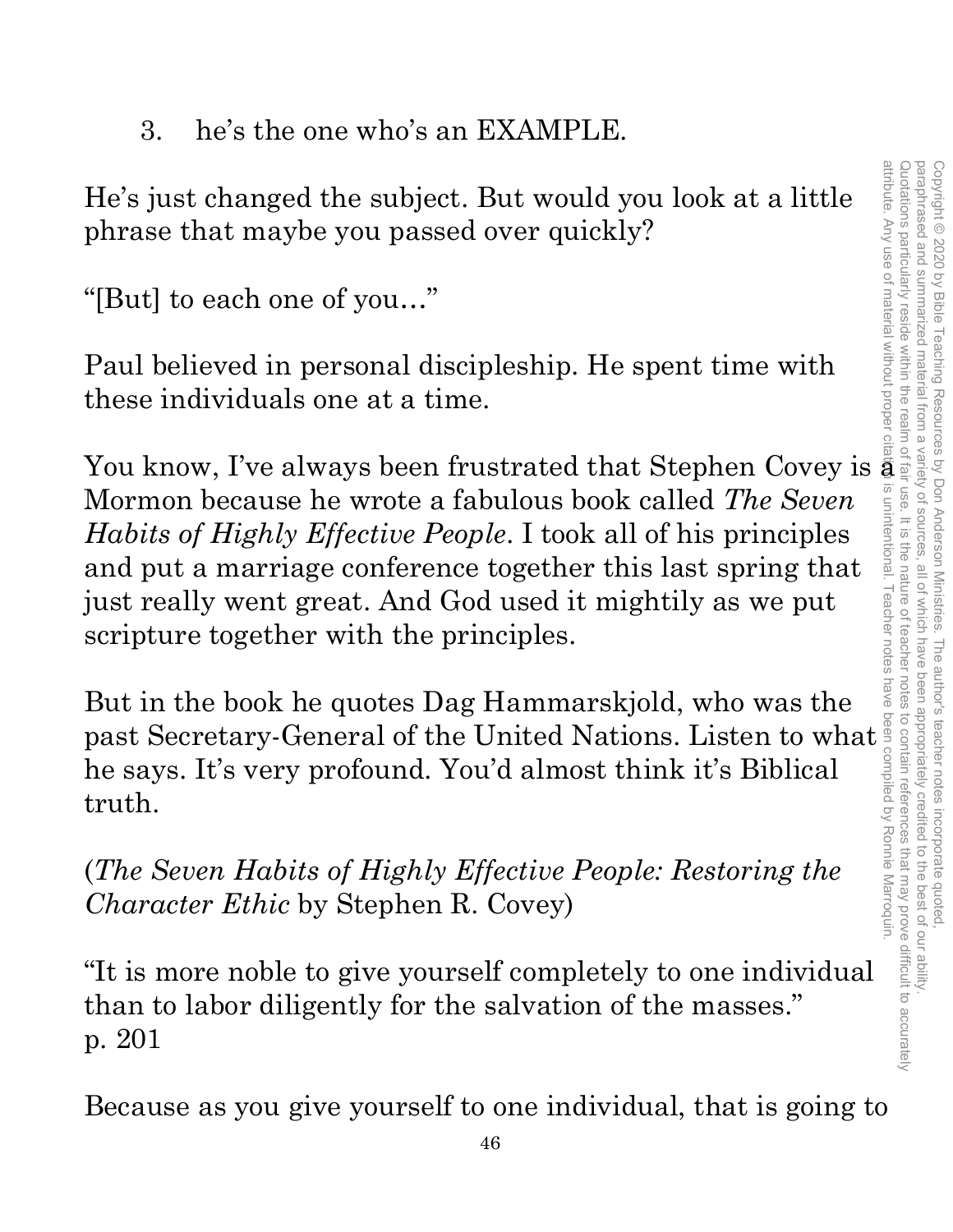multiple to two and to four and to six and then to eight. And on and on it goes.

And Paul, in Thessalonica, gave himself unselfishly to each one of them just like a father would to his sons.

Now the problem is, we've got a bunch of missing fathers. And kids are growing up in trouble.

You know I told you there are books for men coming out your ears. Well there's a book called *Missing From Action* by Weldon Hardenbrook. This has been written for a number of years. Published by Nelson Publishing. Listen to this. This will shock you:

## (*Missing from Action* by Weldon M. Hardenbrook)

The chilling reality is that children without dads have potential for great harm, not only to themselves, but to others $\frac{8}{3}$ in society as well. For starters, check this "hall of fame" chronicled by author Daniel Amneus:

Few readers will have heard of Richard Lawrence, Charles Guiteau, Leon Czolgosz, John Schrank, or Giuseppe Zangara. These gentlemen were the assassins or attempted assassins of Andrew Jackson, James Garfield, William McKinley, and Theodore Roosevelt, respectively. Some recall the name of Dean Corll, the Houston mass murderer, and everyone recalls that of John Wilkes Booth. Lee Harvey Oswald, James Earl Ray, Sirhan K. Sirhan,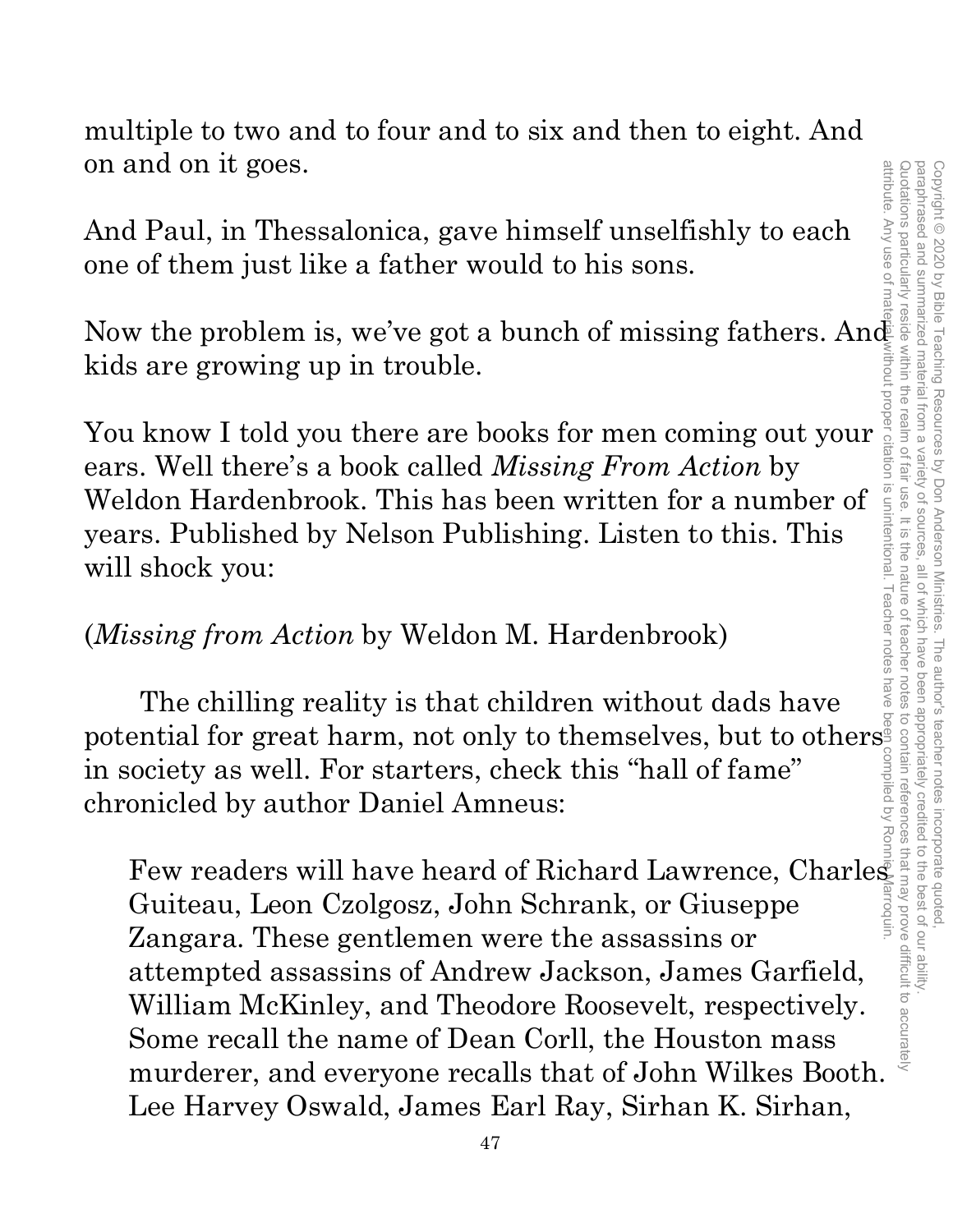Charles Manson, Andreas Baader, and Lynette Fromme are household words.

are nousenoid words.<br>These people experienced the extreme but logical end of what can occur when dad disappears, for they all "share an interesting biographical oddity. They all grew up with no fathers in their daily lives." pp. 89-90

## **v. 12 exhorting you, and encouraging [you] and bearing witness to the end that you should be walking in a manner worthy of the God who is calling you into His own kingdom and glory.**

And you see, Paul says "I'm not going to have that for you Thessalonian Christians. I'm going to be like a daddy to you. And I'm going to do three things for you. And I have been doing them."

"[I'm] exhorting you, [I'm] encouraging [you] and [I'm] bearing witness to the end that you should be walking in a manner worthy of the God who is calling you into His own kingdom and glory."

Now how do we exhort one another as fathers?

Dawson Trotman did it this way. He'd come to somebody and he says "What have you gotten out of the word today?" and "What verse are you memorizing?"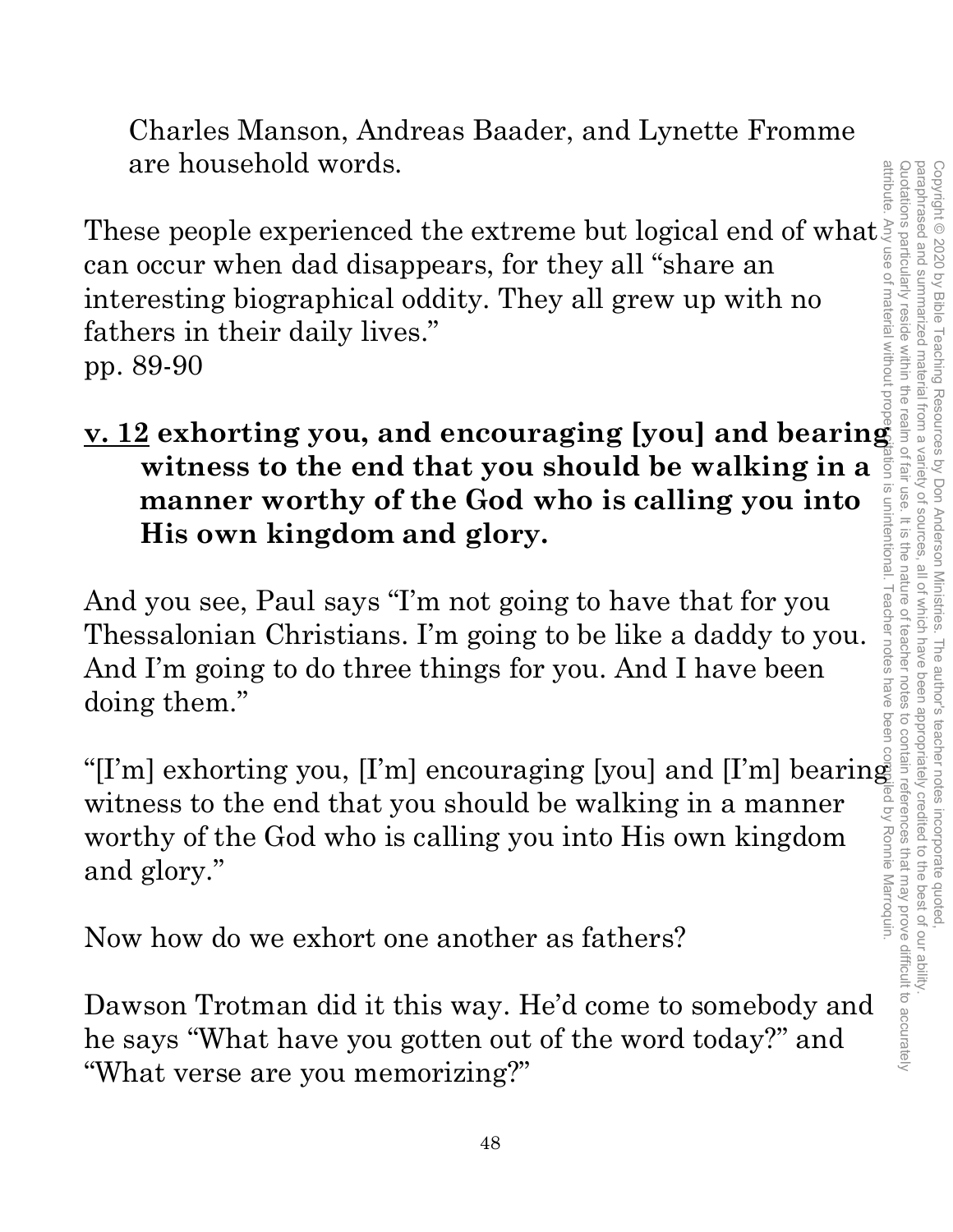Now, I mean, that's exhortation. He can flat get at you that way. No wonder he founded the Navigators and was so greatly used of God. That's:

Hebrews 10:24

let's consider how we can stimulate one another to love and good deeds,

How do you encourage somebody? You come in alongside and you say something that's going to encourage them by your life and by your lip.

Barbara Johnson said:

(*Splashes of Joy in the Cesspools of Life* by Barbara Johnson)

Most of us miss out on life's big prizes. The Pulitzer. The Heisman. Oscars. But we're all eligible for life's small pleasures. A pat on the back. A kiss behind the ear. A four-pound bass. A full moon. An empty parking space. A crackling fire. A great meal. A glorious sunset.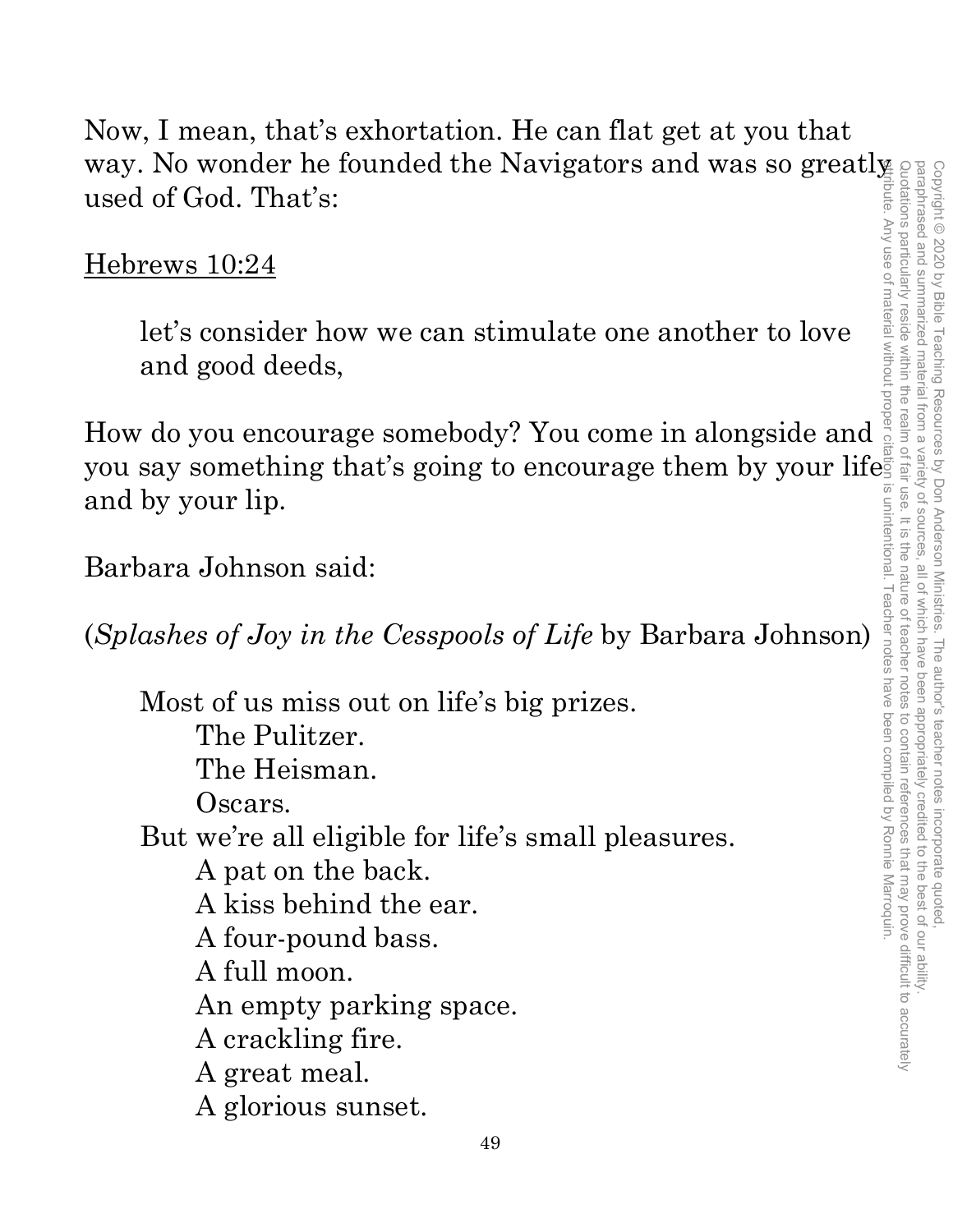[Source unknown]

p. 21

Those are the tiny delights of life that encourage us.

And finally he says:

"I've been bearing witness to you. I've been an example to you. You could follow in my footsteps. I am walking with the Lord."

The been bearing witness to you. I've been an example to you, You could follow in my footsteps. I am walking with the Lord."<br>
Now those are the verses. What are the lessons that we picked with the could of those? I must r out of those? I must read these because we're recording so be patient with me. There's just 8 of them. And the lesson sheet's right here. You can pick them up right after we get through.

LESSON #1: Fruit was born and lives were changed because the ministers' lives had been changed.

LESSON #2: Paul persevered in preaching the gospel even though he knew he was going to suffer the consequences.

LESSON #3: Paul was sustained and strengthened in his suffering.

LESSON #4: His message was genuine, his motives were pure, and his methods sincere.

LESSON #5: Paul did not come to Thessalonica to GET but to GIVE the gospel and to give of himself.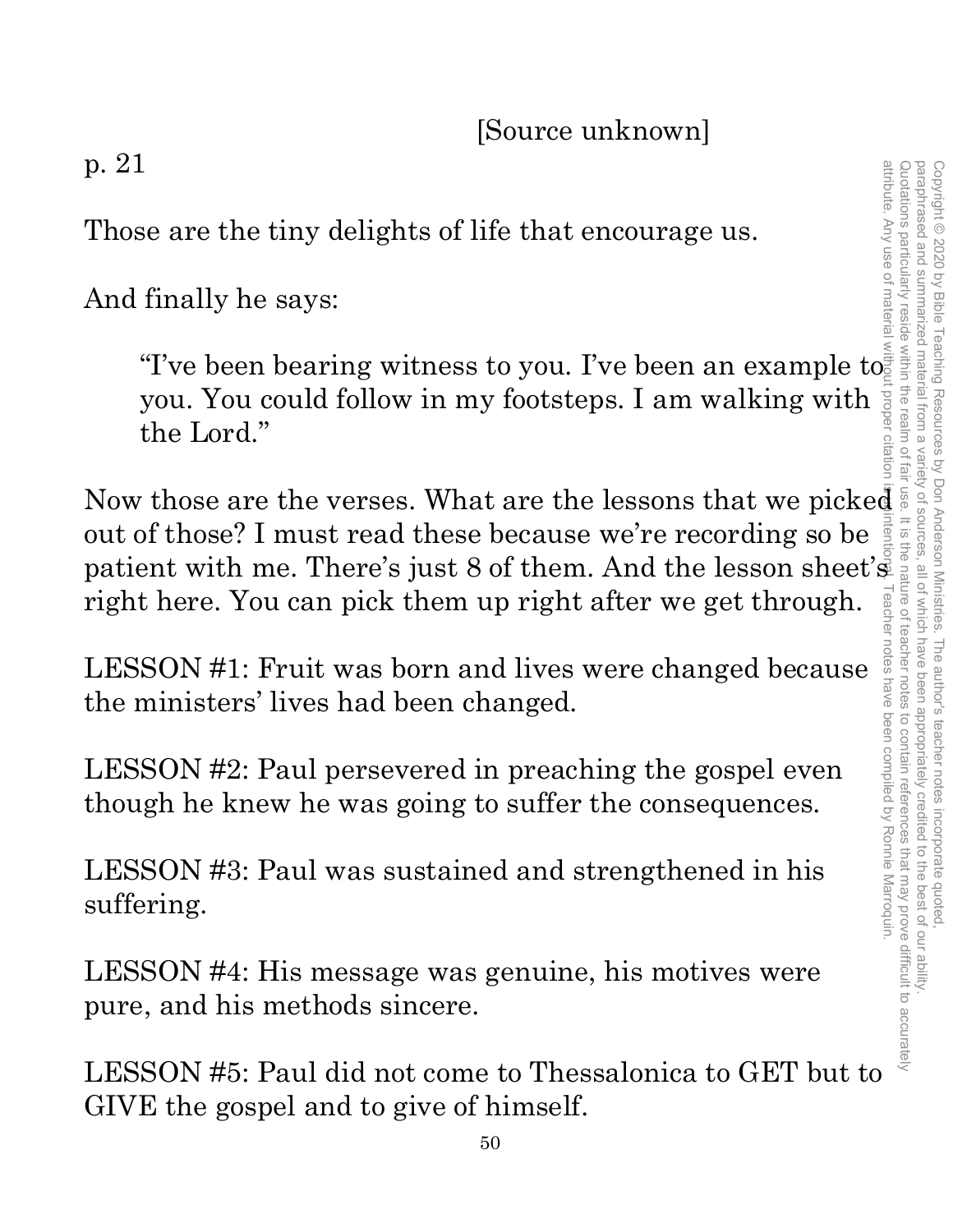LESSON #6: Paul's life could bear close inspection. Can yours?

LESSON #7: A father's function is 3-fold:

- 1. exhortation
- 2. encouragement
- 3. an example

attribute. Any use of material without proper citation is unintentional. Teacher notes have been compiled by Ronnie Marroquin.LESSON #8: The goal of Paul's ministry is that they should  $b\bar{e}$ Teacher notes His own kingdom and glory."

LESSON #8: The goal of Paul's ministry is that they should be<br>
"walking in a manner worthy of a God who is calling them into  $\frac{1}{2}$ <br>
His own kingdom and glory."<br>
Does your life bear close scrutiny? And when you die are Does your life bear close scrutiny? And when you die are you going to leave an impact behind you because of an example of integrity and honesty and a walk with God? Or are you going is to continue to be a phony?<br>Listen to Gordon Aeschliman and Guy Doud.<br>Gordon Aeschliman says: integrity and honesty and a walk with God? Or are you going to continue to be a phony?

Listen to Gordon Aeschliman and Guy Doud.

Gordon Aeschliman says:

(*Cages of Pain* by Gordon Aeschliman)

I began to understand. I picked up my journal and [I] penned the following prayer: "Lord you have prepared a way for me to go and I want to walk that path unflinchingly in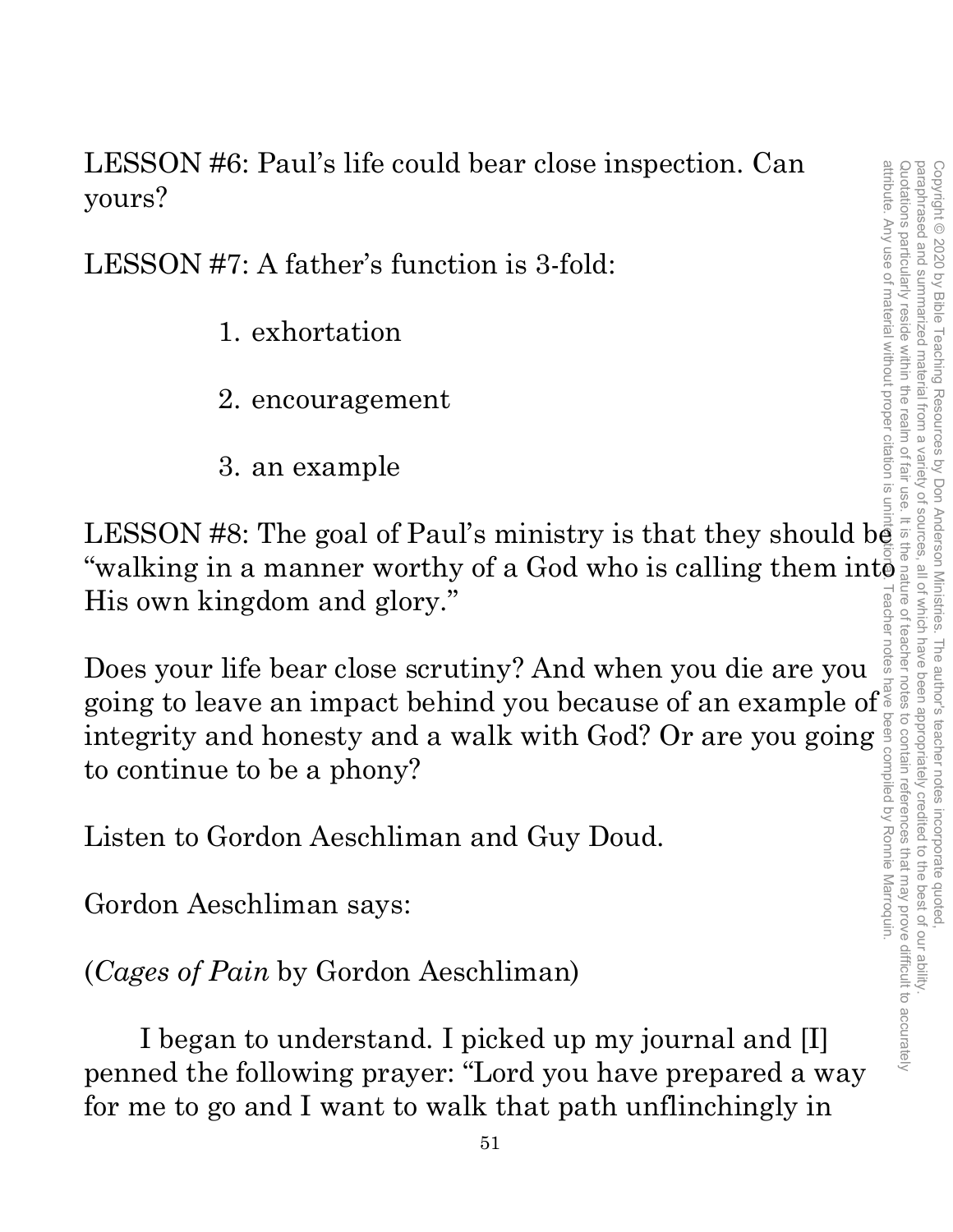order that all the plans you have determined to accomplish through my little frame will see their fulfilled end. Please do with me as you desire and don't put a hold on your sovereign intentions because of my feeble heart." p. 152

Do you want that?

And listen to Guy Doud in high school when his grandma died. He wrote "Grandma's Hands."

(Molder of Dreams by Guy Rice Doud)

Grandma's Hands

I remember her hands, my grandmother's hands All crippled and twisted in pain. The hands that held children, the hands that baked bread, Would never be useful again.

I remember her hands, my Grandma's hands, All gnarled and painfully bent. But I saw in those hands a black precious book, The key to the life that she spent.

I remember her touch, Grandma's touch, As she grabbed my hand with hers. With love and tenderness she drew me close, And whispered these precious words: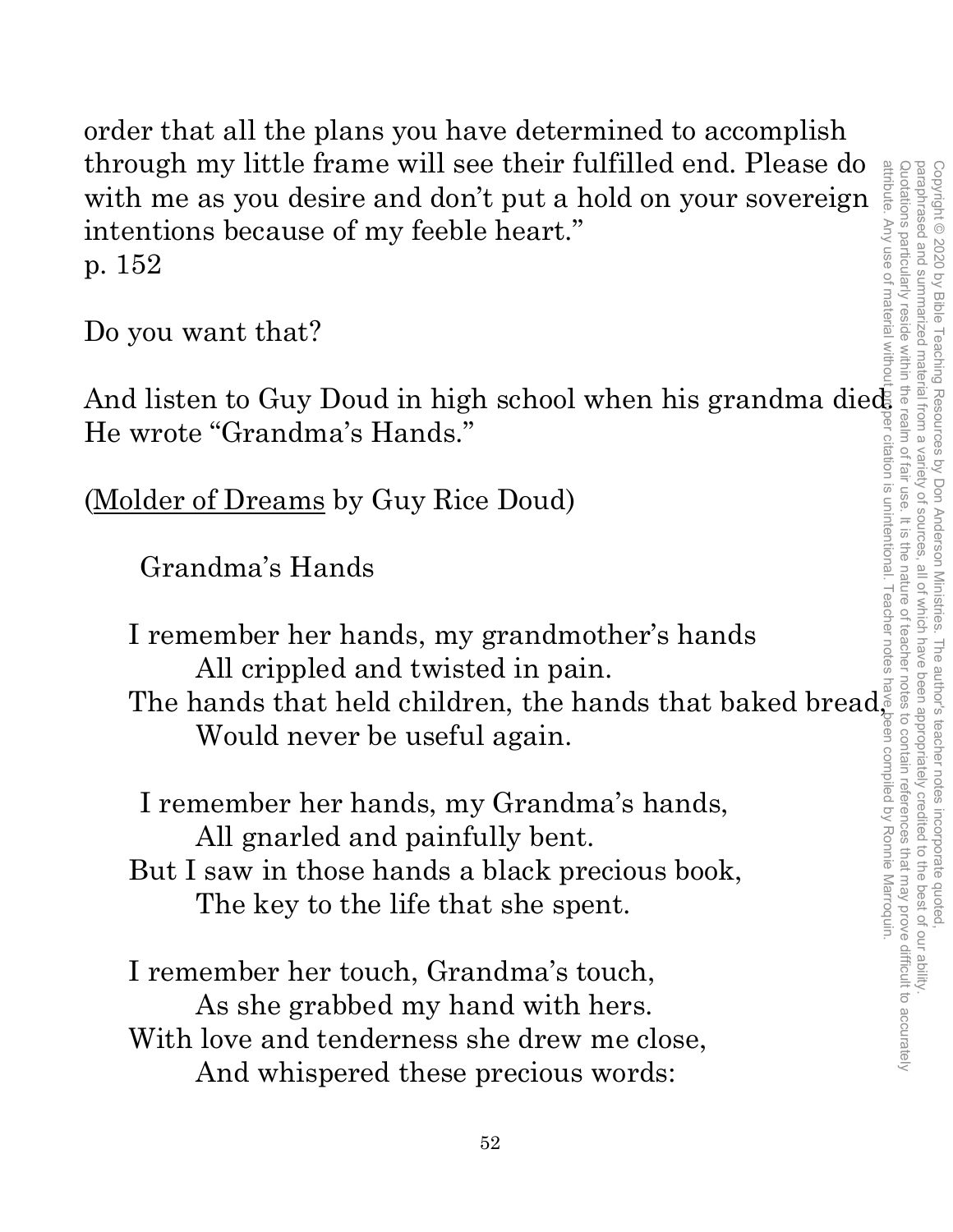"Jesus loves you, always remember, Jesus loves you, Guy! Jesus really loves you, son, He does, and so do I!"

Yes, I remember that voice, Gram's voice, As one day she read from the book. She read of His hands, of nails driven through, Of the pain and suffering He took.

She said, "I look at my hands gnarled in pain, And sometimes I've questioned why. But Jesus always answers by taking my hands And offers a tender reply:

"'I suffered on Calvary, the spear pierced my side, The nails were driven by bones. I suffered and died on Calvary's tree; I suffered and died alone.

"'I know your pain; I've felt it too. Believe me, my child, I care. Just give me your hands and I'll hold yours, And help you your burden to bear.'

"I reached for His hands," she said, "as He reached for mine.

 And I felt the holes pierced through. And my hands, though gnarled, crippled and bent, Know no pain like the pain that He knew."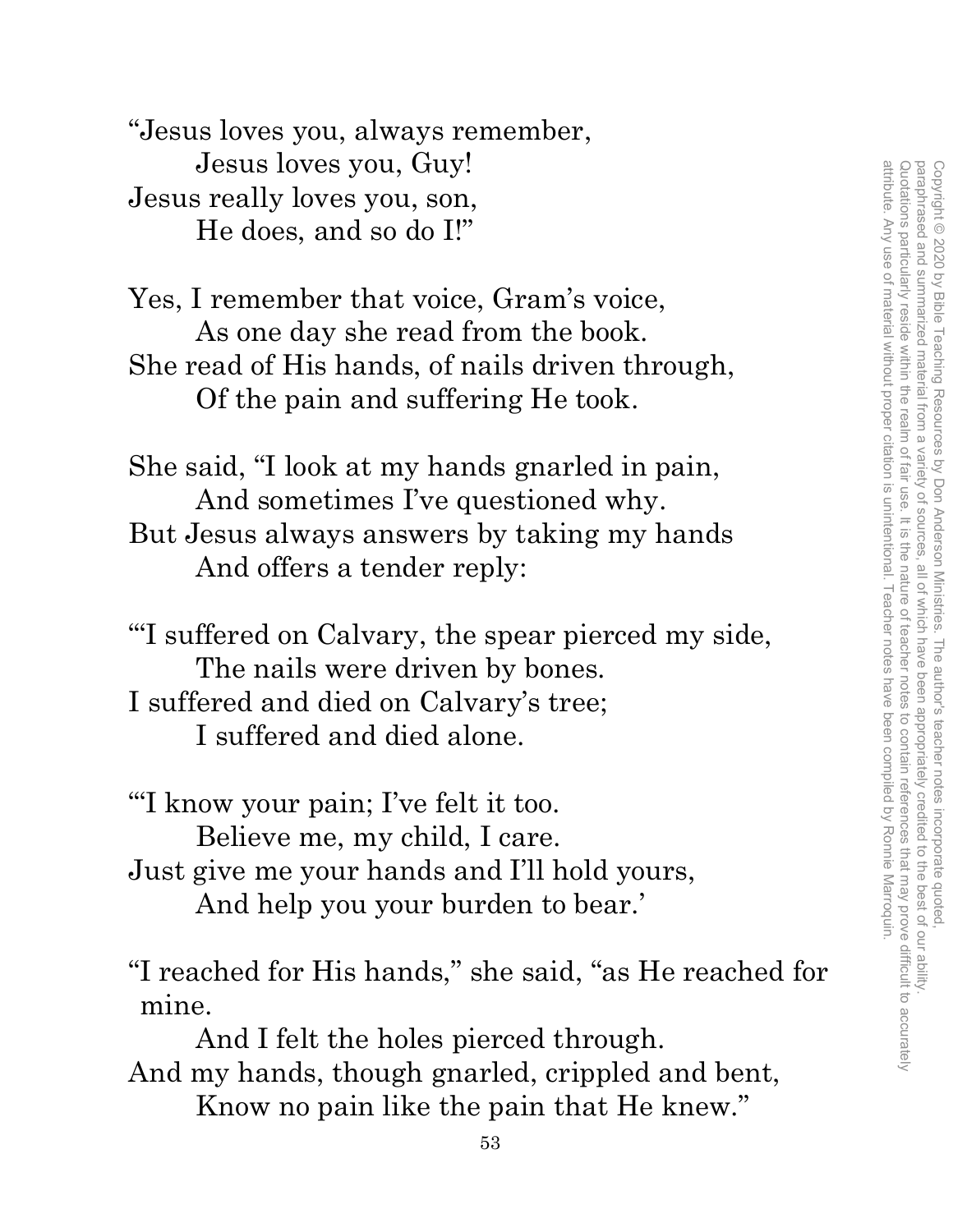I remember her hands, my Grandmother's hands, Folded, as she lay at rest. And as I touched those hands one last time, I thanked God that her life was so blessed.

Those hands that held the Bible, those hands that held me Now hold the Master's hands. No longer gnarled or twisted in pain, They are strong and tender again.

At the bottom of the poem, I wrote, "In memory of a great $\widetilde{\mathsf{g}}$ woman in Christ, Mayme Tooley Rice, by her grandson, Guy Doud."

pp. 14-16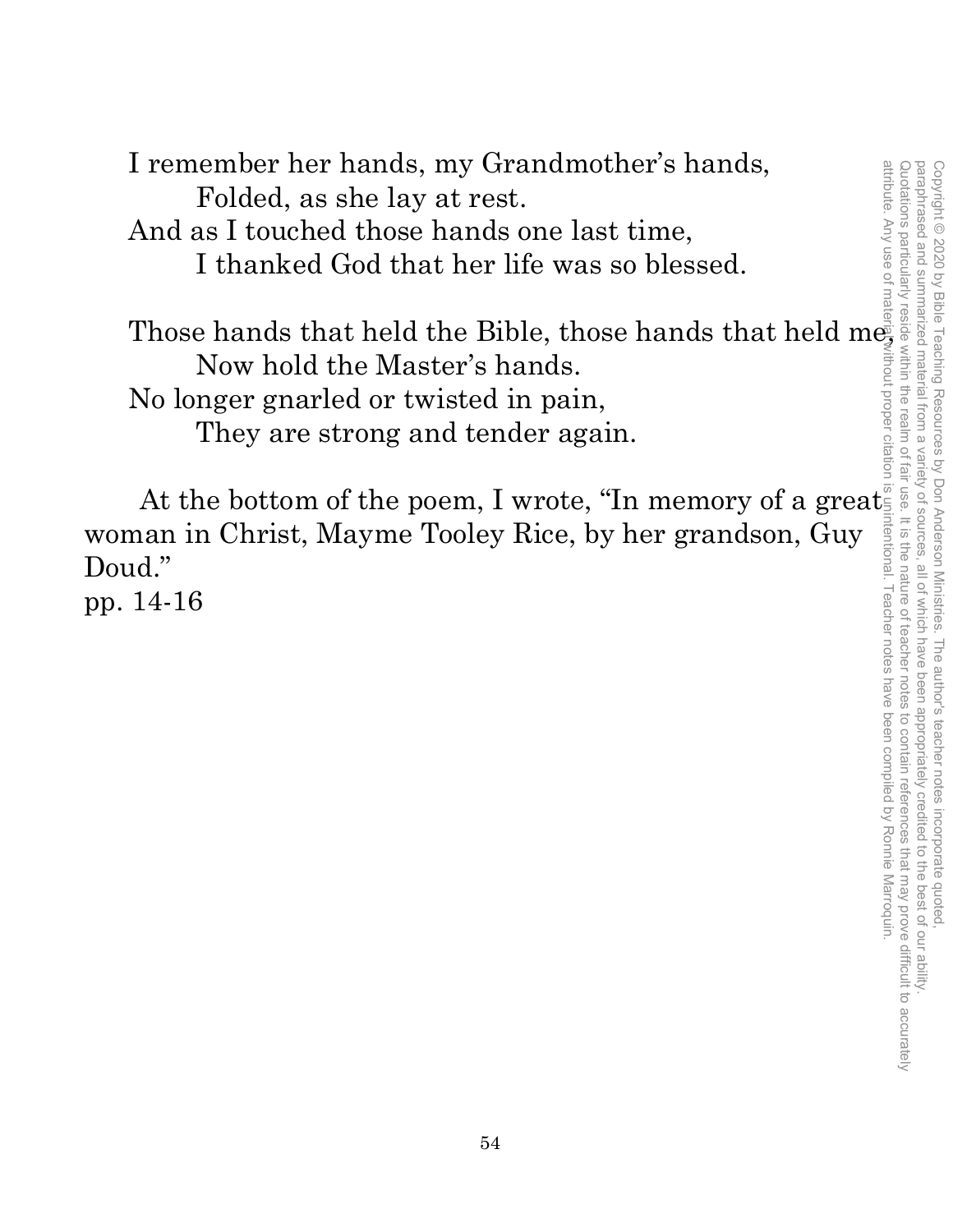## **A Practical Study of 1 THESSALONIANS: Your Spiritual Checkup**

## **"Victory in Areas of Vulnerability"**

Key verse  $3:10$  — *"night and day praying as earnestly as possible that we* 

> *might see your face and complete what is lacking in your faith"*

## **QUESTION NUMBER TWO – ARE YOU A PHONY? – 1 THESSALONIANS 2:1-12**

## **KEY VERSE 2:5 NOTES**

v. 1 For you yourselves are knowing, brethren, of our entrance among you, that it has not been without results,

v. 2 but after we had already suffered and been mistreated in Philippi, even as you are knowing, we had the courage in our God to speak to you the gospel of God in much conflict.

v. 3 For our exhortation was not out of error, neither out of impure motive nor in deceit;

v. 4 but even as we have been found worthy by God to be entrusted with the gospel, so we are speaking, not as pleasing men but God, who is examining our hearts.

v. 5 For neither were we found using flattering words, even as you are knowing, nor in pretense desiring advantage—God is witness—

v. 6 nor seeking glory from men, nor from you nor from others, v. 7 though being able to be in a position of dignity as Christ's ambassadors. But we became gentle in your midst, even as a nursing mother is tenderly caring for her own children.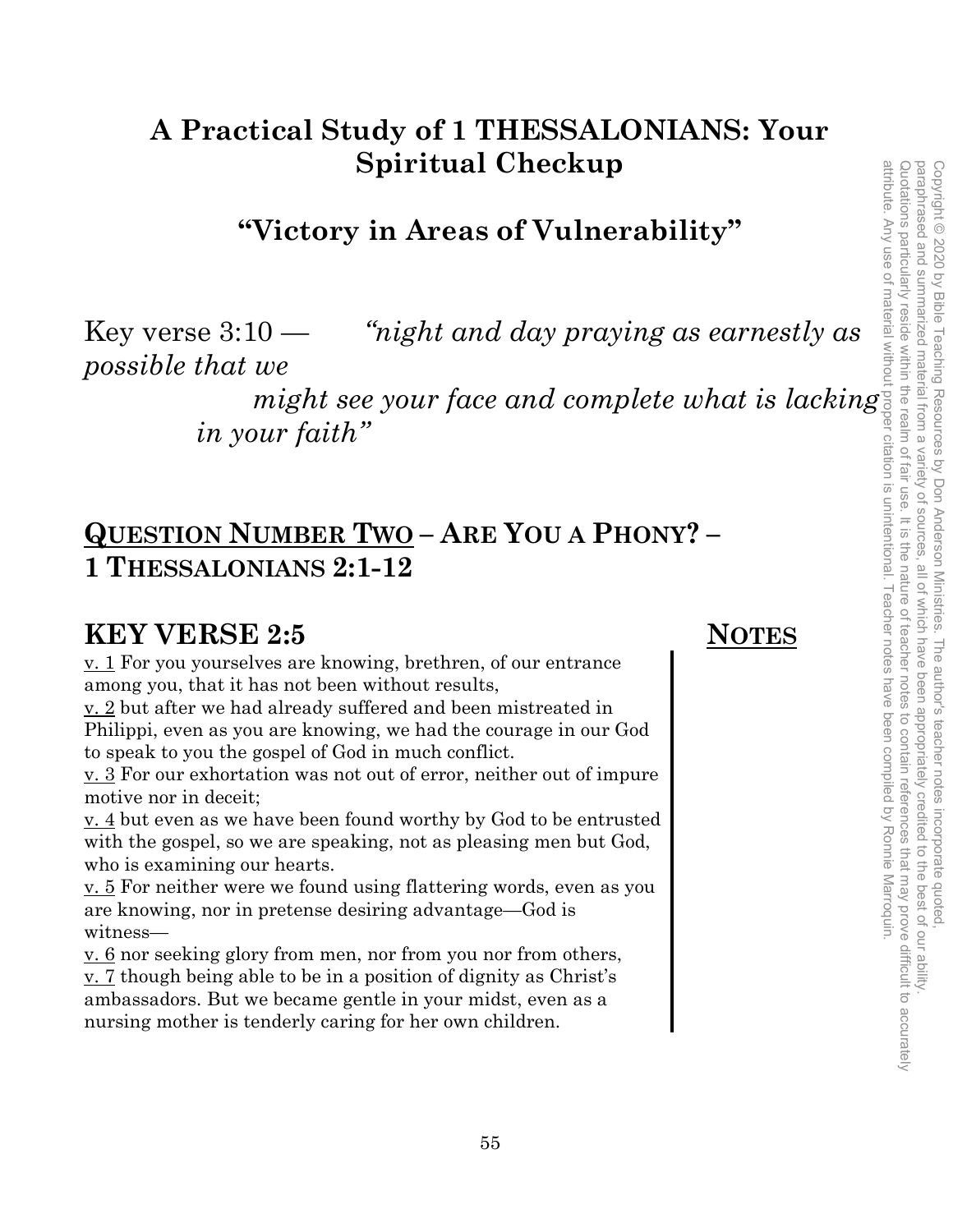**NOTES**

v. 8 So feeling kindly for you, we were delighting in imparting to you not only the gospel of God but also our own souls, because you became beloved ones to us.

<u>v. 9</u> For you are remembering, brethren, our toil and hardship, night and day laboring that we might not be a burden to any of you, while we proclaimed to you the gospel of God.

v. 10 You are witnesses, and [so is] God, as to how devoutly and uprightly and blamelessly we proved ourselves among you who are believing;

<u>v. 11</u> just as you are knowing how to each one of you as a father his own children:

v. 12 exhorting you, and encouraging [you] and bearing witness to the end that you should be walking in a manner worthy of the God who is calling you into His own kingdom and glory.

## **QUESTIONS:**

1. Read  $1$  Thessalonians 2:1-12 and in your own words pull out the main thought of this passage.

2. Who does Paul tell us he is trying to please in verse  $\frac{4}{3}$ ?

3. Who is his "witness" in verse 5?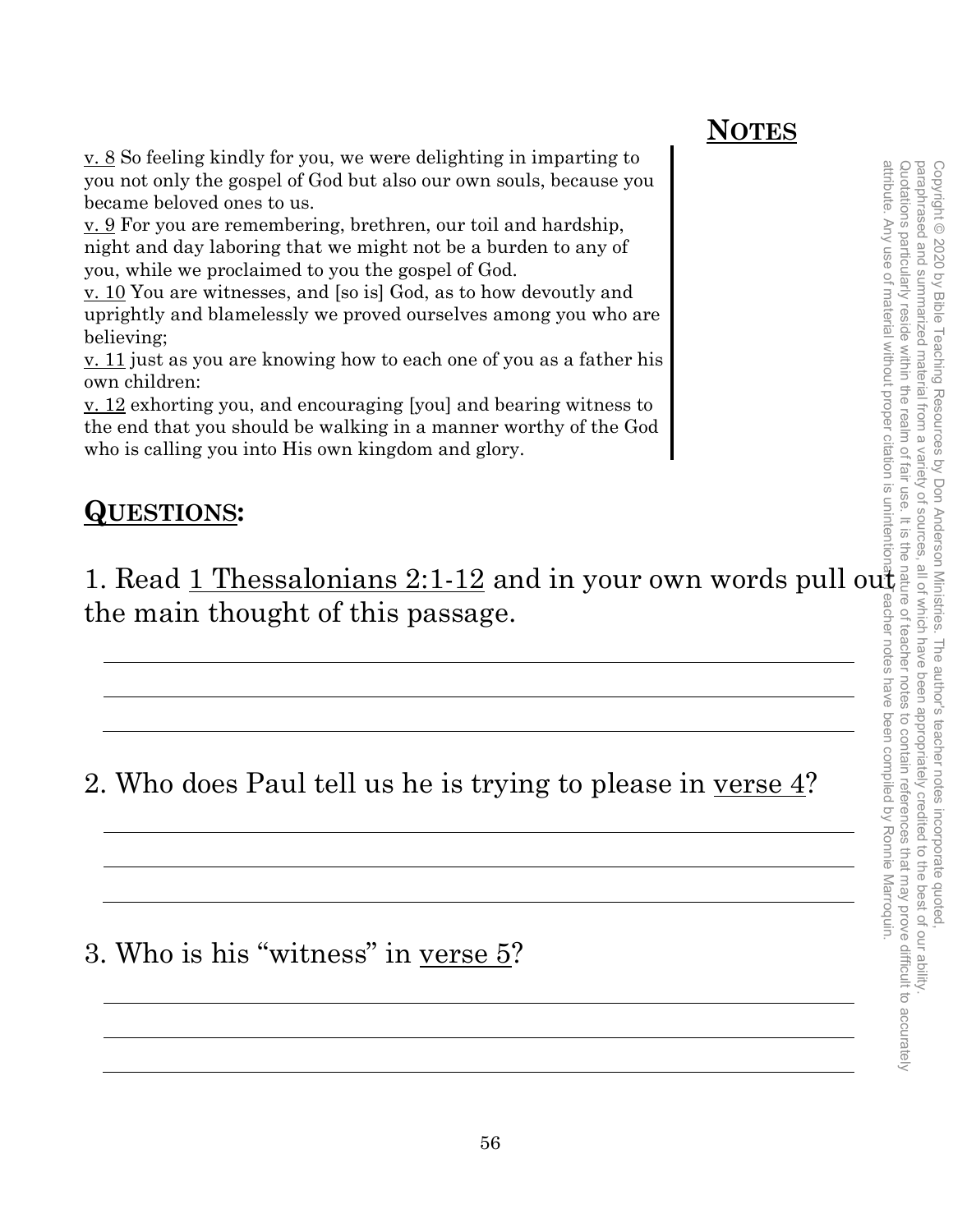4. How does Paul tell us he acted in verse 7?

| 5. What two things did Paul give them, according to verse 8?                                                        |
|---------------------------------------------------------------------------------------------------------------------|
| 6. Why did Paul work, according to verse 9?                                                                         |
| 7. How did Paul and his followers act, according to verse 10?<br>Define "devoutly," "uprightly," and "blamelessly." |
| 8. Why did Paul "encourage" and "witness" to them, according<br>to verse 12?                                        |

Quotations particularly reside within the realm of fair use. It is the nature of teacher notes to contain references that may prove difficult to accurately paraphrased and summarized material from a variety of sources, all of which have been appropriately credited to the best of our ability. Copyright © 2020 by Bible Teaching Resources by Don Anderson Ministries. The author's teacher notes incorporate quoted, Quotations particularly reside within the realm of fair use. It is the nature of teacher notes to contain references that may prove difficult to accurately paraphrased and summarized material from a variety of sources, all of which have been appropriately credited to the best of our ability. Copyright © 2020 by Bible Teaching Resources by Don Anderson Ministries. The author's teacher notes incorporate quoted,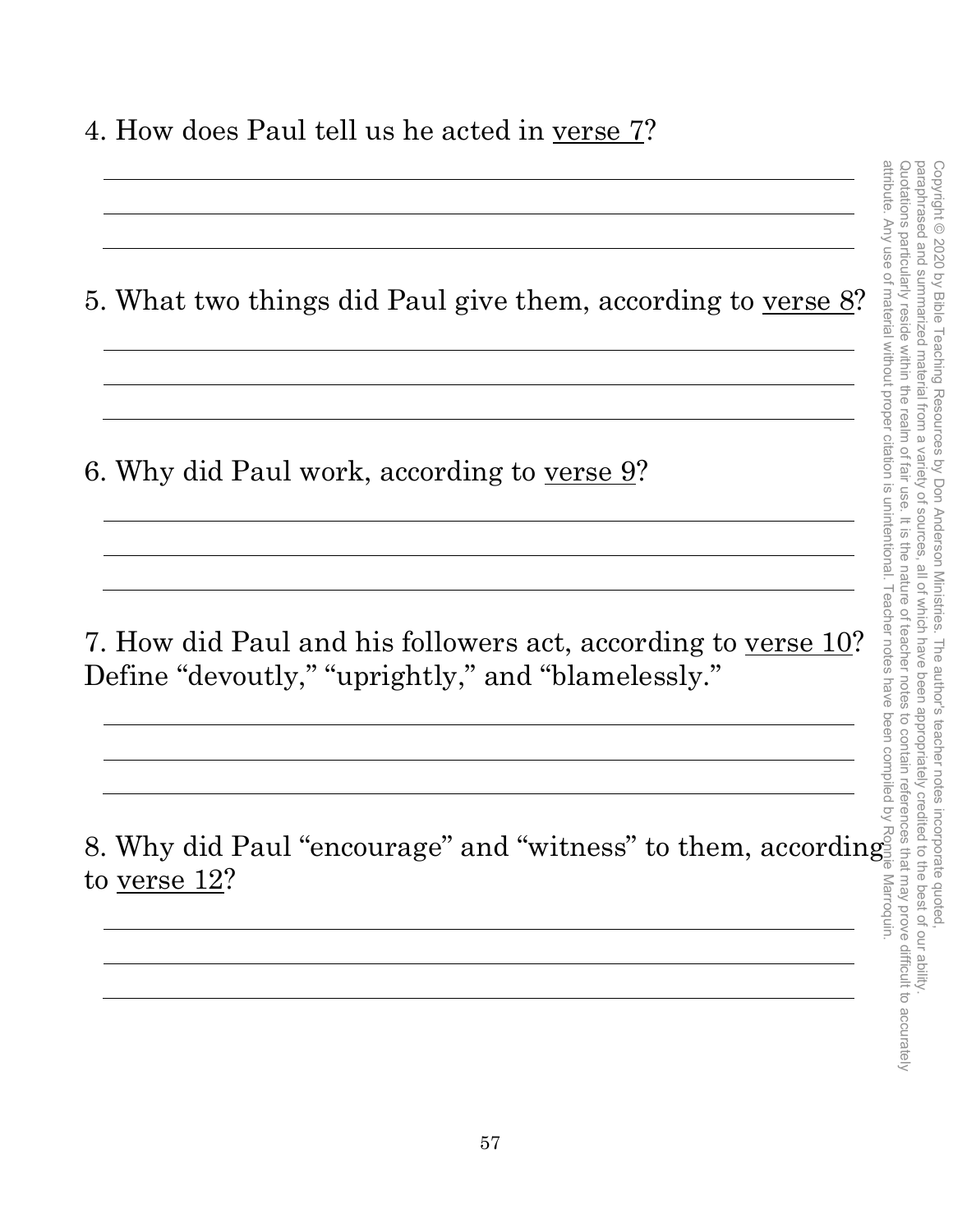9. What verse in the study has meant the most to you?

10. What lesson have you learned from this study?

## **LESSONS FROM THE PASSAGE:**

What are some of the lessons we can learn from this particular  $\frac{1}{2}$ study?

- $\text{LESSON}\,\#1\text{: } \text{Fruit}$  was borne and lives were changed because $\frac{3}{2}$ the ministers' lives had been changed.
- LESSON #2: Paul persevered in preaching the Gospel even though he knew he was going to suffer the consequences.
- LESSON #3: Paul was sustained and strengthened in his suffering.
- LESSON #4: His message was genuine, his motives were pure, and his methods sincere.
- LESSON #5: Paul did not come to Thessalonica to get but to give the Gospel and to give of himself.